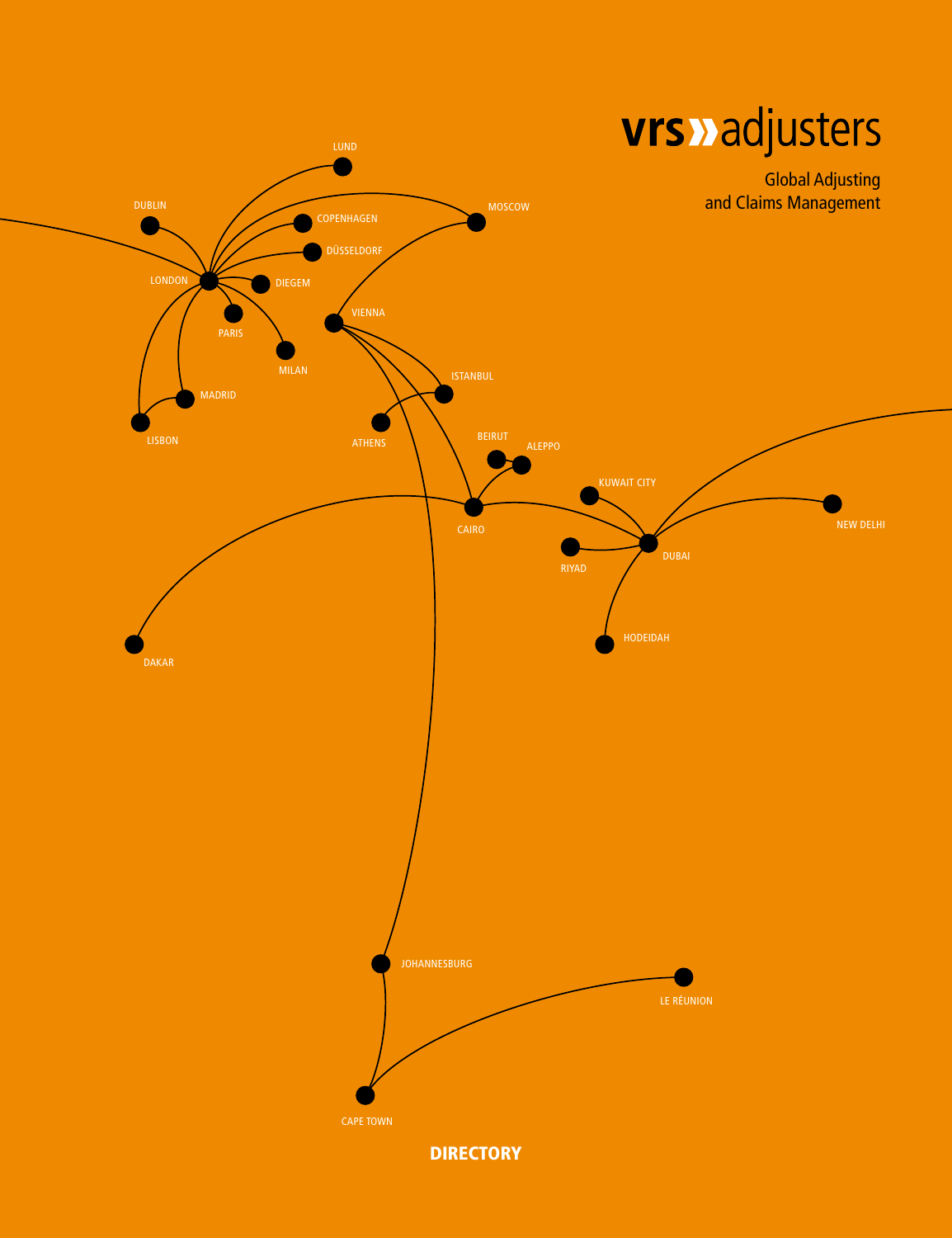### WORLDWIDE CLAIMS SERVICES

#### **The Members of vrs Adjusters:**

| are independent claims service providers with long traditions of excellence in their home insurance markets   |
|---------------------------------------------------------------------------------------------------------------|
| are entrepreneurial 'owner/operators' who work together because we want to                                    |
|                                                                                                               |
| use a tailored approach to each claim situation; vrs is not a "one size fits all" organisation. The adjusting |
| skills always fit the individual claim                                                                        |
|                                                                                                               |
| • focus on major incidents and corporate programmes – expertise is not diluted by the demands of              |
|                                                                                                               |
| volume processes                                                                                              |
| have a proven track record in the management of global insurance programmes                                   |
|                                                                                                               |
| provide fully accessible, on-line MI                                                                          |
|                                                                                                               |
| are committed to our clients and their needs.                                                                 |
|                                                                                                               |

In this directory you will find the contact names and address details of all our offices.

### GLOBAL EXPERTISE

More than 2500 highly experienced loss adjusters and associated technical staff provide client-focused claims services across all lines of insurance business. vrs will ensure compliance with local procedures and regulations whilst embracing best global practice principles at all times. vrs Adjusters ensures that the right skills are applied to any situation with no compromise on quality or standards.

| <b>Catastrophe Response</b>                 |
|---------------------------------------------|
| <b>Complex &amp; Major Loss</b>             |
| <b>Property &amp; Business Interruption</b> |
| <b>Liability &amp; Casualty</b>             |
| <b>Construction &amp; Engineering</b>       |
| <b>Marine &amp; Aviation</b>                |
| Cyber Risks                                 |
| <b>Financial Lines</b>                      |
| <b>Environmental Loss</b>                   |
| Power, Energy, Oil & Gas                    |
| Contingency                                 |
| <b>Agriculture &amp; Forestry</b>           |
| <b>Fine Art &amp; Specie</b>                |
| Film & Media                                |
| Mining                                      |
| <b>TPA Claims Management</b>                |
|                                             |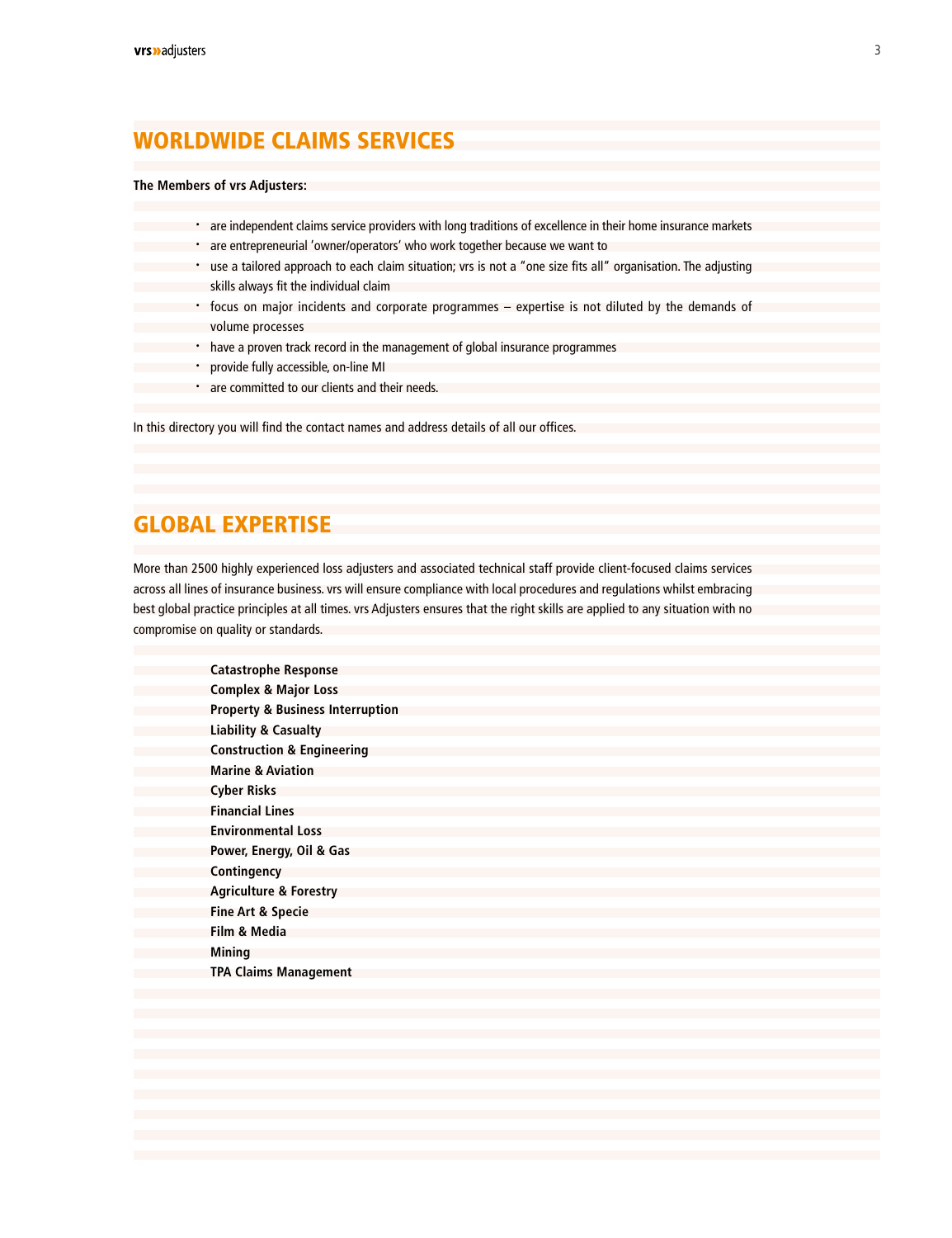## <span id="page-2-0"></span>ALPHABETICAL INDEX

| <b>Local Times</b><br>Fyrom (see Greece)<br>6<br>17<br>G<br>A<br><b>Contract</b><br>Albania (see Greece)<br>Georgia (see Turkey)<br>17<br>32<br>Argentina<br>Germany<br>16<br>8<br>Armenia (see Turkey)<br>Ghana (see South Africa)<br>30<br>32<br>Australia<br>8<br>Greece<br>17<br>9<br>Austria<br>14<br>Greenland (see Denmark)<br>Azerbaijan (see Turkey)<br>11<br>Grenada (see Caribbean)<br>32<br>Guatemala<br>17<br>B<br>Bahamas (see Caribbean)<br>н<br>in a<br>Belarus (see Russia)<br>14<br>Haiti (see Dominican Republic)<br>28<br>9<br>Belgium<br>18<br><b>Honduras</b><br>Belize (see Guatemala)<br>12<br>Hong Kong (see China)<br>17<br>8<br><b>Bolivia (see Argentina)</b><br>18<br>Hungary<br>Bosnia and Herzegovina (see Croatia)<br>12<br><b>Brazil</b><br>10<br>Iceland (see Sweden)<br><b>Bulgaria</b><br>31<br>10<br>India<br>19<br>$\mathsf{C}$<br>Indonesia<br>19<br>Cambodia (see Singapore)<br>Ireland<br>29<br>20<br>Canada<br>11<br>20<br>Israel<br>Cayman Islands (see Caribbean)<br>Italy<br>11<br>21<br>Caribbean and Central America<br>11<br>Chile<br>11<br>J<br>China<br>Jamaica (see Caribbean)<br>12<br>11<br>Colombia<br>12<br>21<br>Japan<br>12<br>Costa Rica<br>K<br>12<br>Croatia<br>Kazakhstan<br>Cuba (see Dominican Republic)<br>14<br>22<br>Cyprus<br>10<br>Kosovo (see Bulgaria)<br>13<br><b>Czech Republic</b><br>21<br>Kyrgyzstan (see Kazakhstan)<br>D<br>L<br>Denmark<br>Laos (see Singapore)<br>29<br>14<br>30<br>31<br>Democratic Republic of Congo (see South Africa)<br>Latvia (see Sweden)<br>Dominican Republic<br>14<br>22<br>Lebanon<br>Liechtenstein (see Austria)<br>9<br>E<br>Lithuania (see Sweden)<br>31<br>Ecuador<br>Luxemburg (see Belgium)<br>15<br>9<br>15<br>El Salvador<br>Estonia (see Finland)<br>15<br>M<br><b>Common</b><br>Macau (see China)<br>12<br>F<br>23<br>Malaysia<br>Faro Islands (see Denmark)<br>14<br>20<br>Malta (see Italy)<br>15<br>Mexico<br>Finland<br>23<br>Moldova (see Ukraine)<br>16<br>France<br>33 |    |  |  |
|---------------------------------------------------------------------------------------------------------------------------------------------------------------------------------------------------------------------------------------------------------------------------------------------------------------------------------------------------------------------------------------------------------------------------------------------------------------------------------------------------------------------------------------------------------------------------------------------------------------------------------------------------------------------------------------------------------------------------------------------------------------------------------------------------------------------------------------------------------------------------------------------------------------------------------------------------------------------------------------------------------------------------------------------------------------------------------------------------------------------------------------------------------------------------------------------------------------------------------------------------------------------------------------------------------------------------------------------------------------------------------------------------------------------------------------------------------------------------------------------------------------------------------------------------------------------------------------------------------------------------------------------------------------------------------------------------------------------------------------------------------------------------------------------------------------------------------------------------------------------------------------------------------------------------------------------------------------------------------------------------|----|--|--|
|                                                                                                                                                                                                                                                                                                                                                                                                                                                                                                                                                                                                                                                                                                                                                                                                                                                                                                                                                                                                                                                                                                                                                                                                                                                                                                                                                                                                                                                                                                                                                                                                                                                                                                                                                                                                                                                                                                                                                                                                   |    |  |  |
|                                                                                                                                                                                                                                                                                                                                                                                                                                                                                                                                                                                                                                                                                                                                                                                                                                                                                                                                                                                                                                                                                                                                                                                                                                                                                                                                                                                                                                                                                                                                                                                                                                                                                                                                                                                                                                                                                                                                                                                                   |    |  |  |
|                                                                                                                                                                                                                                                                                                                                                                                                                                                                                                                                                                                                                                                                                                                                                                                                                                                                                                                                                                                                                                                                                                                                                                                                                                                                                                                                                                                                                                                                                                                                                                                                                                                                                                                                                                                                                                                                                                                                                                                                   |    |  |  |
|                                                                                                                                                                                                                                                                                                                                                                                                                                                                                                                                                                                                                                                                                                                                                                                                                                                                                                                                                                                                                                                                                                                                                                                                                                                                                                                                                                                                                                                                                                                                                                                                                                                                                                                                                                                                                                                                                                                                                                                                   |    |  |  |
|                                                                                                                                                                                                                                                                                                                                                                                                                                                                                                                                                                                                                                                                                                                                                                                                                                                                                                                                                                                                                                                                                                                                                                                                                                                                                                                                                                                                                                                                                                                                                                                                                                                                                                                                                                                                                                                                                                                                                                                                   |    |  |  |
|                                                                                                                                                                                                                                                                                                                                                                                                                                                                                                                                                                                                                                                                                                                                                                                                                                                                                                                                                                                                                                                                                                                                                                                                                                                                                                                                                                                                                                                                                                                                                                                                                                                                                                                                                                                                                                                                                                                                                                                                   |    |  |  |
|                                                                                                                                                                                                                                                                                                                                                                                                                                                                                                                                                                                                                                                                                                                                                                                                                                                                                                                                                                                                                                                                                                                                                                                                                                                                                                                                                                                                                                                                                                                                                                                                                                                                                                                                                                                                                                                                                                                                                                                                   |    |  |  |
|                                                                                                                                                                                                                                                                                                                                                                                                                                                                                                                                                                                                                                                                                                                                                                                                                                                                                                                                                                                                                                                                                                                                                                                                                                                                                                                                                                                                                                                                                                                                                                                                                                                                                                                                                                                                                                                                                                                                                                                                   |    |  |  |
|                                                                                                                                                                                                                                                                                                                                                                                                                                                                                                                                                                                                                                                                                                                                                                                                                                                                                                                                                                                                                                                                                                                                                                                                                                                                                                                                                                                                                                                                                                                                                                                                                                                                                                                                                                                                                                                                                                                                                                                                   |    |  |  |
|                                                                                                                                                                                                                                                                                                                                                                                                                                                                                                                                                                                                                                                                                                                                                                                                                                                                                                                                                                                                                                                                                                                                                                                                                                                                                                                                                                                                                                                                                                                                                                                                                                                                                                                                                                                                                                                                                                                                                                                                   |    |  |  |
|                                                                                                                                                                                                                                                                                                                                                                                                                                                                                                                                                                                                                                                                                                                                                                                                                                                                                                                                                                                                                                                                                                                                                                                                                                                                                                                                                                                                                                                                                                                                                                                                                                                                                                                                                                                                                                                                                                                                                                                                   |    |  |  |
|                                                                                                                                                                                                                                                                                                                                                                                                                                                                                                                                                                                                                                                                                                                                                                                                                                                                                                                                                                                                                                                                                                                                                                                                                                                                                                                                                                                                                                                                                                                                                                                                                                                                                                                                                                                                                                                                                                                                                                                                   | 11 |  |  |
|                                                                                                                                                                                                                                                                                                                                                                                                                                                                                                                                                                                                                                                                                                                                                                                                                                                                                                                                                                                                                                                                                                                                                                                                                                                                                                                                                                                                                                                                                                                                                                                                                                                                                                                                                                                                                                                                                                                                                                                                   |    |  |  |
|                                                                                                                                                                                                                                                                                                                                                                                                                                                                                                                                                                                                                                                                                                                                                                                                                                                                                                                                                                                                                                                                                                                                                                                                                                                                                                                                                                                                                                                                                                                                                                                                                                                                                                                                                                                                                                                                                                                                                                                                   |    |  |  |
|                                                                                                                                                                                                                                                                                                                                                                                                                                                                                                                                                                                                                                                                                                                                                                                                                                                                                                                                                                                                                                                                                                                                                                                                                                                                                                                                                                                                                                                                                                                                                                                                                                                                                                                                                                                                                                                                                                                                                                                                   |    |  |  |
|                                                                                                                                                                                                                                                                                                                                                                                                                                                                                                                                                                                                                                                                                                                                                                                                                                                                                                                                                                                                                                                                                                                                                                                                                                                                                                                                                                                                                                                                                                                                                                                                                                                                                                                                                                                                                                                                                                                                                                                                   |    |  |  |
|                                                                                                                                                                                                                                                                                                                                                                                                                                                                                                                                                                                                                                                                                                                                                                                                                                                                                                                                                                                                                                                                                                                                                                                                                                                                                                                                                                                                                                                                                                                                                                                                                                                                                                                                                                                                                                                                                                                                                                                                   |    |  |  |
|                                                                                                                                                                                                                                                                                                                                                                                                                                                                                                                                                                                                                                                                                                                                                                                                                                                                                                                                                                                                                                                                                                                                                                                                                                                                                                                                                                                                                                                                                                                                                                                                                                                                                                                                                                                                                                                                                                                                                                                                   |    |  |  |
|                                                                                                                                                                                                                                                                                                                                                                                                                                                                                                                                                                                                                                                                                                                                                                                                                                                                                                                                                                                                                                                                                                                                                                                                                                                                                                                                                                                                                                                                                                                                                                                                                                                                                                                                                                                                                                                                                                                                                                                                   |    |  |  |
|                                                                                                                                                                                                                                                                                                                                                                                                                                                                                                                                                                                                                                                                                                                                                                                                                                                                                                                                                                                                                                                                                                                                                                                                                                                                                                                                                                                                                                                                                                                                                                                                                                                                                                                                                                                                                                                                                                                                                                                                   |    |  |  |
|                                                                                                                                                                                                                                                                                                                                                                                                                                                                                                                                                                                                                                                                                                                                                                                                                                                                                                                                                                                                                                                                                                                                                                                                                                                                                                                                                                                                                                                                                                                                                                                                                                                                                                                                                                                                                                                                                                                                                                                                   |    |  |  |
|                                                                                                                                                                                                                                                                                                                                                                                                                                                                                                                                                                                                                                                                                                                                                                                                                                                                                                                                                                                                                                                                                                                                                                                                                                                                                                                                                                                                                                                                                                                                                                                                                                                                                                                                                                                                                                                                                                                                                                                                   |    |  |  |
|                                                                                                                                                                                                                                                                                                                                                                                                                                                                                                                                                                                                                                                                                                                                                                                                                                                                                                                                                                                                                                                                                                                                                                                                                                                                                                                                                                                                                                                                                                                                                                                                                                                                                                                                                                                                                                                                                                                                                                                                   |    |  |  |
|                                                                                                                                                                                                                                                                                                                                                                                                                                                                                                                                                                                                                                                                                                                                                                                                                                                                                                                                                                                                                                                                                                                                                                                                                                                                                                                                                                                                                                                                                                                                                                                                                                                                                                                                                                                                                                                                                                                                                                                                   |    |  |  |
|                                                                                                                                                                                                                                                                                                                                                                                                                                                                                                                                                                                                                                                                                                                                                                                                                                                                                                                                                                                                                                                                                                                                                                                                                                                                                                                                                                                                                                                                                                                                                                                                                                                                                                                                                                                                                                                                                                                                                                                                   |    |  |  |
|                                                                                                                                                                                                                                                                                                                                                                                                                                                                                                                                                                                                                                                                                                                                                                                                                                                                                                                                                                                                                                                                                                                                                                                                                                                                                                                                                                                                                                                                                                                                                                                                                                                                                                                                                                                                                                                                                                                                                                                                   |    |  |  |
|                                                                                                                                                                                                                                                                                                                                                                                                                                                                                                                                                                                                                                                                                                                                                                                                                                                                                                                                                                                                                                                                                                                                                                                                                                                                                                                                                                                                                                                                                                                                                                                                                                                                                                                                                                                                                                                                                                                                                                                                   |    |  |  |
|                                                                                                                                                                                                                                                                                                                                                                                                                                                                                                                                                                                                                                                                                                                                                                                                                                                                                                                                                                                                                                                                                                                                                                                                                                                                                                                                                                                                                                                                                                                                                                                                                                                                                                                                                                                                                                                                                                                                                                                                   |    |  |  |
|                                                                                                                                                                                                                                                                                                                                                                                                                                                                                                                                                                                                                                                                                                                                                                                                                                                                                                                                                                                                                                                                                                                                                                                                                                                                                                                                                                                                                                                                                                                                                                                                                                                                                                                                                                                                                                                                                                                                                                                                   |    |  |  |
|                                                                                                                                                                                                                                                                                                                                                                                                                                                                                                                                                                                                                                                                                                                                                                                                                                                                                                                                                                                                                                                                                                                                                                                                                                                                                                                                                                                                                                                                                                                                                                                                                                                                                                                                                                                                                                                                                                                                                                                                   |    |  |  |
|                                                                                                                                                                                                                                                                                                                                                                                                                                                                                                                                                                                                                                                                                                                                                                                                                                                                                                                                                                                                                                                                                                                                                                                                                                                                                                                                                                                                                                                                                                                                                                                                                                                                                                                                                                                                                                                                                                                                                                                                   |    |  |  |
|                                                                                                                                                                                                                                                                                                                                                                                                                                                                                                                                                                                                                                                                                                                                                                                                                                                                                                                                                                                                                                                                                                                                                                                                                                                                                                                                                                                                                                                                                                                                                                                                                                                                                                                                                                                                                                                                                                                                                                                                   |    |  |  |
|                                                                                                                                                                                                                                                                                                                                                                                                                                                                                                                                                                                                                                                                                                                                                                                                                                                                                                                                                                                                                                                                                                                                                                                                                                                                                                                                                                                                                                                                                                                                                                                                                                                                                                                                                                                                                                                                                                                                                                                                   |    |  |  |
|                                                                                                                                                                                                                                                                                                                                                                                                                                                                                                                                                                                                                                                                                                                                                                                                                                                                                                                                                                                                                                                                                                                                                                                                                                                                                                                                                                                                                                                                                                                                                                                                                                                                                                                                                                                                                                                                                                                                                                                                   | 13 |  |  |
|                                                                                                                                                                                                                                                                                                                                                                                                                                                                                                                                                                                                                                                                                                                                                                                                                                                                                                                                                                                                                                                                                                                                                                                                                                                                                                                                                                                                                                                                                                                                                                                                                                                                                                                                                                                                                                                                                                                                                                                                   |    |  |  |
|                                                                                                                                                                                                                                                                                                                                                                                                                                                                                                                                                                                                                                                                                                                                                                                                                                                                                                                                                                                                                                                                                                                                                                                                                                                                                                                                                                                                                                                                                                                                                                                                                                                                                                                                                                                                                                                                                                                                                                                                   |    |  |  |
|                                                                                                                                                                                                                                                                                                                                                                                                                                                                                                                                                                                                                                                                                                                                                                                                                                                                                                                                                                                                                                                                                                                                                                                                                                                                                                                                                                                                                                                                                                                                                                                                                                                                                                                                                                                                                                                                                                                                                                                                   |    |  |  |
|                                                                                                                                                                                                                                                                                                                                                                                                                                                                                                                                                                                                                                                                                                                                                                                                                                                                                                                                                                                                                                                                                                                                                                                                                                                                                                                                                                                                                                                                                                                                                                                                                                                                                                                                                                                                                                                                                                                                                                                                   |    |  |  |
|                                                                                                                                                                                                                                                                                                                                                                                                                                                                                                                                                                                                                                                                                                                                                                                                                                                                                                                                                                                                                                                                                                                                                                                                                                                                                                                                                                                                                                                                                                                                                                                                                                                                                                                                                                                                                                                                                                                                                                                                   |    |  |  |
|                                                                                                                                                                                                                                                                                                                                                                                                                                                                                                                                                                                                                                                                                                                                                                                                                                                                                                                                                                                                                                                                                                                                                                                                                                                                                                                                                                                                                                                                                                                                                                                                                                                                                                                                                                                                                                                                                                                                                                                                   |    |  |  |
|                                                                                                                                                                                                                                                                                                                                                                                                                                                                                                                                                                                                                                                                                                                                                                                                                                                                                                                                                                                                                                                                                                                                                                                                                                                                                                                                                                                                                                                                                                                                                                                                                                                                                                                                                                                                                                                                                                                                                                                                   |    |  |  |
|                                                                                                                                                                                                                                                                                                                                                                                                                                                                                                                                                                                                                                                                                                                                                                                                                                                                                                                                                                                                                                                                                                                                                                                                                                                                                                                                                                                                                                                                                                                                                                                                                                                                                                                                                                                                                                                                                                                                                                                                   |    |  |  |
|                                                                                                                                                                                                                                                                                                                                                                                                                                                                                                                                                                                                                                                                                                                                                                                                                                                                                                                                                                                                                                                                                                                                                                                                                                                                                                                                                                                                                                                                                                                                                                                                                                                                                                                                                                                                                                                                                                                                                                                                   |    |  |  |
|                                                                                                                                                                                                                                                                                                                                                                                                                                                                                                                                                                                                                                                                                                                                                                                                                                                                                                                                                                                                                                                                                                                                                                                                                                                                                                                                                                                                                                                                                                                                                                                                                                                                                                                                                                                                                                                                                                                                                                                                   |    |  |  |
|                                                                                                                                                                                                                                                                                                                                                                                                                                                                                                                                                                                                                                                                                                                                                                                                                                                                                                                                                                                                                                                                                                                                                                                                                                                                                                                                                                                                                                                                                                                                                                                                                                                                                                                                                                                                                                                                                                                                                                                                   |    |  |  |
|                                                                                                                                                                                                                                                                                                                                                                                                                                                                                                                                                                                                                                                                                                                                                                                                                                                                                                                                                                                                                                                                                                                                                                                                                                                                                                                                                                                                                                                                                                                                                                                                                                                                                                                                                                                                                                                                                                                                                                                                   |    |  |  |
|                                                                                                                                                                                                                                                                                                                                                                                                                                                                                                                                                                                                                                                                                                                                                                                                                                                                                                                                                                                                                                                                                                                                                                                                                                                                                                                                                                                                                                                                                                                                                                                                                                                                                                                                                                                                                                                                                                                                                                                                   |    |  |  |
|                                                                                                                                                                                                                                                                                                                                                                                                                                                                                                                                                                                                                                                                                                                                                                                                                                                                                                                                                                                                                                                                                                                                                                                                                                                                                                                                                                                                                                                                                                                                                                                                                                                                                                                                                                                                                                                                                                                                                                                                   |    |  |  |
|                                                                                                                                                                                                                                                                                                                                                                                                                                                                                                                                                                                                                                                                                                                                                                                                                                                                                                                                                                                                                                                                                                                                                                                                                                                                                                                                                                                                                                                                                                                                                                                                                                                                                                                                                                                                                                                                                                                                                                                                   |    |  |  |
|                                                                                                                                                                                                                                                                                                                                                                                                                                                                                                                                                                                                                                                                                                                                                                                                                                                                                                                                                                                                                                                                                                                                                                                                                                                                                                                                                                                                                                                                                                                                                                                                                                                                                                                                                                                                                                                                                                                                                                                                   |    |  |  |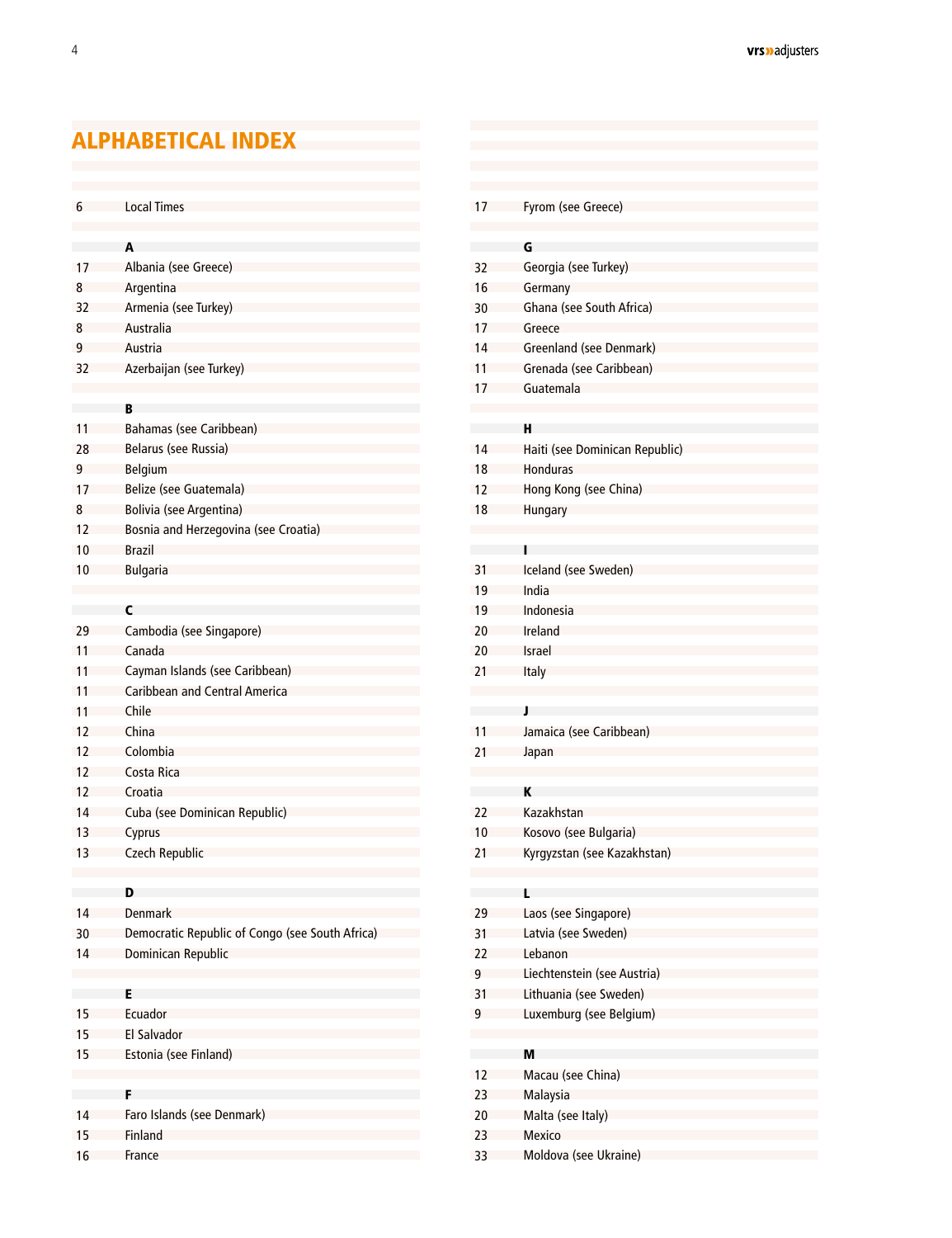### ALPHABETICAL INDEX

| -17        | Montenegro (see Greece)                        |
|------------|------------------------------------------------|
| -30        | Mozambique (see South Africa)                  |
| 24         | Myanmar                                        |
|            |                                                |
|            | N                                              |
| -30        | Namibia (see South Africa)                     |
| 24         | Netherlands                                    |
| 17         | Nicaragua (see Guatemala)                      |
| 25         | Norway                                         |
|            |                                                |
|            | P                                              |
| -25        | Panama                                         |
| 8          | Paraguay (see Argentina)                       |
| -26        | Peru                                           |
| -26        | Philippines                                    |
| 27         | Poland                                         |
| 27         | Portugal                                       |
|            |                                                |
|            | R                                              |
| -28        | Romania                                        |
| 28         | Russia                                         |
|            |                                                |
|            | S                                              |
| -20        | San Marino (see Italy)<br>Serbia (see Croatia) |
| -12<br>-29 | Singapore                                      |
| -29        |                                                |
| 9          | Slovak Republic<br>Slovenia (see Austria)      |
| -30        | South Africa                                   |
| -30        | South Korea                                    |
| -31        | Spain                                          |
| -25        | Spitzbergen (see Norway)                       |
| 31         | Sweden                                         |
| 31         | Switzerland                                    |
|            |                                                |
|            | т                                              |
| 21         | Tajikistan (see Kazakhstan)                    |
| 11         | Trinidad & Tobago (see Caribbean)              |
| 32         | Turkey                                         |
| 21         | Turkmenistan (see Kazakhstan)                  |
| 11         | Turks & Caicos (see Caribbean)                 |
|            |                                                |
|            | U                                              |
| 33         | <b>Ukraine</b>                                 |
| 33         | <b>United Kingdom</b>                          |
| 34         | <b>United States of America</b>                |
| 8          | Uruguay (see Argentina)                        |
| 21         | Uzbekistan (see Kazakhstan)                    |

|    | v                                                                                                                                                                                                                                                                                                                                                                                                                                                           |
|----|-------------------------------------------------------------------------------------------------------------------------------------------------------------------------------------------------------------------------------------------------------------------------------------------------------------------------------------------------------------------------------------------------------------------------------------------------------------|
| 35 | Venezuela                                                                                                                                                                                                                                                                                                                                                                                                                                                   |
| 35 | Vietnam                                                                                                                                                                                                                                                                                                                                                                                                                                                     |
|    |                                                                                                                                                                                                                                                                                                                                                                                                                                                             |
|    | z                                                                                                                                                                                                                                                                                                                                                                                                                                                           |
| 30 | Zambia (see South Africa)                                                                                                                                                                                                                                                                                                                                                                                                                                   |
|    |                                                                                                                                                                                                                                                                                                                                                                                                                                                             |
|    | <b>BOARD OF DIRECTORS</b>                                                                                                                                                                                                                                                                                                                                                                                                                                   |
| 37 | <b>Directors</b>                                                                                                                                                                                                                                                                                                                                                                                                                                            |
| 38 | <b>Regional Directors</b>                                                                                                                                                                                                                                                                                                                                                                                                                                   |
| 38 | Main contacts                                                                                                                                                                                                                                                                                                                                                                                                                                               |
|    |                                                                                                                                                                                                                                                                                                                                                                                                                                                             |
|    |                                                                                                                                                                                                                                                                                                                                                                                                                                                             |
|    |                                                                                                                                                                                                                                                                                                                                                                                                                                                             |
|    |                                                                                                                                                                                                                                                                                                                                                                                                                                                             |
|    |                                                                                                                                                                                                                                                                                                                                                                                                                                                             |
|    |                                                                                                                                                                                                                                                                                                                                                                                                                                                             |
|    |                                                                                                                                                                                                                                                                                                                                                                                                                                                             |
|    |                                                                                                                                                                                                                                                                                                                                                                                                                                                             |
|    |                                                                                                                                                                                                                                                                                                                                                                                                                                                             |
|    |                                                                                                                                                                                                                                                                                                                                                                                                                                                             |
|    |                                                                                                                                                                                                                                                                                                                                                                                                                                                             |
|    |                                                                                                                                                                                                                                                                                                                                                                                                                                                             |
|    |                                                                                                                                                                                                                                                                                                                                                                                                                                                             |
|    |                                                                                                                                                                                                                                                                                                                                                                                                                                                             |
|    |                                                                                                                                                                                                                                                                                                                                                                                                                                                             |
|    |                                                                                                                                                                                                                                                                                                                                                                                                                                                             |
|    |                                                                                                                                                                                                                                                                                                                                                                                                                                                             |
|    |                                                                                                                                                                                                                                                                                                                                                                                                                                                             |
|    |                                                                                                                                                                                                                                                                                                                                                                                                                                                             |
|    |                                                                                                                                                                                                                                                                                                                                                                                                                                                             |
|    |                                                                                                                                                                                                                                                                                                                                                                                                                                                             |
|    |                                                                                                                                                                                                                                                                                                                                                                                                                                                             |
|    |                                                                                                                                                                                                                                                                                                                                                                                                                                                             |
|    |                                                                                                                                                                                                                                                                                                                                                                                                                                                             |
|    |                                                                                                                                                                                                                                                                                                                                                                                                                                                             |
|    |                                                                                                                                                                                                                                                                                                                                                                                                                                                             |
|    |                                                                                                                                                                                                                                                                                                                                                                                                                                                             |
|    |                                                                                                                                                                                                                                                                                                                                                                                                                                                             |
|    | $\mathcal{L}(\mathcal{L}(\mathcal{L}(\mathcal{L}(\mathcal{L}(\mathcal{L}(\mathcal{L}(\mathcal{L}(\mathcal{L}(\mathcal{L}(\mathcal{L}(\mathcal{L}(\mathcal{L}(\mathcal{L}(\mathcal{L}(\mathcal{L}(\mathcal{L}(\mathcal{L}(\mathcal{L}(\mathcal{L}(\mathcal{L}(\mathcal{L}(\mathcal{L}(\mathcal{L}(\mathcal{L}(\mathcal{L}(\mathcal{L}(\mathcal{L}(\mathcal{L}(\mathcal{L}(\mathcal{L}(\mathcal{L}(\mathcal{L}(\mathcal{L}(\mathcal{L}(\mathcal{L}(\mathcal{$ |
|    | $\mathcal{L}(\mathcal{L}(\mathcal{L}(\mathcal{L}(\mathcal{L}(\mathcal{L}(\mathcal{L}(\mathcal{L}(\mathcal{L}(\mathcal{L}(\mathcal{L}(\mathcal{L}(\mathcal{L}(\mathcal{L}(\mathcal{L}(\mathcal{L}(\mathcal{L}(\mathcal{L}(\mathcal{L}(\mathcal{L}(\mathcal{L}(\mathcal{L}(\mathcal{L}(\mathcal{L}(\mathcal{L}(\mathcal{L}(\mathcal{L}(\mathcal{L}(\mathcal{L}(\mathcal{L}(\mathcal{L}(\mathcal{L}(\mathcal{L}(\mathcal{L}(\mathcal{L}(\mathcal{L}(\mathcal{$ |
|    | $\mathcal{L}(\mathcal{L}(\mathcal{L}(\mathcal{L}(\mathcal{L}(\mathcal{L}(\mathcal{L}(\mathcal{L}(\mathcal{L}(\mathcal{L}(\mathcal{L}(\mathcal{L}(\mathcal{L}(\mathcal{L}(\mathcal{L}(\mathcal{L}(\mathcal{L}(\mathcal{L}(\mathcal{L}(\mathcal{L}(\mathcal{L}(\mathcal{L}(\mathcal{L}(\mathcal{L}(\mathcal{L}(\mathcal{L}(\mathcal{L}(\mathcal{L}(\mathcal{L}(\mathcal{L}(\mathcal{L}(\mathcal{L}(\mathcal{L}(\mathcal{L}(\mathcal{L}(\mathcal{L}(\mathcal{$ |
|    | $\mathcal{L}(\mathcal{L}(\mathcal{L}(\mathcal{L}(\mathcal{L}(\mathcal{L}(\mathcal{L}(\mathcal{L}(\mathcal{L}(\mathcal{L}(\mathcal{L}(\mathcal{L}(\mathcal{L}(\mathcal{L}(\mathcal{L}(\mathcal{L}(\mathcal{L}(\mathcal{L}(\mathcal{L}(\mathcal{L}(\mathcal{L}(\mathcal{L}(\mathcal{L}(\mathcal{L}(\mathcal{L}(\mathcal{L}(\mathcal{L}(\mathcal{L}(\mathcal{L}(\mathcal{L}(\mathcal{L}(\mathcal{L}(\mathcal{L}(\mathcal{L}(\mathcal{L}(\mathcal{L}(\mathcal{$ |
|    | $\mathcal{L}(\mathcal{L}(\mathcal{L}(\mathcal{L}(\mathcal{L}(\mathcal{L}(\mathcal{L}(\mathcal{L}(\mathcal{L}(\mathcal{L}(\mathcal{L}(\mathcal{L}(\mathcal{L}(\mathcal{L}(\mathcal{L}(\mathcal{L}(\mathcal{L}(\mathcal{L}(\mathcal{L}(\mathcal{L}(\mathcal{L}(\mathcal{L}(\mathcal{L}(\mathcal{L}(\mathcal{L}(\mathcal{L}(\mathcal{L}(\mathcal{L}(\mathcal{L}(\mathcal{L}(\mathcal{L}(\mathcal{L}(\mathcal{L}(\mathcal{L}(\mathcal{L}(\mathcal{L}(\mathcal{$ |
|    | $\mathcal{L}(\mathcal{L}(\mathcal{L}(\mathcal{L}(\mathcal{L}(\mathcal{L}(\mathcal{L}(\mathcal{L}(\mathcal{L}(\mathcal{L}(\mathcal{L}(\mathcal{L}(\mathcal{L}(\mathcal{L}(\mathcal{L}(\mathcal{L}(\mathcal{L}(\mathcal{L}(\mathcal{L}(\mathcal{L}(\mathcal{L}(\mathcal{L}(\mathcal{L}(\mathcal{L}(\mathcal{L}(\mathcal{L}(\mathcal{L}(\mathcal{L}(\mathcal{L}(\mathcal{L}(\mathcal{L}(\mathcal{L}(\mathcal{L}(\mathcal{L}(\mathcal{L}(\mathcal{L}(\mathcal{$ |
|    | $\mathcal{L}^{\mathcal{L}}(\mathcal{L}^{\mathcal{L}}(\mathcal{L}^{\mathcal{L}}(\mathcal{L}^{\mathcal{L}}(\mathcal{L}^{\mathcal{L}}(\mathcal{L}^{\mathcal{L}}(\mathcal{L}^{\mathcal{L}}(\mathcal{L}^{\mathcal{L}}(\mathcal{L}^{\mathcal{L}}(\mathcal{L}^{\mathcal{L}}(\mathcal{L}^{\mathcal{L}}(\mathcal{L}^{\mathcal{L}}(\mathcal{L}^{\mathcal{L}}(\mathcal{L}^{\mathcal{L}}(\mathcal{L}^{\mathcal{L}}(\mathcal{L}^{\mathcal{L}}(\mathcal{L}^{\mathcal{L$   |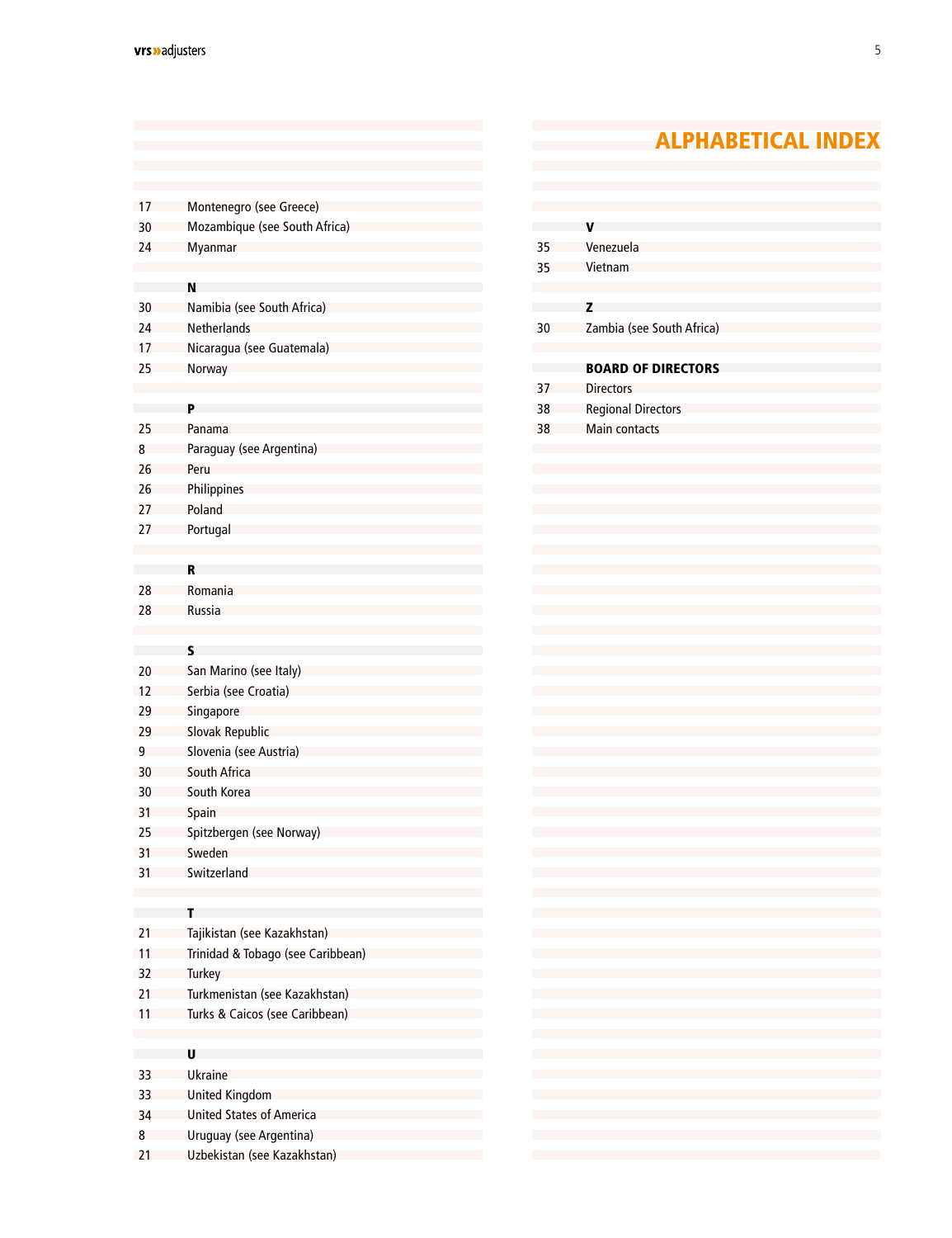### LOCAL TIMES

<span id="page-4-0"></span>6

#### **NORTH AMERICA**

Canada Mexico United States  $-5$  UTC  $-6$  UTC  $-6$  UTC

#### **LATIN AMERICA**

| Argentina                     | $-3$ UTC |
|-------------------------------|----------|
| Brazil                        | $-3$ UTC |
| Caribbean and Central America | $-5$ UTC |
| Chile                         | $-4$ UTC |
| Colombia                      | $-5$ UTC |
| Costa Rica                    | $-6$ UTC |
| Dominican Republic            | $-4$ UTC |
| Ecuador                       | $-5$ UTC |
| El Salvador                   | $-6$ UTC |
| Guatemala                     | $-6$ UTC |
| <b>Honduras</b>               | $-6$ UTC |
| Panama                        | $-5$ UTC |
| Peru                          | $-5$ UTC |
| Venezuela                     | $-4$ UTC |
|                               |          |
| Miami                         | $-5$ UTC |
|                               |          |
|                               |          |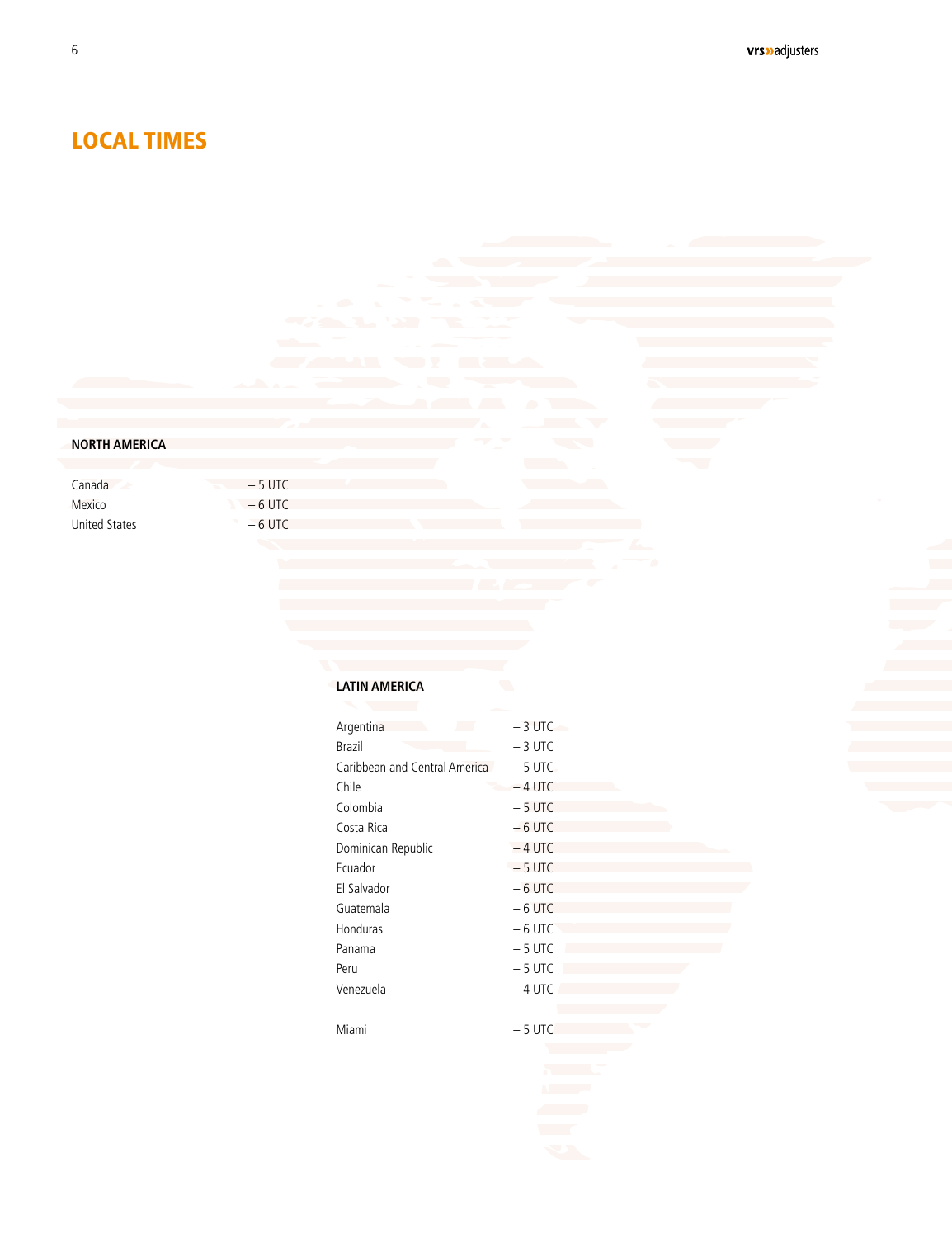### LOCAL TIMES

#### **EUROPE**

Namibia **South Africa** Zambia

| Austria                  | $+1$ UTC                |                            |                          |                             |                             |
|--------------------------|-------------------------|----------------------------|--------------------------|-----------------------------|-----------------------------|
| Belgium                  | $+1$ UTC                |                            |                          |                             |                             |
| Bosnia and Herzegovina   | $+1$ UTC                |                            |                          | $\mathcal{L}_{\mathcal{A}}$ |                             |
| Bulgaria                 | $+2$ UTC<br><b>Alla</b> |                            |                          |                             |                             |
| Croatia                  | $+1$ UTC                |                            |                          |                             |                             |
| Cyprus                   | $+2$ UTC                |                            |                          |                             |                             |
| Czech Rep.               | $+1$ UTC                |                            |                          |                             |                             |
| Denmark                  | $+1$ UTC                |                            |                          |                             |                             |
| Finland                  | $+1$ UTC                |                            |                          |                             |                             |
| France                   | $+1$ UTC                |                            |                          |                             |                             |
| Germany                  | $+1$ UTC                | <b>MIDDLE EAST</b>         |                          |                             |                             |
| Greece                   | $+2$ UTC                |                            |                          |                             | <b>Contract</b>             |
| Hungary                  | $+1$ UTC                | <b>Israel</b>              | $+2$ UTC                 |                             | $\mathcal{L}^{\mathcal{L}}$ |
| Ireland                  | 0 UTC                   | Lebanon                    | $+2$ UTC                 |                             |                             |
| Italy                    | $+1$ UTC                |                            |                          |                             |                             |
| Netherlands              | $+1$ UTC                |                            |                          | <b>ASIA PACIFIC</b>         |                             |
| Norway                   | $+1$ UTC                |                            |                          | ۸                           |                             |
| Poland                   | $+1$ UTC                |                            |                          | Australia<br>$\sim$         | $+10$ UTC                   |
| Portugal                 | 0 UTC                   |                            |                          | China                       | $+8$ UTC                    |
| Romania                  | $+2$ UTC                |                            |                          | Hong Kong                   | $+8$ UTC                    |
| Russia                   | $+3$ UTC                |                            |                          | India                       | $+5$ UTC                    |
| Slovak Rep.              | $+1$ UTC                |                            |                          | Indonesia                   | $+7$ UTC                    |
| Spain                    | $+1$ UTC                |                            |                          | Japan                       | $+9$ UTC                    |
| Sweden                   | $+1$ UTC                |                            | <b>A</b>                 | Kazakhstan                  | $+6$ UTC                    |
| Switzerland              | $+1$ UTC                | $\mathcal{L}^{\text{max}}$ | $9 - 24$                 | Macau                       | $+8$ UTC                    |
| Turkey                   | $+1$ UTC                | $\overline{\phantom{a}}$   | $\blacksquare$           | Myanmar                     | $+8$ UTC                    |
| Ukraine                  | $+1$ UTC                |                            | $\blacksquare$<br>a ka   | Philippines                 | $+8$ UTC                    |
| United Kingdom           | 0 UTC                   |                            | <b>The Second Second</b> | Singapore                   | $+8$ UTC                    |
|                          |                         |                            | $\blacksquare$           | South Korea                 | $+9$ UTC                    |
|                          |                         |                            |                          | Vietnam                     | $+7$ UTC                    |
| <b>AFRICA</b>            |                         |                            |                          |                             |                             |
|                          |                         |                            |                          | m.<br><b>Contract</b>       |                             |
| Democratic Rep. of Congo | $+1/+2$ UTC             |                            |                          |                             |                             |
| Ghana                    | $+2$ UTC                |                            |                          |                             |                             |
| Mozambique<br>$\sqrt{2}$ | $+2$ UTC                |                            |                          |                             |                             |

+2 UTC +2 UTC +2 UTC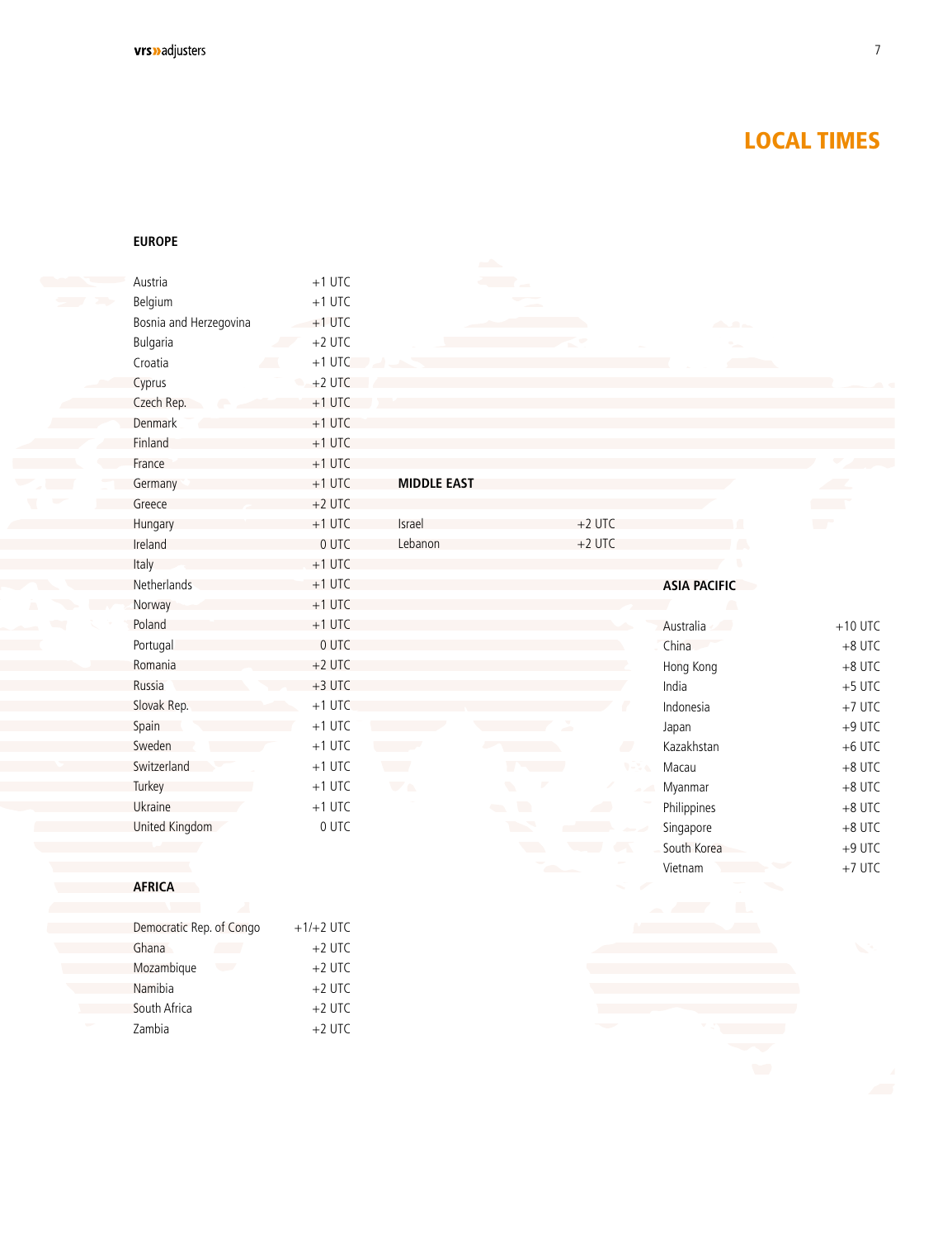<span id="page-6-0"></span>

| <b>COMPANY</b>                     | <b>vrs RTS</b>                                                                                                                                                                                                                       |
|------------------------------------|--------------------------------------------------------------------------------------------------------------------------------------------------------------------------------------------------------------------------------------|
| <b>HEAD OFFICE</b>                 | C/ Alem 584, 9° piso<br>C1003 ABL, Buenos Aires<br>Argentina                                                                                                                                                                         |
| <b>TELEPHONE</b><br><b>FAX</b>     | +54 11 4328 0131<br>+54 11 4328 7031                                                                                                                                                                                                 |
| <b>CONTACT</b><br><b>TELEPHONE</b> | <b>Mr David Castillo</b><br>+54 911 6762 8695                                                                                                                                                                                        |
| E-MAIL<br><b>INTERNET</b>          | argentina@vrsadjusters.com<br>www.rtsgrupo.com                                                                                                                                                                                       |
|                                    | ALSO SERVICING Uruguay, Paraguay and Bolivia                                                                                                                                                                                         |
|                                    |                                                                                                                                                                                                                                      |
|                                    |                                                                                                                                                                                                                                      |
|                                    |                                                                                                                                                                                                                                      |
|                                    |                                                                                                                                                                                                                                      |
|                                    |                                                                                                                                                                                                                                      |
|                                    |                                                                                                                                                                                                                                      |
|                                    |                                                                                                                                                                                                                                      |
|                                    |                                                                                                                                                                                                                                      |
|                                    |                                                                                                                                                                                                                                      |
|                                    |                                                                                                                                                                                                                                      |
|                                    | and the control of the control of the control of the control of the control of the control of the control of the                                                                                                                     |
|                                    | and the state of the state of the state of the state of the state of the state of the<br>and the control of the control of the control of the control of the control of the control of the control of the                            |
|                                    | and the control of the control of the control of the control of the control of the control of the control of the<br>and the control of the control of the control of the control of the control of the control of the control of the |
| <b>Contract</b>                    | and the control of the control of the control of the control of the control of the control of the control of the<br>and the state of the state of the state of the state of the state of the state of the state of the               |
| W<br>X<br>Y                        | and the control of the control of the control of the control of the control of the control of the control of the<br>and the control of the control of the control of the control of the control of the control of the control of the |
|                                    | and the state of the state of the state of the state of the state of the state of the state of<br>and the state of the state of the state of the state of the state of the state of the state of                                     |
|                                    |                                                                                                                                                                                                                                      |

| <b>vrs ANA Chartered Loss Adjusters</b><br>Level 32, 101 Miller Street<br><b>HEAD OFFICE</b><br>North Sydney NSW 2060<br>Australia<br>+61 2 8459 7056<br>Mr Jaye Kumar<br>+61 418 922 755<br>jaye.kumar@ana.net.au<br>Mr Chay Wilkinson<br>+61 488 551 809<br>chay.wilkinson@ana.net.au<br>australia@vrsadjusters.com<br>www.ana.net.au<br>+61 1800 76 11 00<br>Western Australia:<br>Karratha, Port Hedland<br>Queensland:<br>Cairns, Bundaberg/Rockhampton<br><b>New South Wales:</b><br>NSW, Port Macquarie, South Coast<br>Victoria:<br>Mildura<br>Tasmania:<br>Hobart, Launceston<br><b>South Australia/Northern Territories:</b><br>Adelaide, Eyre Peninsula/Iron Triangle, Mid<br>North, Riverland, Darwin/Alice Springs |                                    |  |
|---------------------------------------------------------------------------------------------------------------------------------------------------------------------------------------------------------------------------------------------------------------------------------------------------------------------------------------------------------------------------------------------------------------------------------------------------------------------------------------------------------------------------------------------------------------------------------------------------------------------------------------------------------------------------------------------------------------------------------|------------------------------------|--|
|                                                                                                                                                                                                                                                                                                                                                                                                                                                                                                                                                                                                                                                                                                                                 | COMPANY                            |  |
|                                                                                                                                                                                                                                                                                                                                                                                                                                                                                                                                                                                                                                                                                                                                 |                                    |  |
| Perth, Bunbury, Albany, Kalgoorlie, Geraldton,<br>Brisbane, Toowoomba, Gold Coast, Sunshine,<br>Coast, Mackay, Whitsundays Gladstone,<br>Sydney, Newcastle, Gosford, Central Coast,<br>Wollongong, Southern Highlands, Wagga,<br>South West, Tamworth/Central West,<br>Goulburn/Canberra, Byron Bay/Northern<br>Melbourne, Geelong, Warrnambool,<br>Gippsland / Warragul, Albury / Wodonga/<br>Shepparton, Mornington, Ballarat / Bendigo,                                                                                                                                                                                                                                                                                      | TELEPHONE                          |  |
|                                                                                                                                                                                                                                                                                                                                                                                                                                                                                                                                                                                                                                                                                                                                 | <b>CONTACT</b><br>MOBILE<br>E-MAIL |  |
|                                                                                                                                                                                                                                                                                                                                                                                                                                                                                                                                                                                                                                                                                                                                 | CONTACT<br><b>MOBILE</b><br>E-MAIL |  |
|                                                                                                                                                                                                                                                                                                                                                                                                                                                                                                                                                                                                                                                                                                                                 | E-MAIL<br>INTERNET                 |  |
|                                                                                                                                                                                                                                                                                                                                                                                                                                                                                                                                                                                                                                                                                                                                 | HOTLINE                            |  |
|                                                                                                                                                                                                                                                                                                                                                                                                                                                                                                                                                                                                                                                                                                                                 | <b>OFFICES IN</b>                  |  |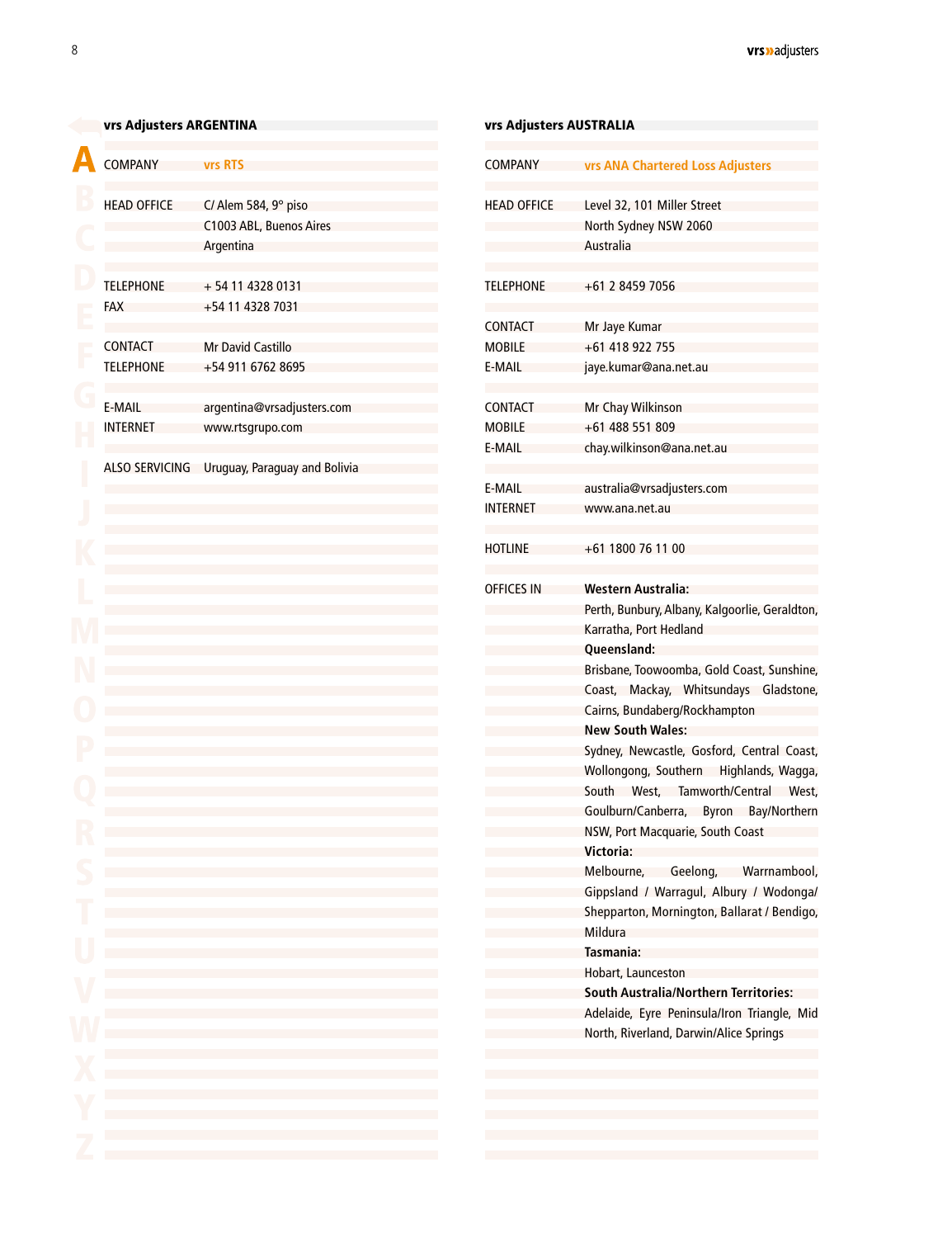#### <span id="page-7-0"></span>vrs Adjusters AUSTRIA vrs Antiques and a verse and a verse and a verse and a verse and a verse and a verse and

| COMPANY                         | vrs-SSP-Adjusters GmbH                                             |
|---------------------------------|--------------------------------------------------------------------|
| <b>HEAD OFFICE</b>              | Kornstrasse 4<br>4060 Linz - Leonding<br>Austria                   |
| <b>TELEPHONE</b>                | +43 732 606 627 15                                                 |
| <b>CONTACT</b><br>MOBILE        | Mr Martin Schörkhuber<br>+43 664 340 7639                          |
| <b>CONTACT</b><br><b>MOBILE</b> | <b>Mr Thomas Fellner</b><br>+43 664 825 5433                       |
| CONTACT                         | International Coordinator:<br>Ms Christine Rieder                  |
| <b>MOBILE</b>                   | +43 664 825 3610                                                   |
| E-MAIL<br><b>INTERNET</b>       | claims@vrs-ssp.com<br>www.vrs-ssp.com                              |
| <b>OFFICES IN</b>               | Vienna, Salzburg, Graz, Amstetten,<br>Innsbruck, Hohenems, Treffen |
|                                 | ALSO SERVICING Liechtenstein, Slovenia                             |
|                                 |                                                                    |

| vrs Adjusters BELGIUM     |                                                                                                                                                                                             |               |
|---------------------------|---------------------------------------------------------------------------------------------------------------------------------------------------------------------------------------------|---------------|
| <b>COMPANY</b>            | vrs CED Belgium nv                                                                                                                                                                          |               |
| <b>HEAD OFFICE</b>        | Pegasuslaan 5<br>1831 Diegem<br><b>Belgium</b>                                                                                                                                              |               |
| <b>TELEPHONE</b>          | +32 3 544 11 22                                                                                                                                                                             |               |
| <b>CONTACT</b>            | <b>International Coordinator</b><br>Nathalie Van Hoof                                                                                                                                       |               |
| <b>MOBILE</b>             | +32 489 597 547                                                                                                                                                                             |               |
| E-MAIL<br><b>INTERNET</b> | belgium@vrsadjusters.com<br>www.ced.be                                                                                                                                                      |               |
| <b>OFFICES IN</b>         | Brussels, Antwerp, Liège, Gent and Charleroi                                                                                                                                                |               |
| ALSO SERVICING Luxemburg  |                                                                                                                                                                                             |               |
|                           |                                                                                                                                                                                             |               |
|                           |                                                                                                                                                                                             |               |
|                           |                                                                                                                                                                                             |               |
|                           |                                                                                                                                                                                             |               |
|                           |                                                                                                                                                                                             |               |
|                           |                                                                                                                                                                                             |               |
|                           |                                                                                                                                                                                             |               |
|                           | the control of the control of the control of the control of the control of the control of<br>the control of the control of the control of the control of the control of the control of      | J.<br>Ţ       |
|                           | the control of the control of the control of the control of the control of the control of<br>the control of the control of the control of the control of the control of the control of      | U             |
|                           | the control of the control of the control of the control of the control of the control of<br>the control of the control of the control of the control of the control of the control of      |               |
|                           | the control of the control of the control of the control of the control of the control of                                                                                                   | $V_{\Lambda}$ |
|                           | the control of the control of the control of the control of the control of the control of<br>the control of the control of the control of the control of the control of the control of      |               |
|                           | and the state of the state of the state of the state of the state of the state of the state of<br>the control of the control of the control of the control of the control of the control of | X<br>Y        |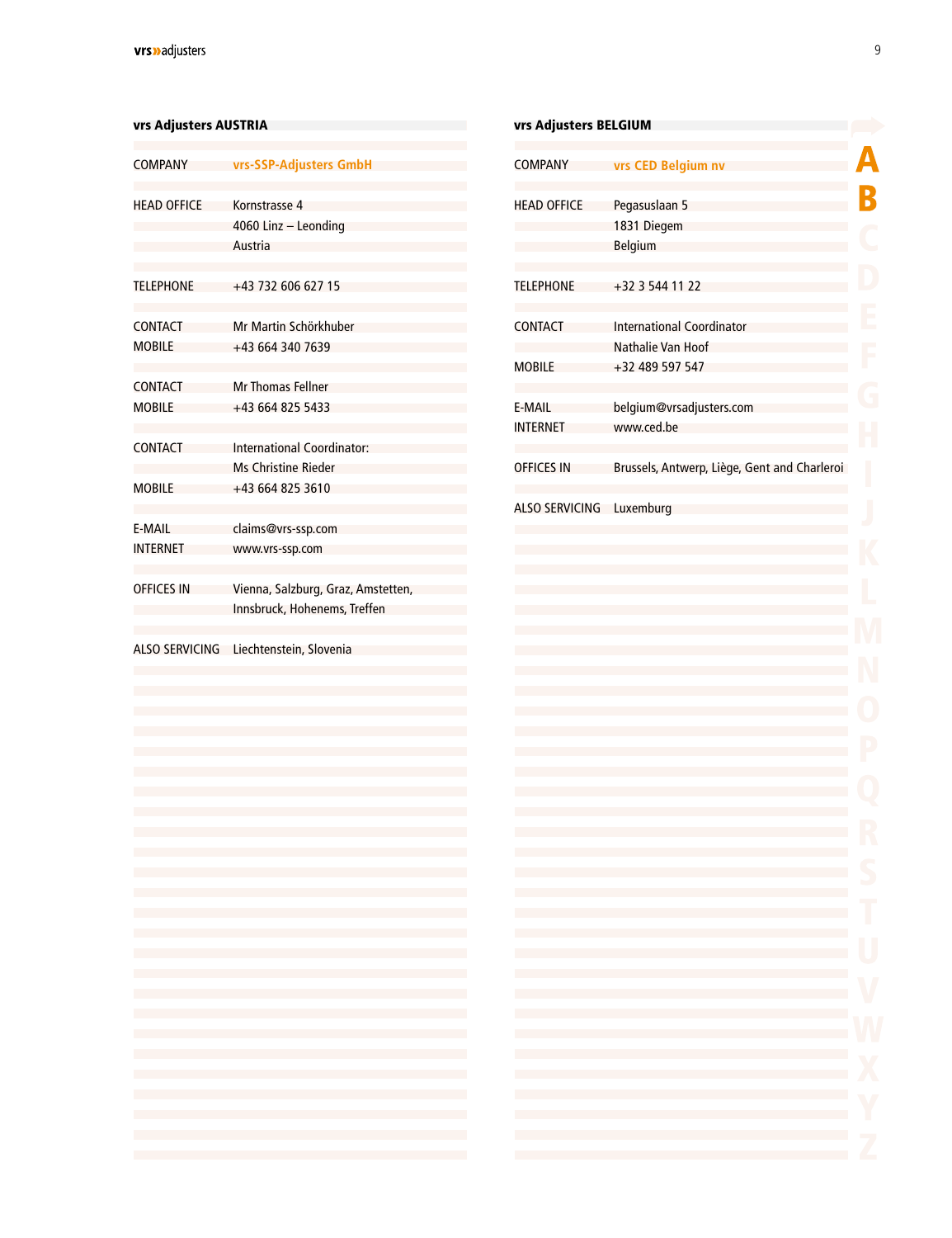<span id="page-8-0"></span>

|                          | vrs Adjusters BRAZIL            |                                                                                                                                                                                        | vrs Adjusters BULGARIA                                                           |                                           |
|--------------------------|---------------------------------|----------------------------------------------------------------------------------------------------------------------------------------------------------------------------------------|----------------------------------------------------------------------------------|-------------------------------------------|
|                          | <b>COMPANY</b>                  | <b>vrs RTS</b>                                                                                                                                                                         | <b>COMPANY</b>                                                                   | vrs-SSP-                                  |
|                          | <b>HEAD OFFICE</b>              | Alameda Jau 48 - 6° andar<br>São Paulo/SP.<br>CEP 01415-000<br><b>Brazil</b>                                                                                                           | <b>HEAD OFFICE</b>                                                               | Lulin 3, E<br>1336 Sof<br><b>Bulgaria</b> |
|                          | <b>TELEPHONE</b>                | +55 11 3055 1010                                                                                                                                                                       | <b>TELEPHONE</b>                                                                 | $+43664$                                  |
|                          |                                 | Mr Ronaldo Rabelo da Silva                                                                                                                                                             | <b>CONTACT</b>                                                                   | <b>Ms Chris</b>                           |
|                          | <b>CONTACT</b><br><b>MOBILE</b> | +55 11 97238-2778                                                                                                                                                                      | <b>MOBILE</b>                                                                    | (Internat<br>$+43664$                     |
|                          | E-MAIL<br><b>INTERNET</b>       | brazil@vrsadjusters.com<br>www.rtsgrupo.com                                                                                                                                            | E-MAIL<br><b>INTERNET</b>                                                        | claims@<br><b>WWW.VIS</b>                 |
|                          | <b>OFFICES IN</b>               | Rio de Janeiro, Rio Grande do Sul, Minas<br>Gerais.                                                                                                                                    | ALSO SERVICING                                                                   | Kosovo                                    |
|                          |                                 |                                                                                                                                                                                        |                                                                                  |                                           |
|                          |                                 |                                                                                                                                                                                        |                                                                                  |                                           |
|                          |                                 |                                                                                                                                                                                        |                                                                                  |                                           |
|                          |                                 |                                                                                                                                                                                        |                                                                                  |                                           |
|                          |                                 |                                                                                                                                                                                        |                                                                                  |                                           |
|                          |                                 |                                                                                                                                                                                        |                                                                                  |                                           |
|                          |                                 |                                                                                                                                                                                        |                                                                                  |                                           |
|                          |                                 |                                                                                                                                                                                        |                                                                                  |                                           |
|                          |                                 |                                                                                                                                                                                        |                                                                                  |                                           |
| S                        |                                 | and the state of the state of the state of the state of the state of the state of the                                                                                                  | and the control of the control of                                                |                                           |
|                          |                                 | the control of the control of the control of the control of the control of the control of<br>the control of the control of the control of the control of the control of the control of | the control of the control of the con-<br>the control of the control of the con- |                                           |
| U                        |                                 | the control of the control of the control of the control of the control of the control of                                                                                              | the control of the control of the con-                                           |                                           |
|                          |                                 | the control of the control of the control of the control of the control of the control of<br>the control of the control of the control of the control of the control of the control of | the control of the control of the<br>the control of the control of the           |                                           |
|                          |                                 | the control of the control of the control of the control of the control of the control of<br>the control of the control of the control of the control of the control of the control of | the control of the control of the<br>the control of the control of the           |                                           |
|                          |                                 | the control of the control of the control of the control of the control of the control of<br>the control of the control of the control of the control of the control of the control of | the control of the control of the<br>the control of the control of the           |                                           |
|                          |                                 | the control of the control of the control of the control of the control of the control of<br>the control of the control of the control of the control of the control of the control of | the control of the control of the con-<br>the control of the control of the      |                                           |
|                          |                                 | the control of the control of the control of the control of the control of the control of                                                                                              | and the control of the control of<br>and the state of the state of the state     |                                           |
| $\overline{\phantom{a}}$ |                                 | the control of the control of the control of the control of the control of the control of                                                                                              |                                                                                  |                                           |

| VIS MUJUSLEIS DULUMNIM          |                                                                                                                                                                                                                                                                                                                                                                                                                                                                                                                                                                                                                                                                                                                                                                                                                                                                                                                                                                                                                                                                                                                                                                                                                                                                                                                                                                                                                                                                                                                                                                                                                                                                                                                                                                                                                                                                                                                                                                                                                                                                                                                                                                                                                                                                                                                                                                                                                                                                                                                                                                                                                                                                                                                                                                                                                                                                                                                                                                                                                                                                                                                                                                                                                                                                                                                                                                                                                                                                                                                                                                                                                                                                                                                    |  |
|---------------------------------|--------------------------------------------------------------------------------------------------------------------------------------------------------------------------------------------------------------------------------------------------------------------------------------------------------------------------------------------------------------------------------------------------------------------------------------------------------------------------------------------------------------------------------------------------------------------------------------------------------------------------------------------------------------------------------------------------------------------------------------------------------------------------------------------------------------------------------------------------------------------------------------------------------------------------------------------------------------------------------------------------------------------------------------------------------------------------------------------------------------------------------------------------------------------------------------------------------------------------------------------------------------------------------------------------------------------------------------------------------------------------------------------------------------------------------------------------------------------------------------------------------------------------------------------------------------------------------------------------------------------------------------------------------------------------------------------------------------------------------------------------------------------------------------------------------------------------------------------------------------------------------------------------------------------------------------------------------------------------------------------------------------------------------------------------------------------------------------------------------------------------------------------------------------------------------------------------------------------------------------------------------------------------------------------------------------------------------------------------------------------------------------------------------------------------------------------------------------------------------------------------------------------------------------------------------------------------------------------------------------------------------------------------------------------------------------------------------------------------------------------------------------------------------------------------------------------------------------------------------------------------------------------------------------------------------------------------------------------------------------------------------------------------------------------------------------------------------------------------------------------------------------------------------------------------------------------------------------------------------------------------------------------------------------------------------------------------------------------------------------------------------------------------------------------------------------------------------------------------------------------------------------------------------------------------------------------------------------------------------------------------------------------------------------------------------------------------------------------|--|
| <b>COMPANY</b>                  | vrs-SSP-Adjusters GmbH                                                                                                                                                                                                                                                                                                                                                                                                                                                                                                                                                                                                                                                                                                                                                                                                                                                                                                                                                                                                                                                                                                                                                                                                                                                                                                                                                                                                                                                                                                                                                                                                                                                                                                                                                                                                                                                                                                                                                                                                                                                                                                                                                                                                                                                                                                                                                                                                                                                                                                                                                                                                                                                                                                                                                                                                                                                                                                                                                                                                                                                                                                                                                                                                                                                                                                                                                                                                                                                                                                                                                                                                                                                                                             |  |
| <b>HEAD OFFICE</b>              | Lulin 3, Block 351<br>1336 Sofia<br><b>Bulgaria</b>                                                                                                                                                                                                                                                                                                                                                                                                                                                                                                                                                                                                                                                                                                                                                                                                                                                                                                                                                                                                                                                                                                                                                                                                                                                                                                                                                                                                                                                                                                                                                                                                                                                                                                                                                                                                                                                                                                                                                                                                                                                                                                                                                                                                                                                                                                                                                                                                                                                                                                                                                                                                                                                                                                                                                                                                                                                                                                                                                                                                                                                                                                                                                                                                                                                                                                                                                                                                                                                                                                                                                                                                                                                                |  |
| <b>TELEPHONE</b>                | +43 664 825 3610                                                                                                                                                                                                                                                                                                                                                                                                                                                                                                                                                                                                                                                                                                                                                                                                                                                                                                                                                                                                                                                                                                                                                                                                                                                                                                                                                                                                                                                                                                                                                                                                                                                                                                                                                                                                                                                                                                                                                                                                                                                                                                                                                                                                                                                                                                                                                                                                                                                                                                                                                                                                                                                                                                                                                                                                                                                                                                                                                                                                                                                                                                                                                                                                                                                                                                                                                                                                                                                                                                                                                                                                                                                                                                   |  |
| <b>CONTACT</b><br><b>MOBILE</b> | <b>Ms Christine Rieder</b><br>(International Coordinator)<br>+43 664 825 3610                                                                                                                                                                                                                                                                                                                                                                                                                                                                                                                                                                                                                                                                                                                                                                                                                                                                                                                                                                                                                                                                                                                                                                                                                                                                                                                                                                                                                                                                                                                                                                                                                                                                                                                                                                                                                                                                                                                                                                                                                                                                                                                                                                                                                                                                                                                                                                                                                                                                                                                                                                                                                                                                                                                                                                                                                                                                                                                                                                                                                                                                                                                                                                                                                                                                                                                                                                                                                                                                                                                                                                                                                                      |  |
| E-MAIL<br><b>INTERNET</b>       | claims@vrs-ssp.com<br>www.vrs-ssp.com                                                                                                                                                                                                                                                                                                                                                                                                                                                                                                                                                                                                                                                                                                                                                                                                                                                                                                                                                                                                                                                                                                                                                                                                                                                                                                                                                                                                                                                                                                                                                                                                                                                                                                                                                                                                                                                                                                                                                                                                                                                                                                                                                                                                                                                                                                                                                                                                                                                                                                                                                                                                                                                                                                                                                                                                                                                                                                                                                                                                                                                                                                                                                                                                                                                                                                                                                                                                                                                                                                                                                                                                                                                                              |  |
| ALSO SERVICING Kosovo           |                                                                                                                                                                                                                                                                                                                                                                                                                                                                                                                                                                                                                                                                                                                                                                                                                                                                                                                                                                                                                                                                                                                                                                                                                                                                                                                                                                                                                                                                                                                                                                                                                                                                                                                                                                                                                                                                                                                                                                                                                                                                                                                                                                                                                                                                                                                                                                                                                                                                                                                                                                                                                                                                                                                                                                                                                                                                                                                                                                                                                                                                                                                                                                                                                                                                                                                                                                                                                                                                                                                                                                                                                                                                                                                    |  |
|                                 |                                                                                                                                                                                                                                                                                                                                                                                                                                                                                                                                                                                                                                                                                                                                                                                                                                                                                                                                                                                                                                                                                                                                                                                                                                                                                                                                                                                                                                                                                                                                                                                                                                                                                                                                                                                                                                                                                                                                                                                                                                                                                                                                                                                                                                                                                                                                                                                                                                                                                                                                                                                                                                                                                                                                                                                                                                                                                                                                                                                                                                                                                                                                                                                                                                                                                                                                                                                                                                                                                                                                                                                                                                                                                                                    |  |
|                                 | $\mathcal{L}^{\mathcal{L}}(\mathcal{L}^{\mathcal{L}}(\mathcal{L}^{\mathcal{L}}(\mathcal{L}^{\mathcal{L}}(\mathcal{L}^{\mathcal{L}}(\mathcal{L}^{\mathcal{L}}(\mathcal{L}^{\mathcal{L}}(\mathcal{L}^{\mathcal{L}}(\mathcal{L}^{\mathcal{L}}(\mathcal{L}^{\mathcal{L}}(\mathcal{L}^{\mathcal{L}}(\mathcal{L}^{\mathcal{L}}(\mathcal{L}^{\mathcal{L}}(\mathcal{L}^{\mathcal{L}}(\mathcal{L}^{\mathcal{L}}(\mathcal{L}^{\mathcal{L}}(\mathcal{L}^{\mathcal{L$<br>the control of the control of the control of the control of the control of the control of<br>$\mathcal{L}(\mathcal{L}(\mathcal{L}(\mathcal{L}(\mathcal{L}(\mathcal{L}(\mathcal{L}(\mathcal{L}(\mathcal{L}(\mathcal{L}(\mathcal{L}(\mathcal{L}(\mathcal{L}(\mathcal{L}(\mathcal{L}(\mathcal{L}(\mathcal{L}(\mathcal{L}(\mathcal{L}(\mathcal{L}(\mathcal{L}(\mathcal{L}(\mathcal{L}(\mathcal{L}(\mathcal{L}(\mathcal{L}(\mathcal{L}(\mathcal{L}(\mathcal{L}(\mathcal{L}(\mathcal{L}(\mathcal{L}(\mathcal{L}(\mathcal{L}(\mathcal{L}(\mathcal{L}(\mathcal{$                                                                                                                                                                                                                                                                                                                                                                                                                                                                                                                                                                                                                                                                                                                                                                                                                                                                                                                                                                                                                                                                                                                                                                                                                                                                                                                                                                                                                                                                                                                                                                                                                                                                                                                                                                                                                                                                                                                                                                                                                                                                                                                                                                                                                                                                                                                                                                                                                                                                                                                                                                                                                                                                                              |  |
|                                 | $\mathcal{L}(\mathcal{L}(\mathcal{L}(\mathcal{L}(\mathcal{L}(\mathcal{L}(\mathcal{L}(\mathcal{L}(\mathcal{L}(\mathcal{L}(\mathcal{L}(\mathcal{L}(\mathcal{L}(\mathcal{L}(\mathcal{L}(\mathcal{L}(\mathcal{L}(\mathcal{L}(\mathcal{L}(\mathcal{L}(\mathcal{L}(\mathcal{L}(\mathcal{L}(\mathcal{L}(\mathcal{L}(\mathcal{L}(\mathcal{L}(\mathcal{L}(\mathcal{L}(\mathcal{L}(\mathcal{L}(\mathcal{L}(\mathcal{L}(\mathcal{L}(\mathcal{L}(\mathcal{L}(\mathcal{$<br>$\mathcal{L}(\mathcal{L}(\mathcal{L}(\mathcal{L}(\mathcal{L}(\mathcal{L}(\mathcal{L}(\mathcal{L}(\mathcal{L}(\mathcal{L}(\mathcal{L}(\mathcal{L}(\mathcal{L}(\mathcal{L}(\mathcal{L}(\mathcal{L}(\mathcal{L}(\mathcal{L}(\mathcal{L}(\mathcal{L}(\mathcal{L}(\mathcal{L}(\mathcal{L}(\mathcal{L}(\mathcal{L}(\mathcal{L}(\mathcal{L}(\mathcal{L}(\mathcal{L}(\mathcal{L}(\mathcal{L}(\mathcal{L}(\mathcal{L}(\mathcal{L}(\mathcal{L}(\mathcal{L}(\mathcal{$<br>$\mathcal{L}(\mathcal{L}(\mathcal{L}(\mathcal{L}(\mathcal{L}(\mathcal{L}(\mathcal{L}(\mathcal{L}(\mathcal{L}(\mathcal{L}(\mathcal{L}(\mathcal{L}(\mathcal{L}(\mathcal{L}(\mathcal{L}(\mathcal{L}(\mathcal{L}(\mathcal{L}(\mathcal{L}(\mathcal{L}(\mathcal{L}(\mathcal{L}(\mathcal{L}(\mathcal{L}(\mathcal{L}(\mathcal{L}(\mathcal{L}(\mathcal{L}(\mathcal{L}(\mathcal{L}(\mathcal{L}(\mathcal{L}(\mathcal{L}(\mathcal{L}(\mathcal{L}(\mathcal{L}(\mathcal{$<br>$\mathcal{L}(\mathcal{L}(\mathcal{L}(\mathcal{L}(\mathcal{L}(\mathcal{L}(\mathcal{L}(\mathcal{L}(\mathcal{L}(\mathcal{L}(\mathcal{L}(\mathcal{L}(\mathcal{L}(\mathcal{L}(\mathcal{L}(\mathcal{L}(\mathcal{L}(\mathcal{L}(\mathcal{L}(\mathcal{L}(\mathcal{L}(\mathcal{L}(\mathcal{L}(\mathcal{L}(\mathcal{L}(\mathcal{L}(\mathcal{L}(\mathcal{L}(\mathcal{L}(\mathcal{L}(\mathcal{L}(\mathcal{L}(\mathcal{L}(\mathcal{L}(\mathcal{L}(\mathcal{L}(\mathcal{$<br>$\mathcal{L}(\mathcal{L}(\mathcal{L}(\mathcal{L}(\mathcal{L}(\mathcal{L}(\mathcal{L}(\mathcal{L}(\mathcal{L}(\mathcal{L}(\mathcal{L}(\mathcal{L}(\mathcal{L}(\mathcal{L}(\mathcal{L}(\mathcal{L}(\mathcal{L}(\mathcal{L}(\mathcal{L}(\mathcal{L}(\mathcal{L}(\mathcal{L}(\mathcal{L}(\mathcal{L}(\mathcal{L}(\mathcal{L}(\mathcal{L}(\mathcal{L}(\mathcal{L}(\mathcal{L}(\mathcal{L}(\mathcal{L}(\mathcal{L}(\mathcal{L}(\mathcal{L}(\mathcal{L}(\mathcal{$<br>$\mathcal{L}(\mathcal{L}(\mathcal{L}(\mathcal{L}(\mathcal{L}(\mathcal{L}(\mathcal{L}(\mathcal{L}(\mathcal{L}(\mathcal{L}(\mathcal{L}(\mathcal{L}(\mathcal{L}(\mathcal{L}(\mathcal{L}(\mathcal{L}(\mathcal{L}(\mathcal{L}(\mathcal{L}(\mathcal{L}(\mathcal{L}(\mathcal{L}(\mathcal{L}(\mathcal{L}(\mathcal{L}(\mathcal{L}(\mathcal{L}(\mathcal{L}(\mathcal{L}(\mathcal{L}(\mathcal{L}(\mathcal{L}(\mathcal{L}(\mathcal{L}(\mathcal{L}(\mathcal{L}(\mathcal{$<br>$\mathcal{L}(\mathcal{L}(\mathcal{L}(\mathcal{L}(\mathcal{L}(\mathcal{L}(\mathcal{L}(\mathcal{L}(\mathcal{L}(\mathcal{L}(\mathcal{L}(\mathcal{L}(\mathcal{L}(\mathcal{L}(\mathcal{L}(\mathcal{L}(\mathcal{L}(\mathcal{L}(\mathcal{L}(\mathcal{L}(\mathcal{L}(\mathcal{L}(\mathcal{L}(\mathcal{L}(\mathcal{L}(\mathcal{L}(\mathcal{L}(\mathcal{L}(\mathcal{L}(\mathcal{L}(\mathcal{L}(\mathcal{L}(\mathcal{L}(\mathcal{L}(\mathcal{L}(\mathcal{L}(\mathcal{$<br>$\mathcal{L}^{\mathcal{L}}(\mathcal{L}^{\mathcal{L}}(\mathcal{L}^{\mathcal{L}}(\mathcal{L}^{\mathcal{L}}(\mathcal{L}^{\mathcal{L}}(\mathcal{L}^{\mathcal{L}}(\mathcal{L}^{\mathcal{L}}(\mathcal{L}^{\mathcal{L}}(\mathcal{L}^{\mathcal{L}}(\mathcal{L}^{\mathcal{L}}(\mathcal{L}^{\mathcal{L}}(\mathcal{L}^{\mathcal{L}}(\mathcal{L}^{\mathcal{L}}(\mathcal{L}^{\mathcal{L}}(\mathcal{L}^{\mathcal{L}}(\mathcal{L}^{\mathcal{L}}(\mathcal{L}^{\mathcal{L$ |  |
|                                 |                                                                                                                                                                                                                                                                                                                                                                                                                                                                                                                                                                                                                                                                                                                                                                                                                                                                                                                                                                                                                                                                                                                                                                                                                                                                                                                                                                                                                                                                                                                                                                                                                                                                                                                                                                                                                                                                                                                                                                                                                                                                                                                                                                                                                                                                                                                                                                                                                                                                                                                                                                                                                                                                                                                                                                                                                                                                                                                                                                                                                                                                                                                                                                                                                                                                                                                                                                                                                                                                                                                                                                                                                                                                                                                    |  |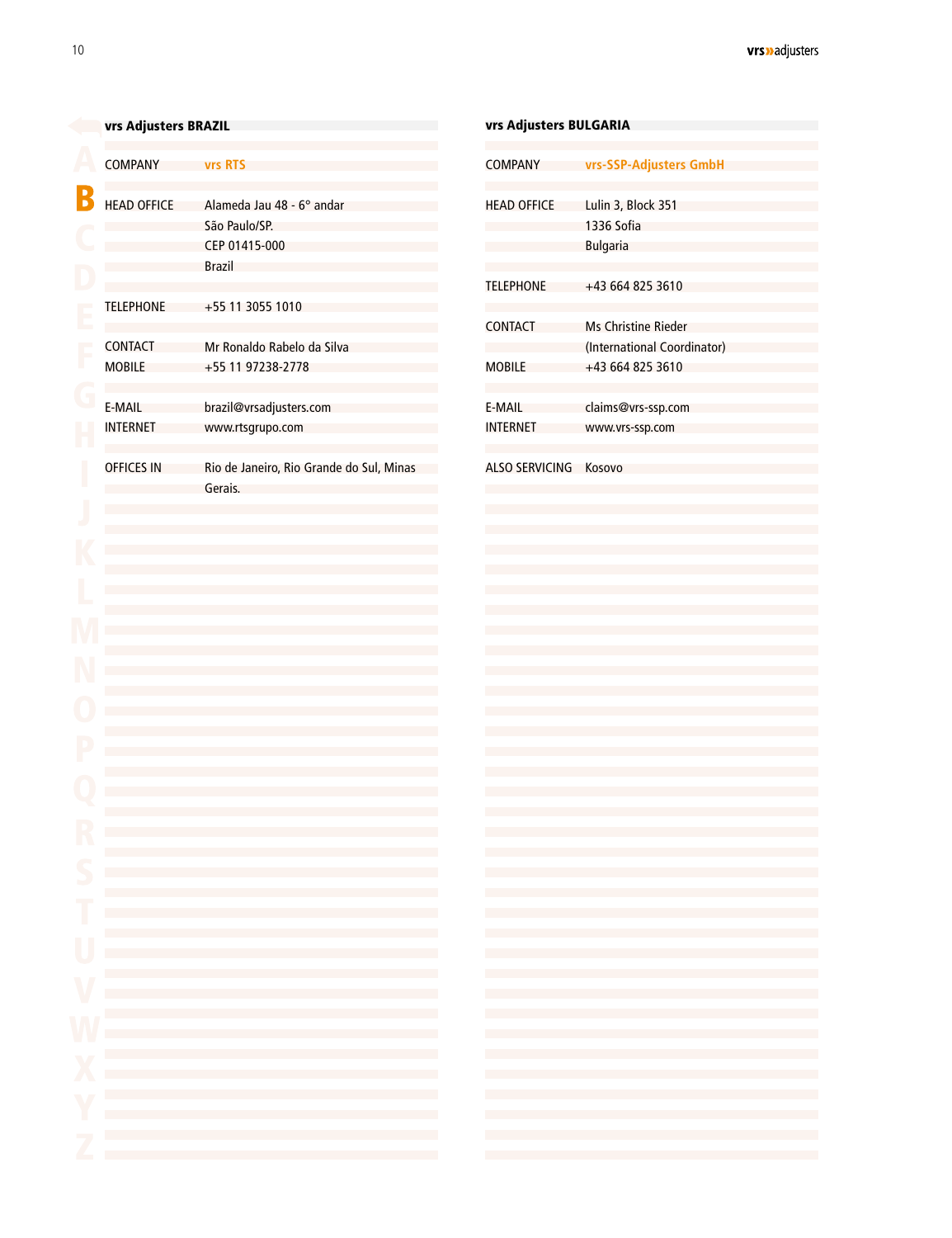| COMPANY            | <b>vrs MGB Claims Consultants Inc.</b>                  |
|--------------------|---------------------------------------------------------|
| <b>HEAD OFFICE</b> | 366 Adelaide Street West, Suite 700<br>Toronto, Ontario |
|                    | Canada M5V 1R9                                          |
|                    |                                                         |
| <b>TELEPHONE</b>   | +1 416 593 4444                                         |
| <b>FAX</b>         | +1 416 593 4449                                         |
|                    |                                                         |
| <b>CONTACT</b>     | Mr Shawn Malik                                          |
| MOBILE             | +1 416 524 7089                                         |
| E-MAIL             | smalik@vrsadjusters.com                                 |
|                    |                                                         |
| CONTACT            | Mr James Giffen                                         |
| MOBILE             | +1 416 727 4927                                         |
| E-MAIL             | jgiffen@vrsadjusters.com                                |
|                    |                                                         |
| CONTACT            | Mr Shawn Burnett                                        |
| MOBILE             | +1 416 817 6313                                         |
| E-MAIL             | sburnett@vrsadjusters.com                               |
|                    |                                                         |
| E-MAIL             | mgbclaims@vrsadjusters.com                              |
| INTERNET           | www.mgbclaims.com                                       |
|                    |                                                         |
| HOT-LINE           | +1 866 824 9940                                         |
|                    |                                                         |
| OFFICES IN         | Halifax (Nova Scotia); Charlottetown                    |
|                    | (Prince Edward Island); Fredericton (New                |
|                    | Brunswick); Montreal (Quebec); Winnipeg                 |
|                    | (Manitoba); Regina (Saskatchewan);                      |
|                    | Saskatoon (Saskatchewan); Swift Current                 |
|                    | (Saskatchewan); Calgary (Alberta); Canmore              |
|                    | (Alberta); Edmonton (Alberta); Red Deer                 |
|                    | (Alberta); Campbell River (British Columbia);           |
|                    | Courtenay (British Columbia); Duncan (British           |
|                    | Columbia); Kelowna (British Columbia);                  |
|                    | Nanaimo (British Columbia); Port Alberni                |
|                    | (British Columbia); Power River (British                |
|                    | Columbia); Vancouver (British Columbia);                |
|                    | Victoria (British Columbia)                             |
|                    |                                                         |
|                    |                                                         |

#### <span id="page-9-0"></span>vrs Adjusters CANADA vrs Adjusters CARIBBEAN AND CENTRAL AMERICA

| <b>COMPANY</b>                 | <b>vrs RTS</b>                                                                                                      |
|--------------------------------|---------------------------------------------------------------------------------------------------------------------|
| <b>HEAD OFFICE</b>             | 7200 Corporate Center Drive, Suite 204<br><b>Miami, FL 33172</b><br><b>USA</b>                                      |
| <b>TELEPHONE</b><br><b>FAX</b> | +1 786 777 0600<br>+1 786 777 0601                                                                                  |
| CONTACT<br><b>MOBILE</b>       | Mr Juan Guillermo Uribe<br>+1 305 905 1444                                                                          |
| E-MAIL<br><b>INTERNET</b>      | caribbean@vrsadjusters.com<br>www.rtsgrupo.com                                                                      |
| <b>ALSO SERVICING</b>          | Bahamas, Cayman Islands, Jamaica, Turks<br>and Caicos and all Caribbean Islands,<br>Trinidad and Tobago and Grenada |

#### vrs Adjusters CHILE

| <b>COMPANY</b>     | <b>vrs RTS</b>                                                          |
|--------------------|-------------------------------------------------------------------------|
| <b>HEAD OFFICE</b> | Padre Mariano 181, Of. 404<br>Providencia<br>Santiago de Chile<br>Chile |
| <b>TELEPHONE</b>   | +56 2 378 1260                                                          |
| FAX                | +56 2 378 1259                                                          |
| CONTACT            | Mr José Francisco Vergara                                               |
| MOBILE             | +56 9 56 273 510                                                        |
| E-MAIL             | chile@vrsadjusters.com                                                  |
| INTERNET           | www.rtsgrupo.com                                                        |
| <b>OFFICES IN</b>  | Viña del Mar                                                            |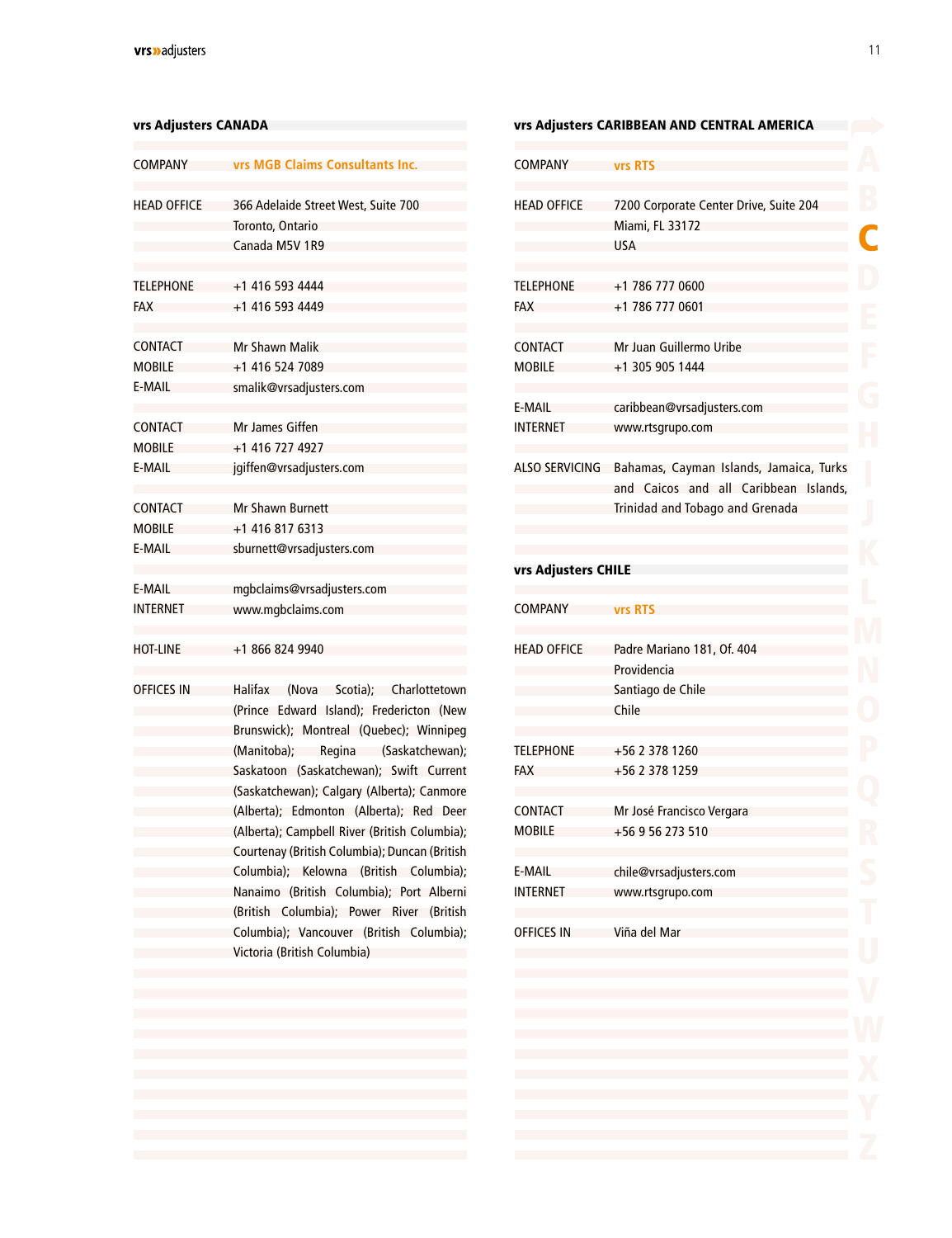<span id="page-10-0"></span>

| vrs Adjusters CHINA             |                                                                                                   |  |
|---------------------------------|---------------------------------------------------------------------------------------------------|--|
| <b>COMPANY</b>                  | vrs DNZ Loss Adjusters and<br><b>Surveyor Co., Ltd</b>                                            |  |
| <b>HEAD OFFICE</b>              | 28F, Sunshine World Building,<br>No. 2000 Pudong Ave.<br>Shanghai, P.R.C<br>China                 |  |
| <b>TELEPHONE</b><br><b>FAX</b>  | +86 21 6855 6070<br>+86 21 6855 6090                                                              |  |
| <b>CONTACT</b><br><b>MOBILE</b> | Mr Dennis Ma<br>+86 1331 1772 211                                                                 |  |
| <b>CONTACT</b><br><b>MOBILE</b> | <b>Mr David Xie</b><br>+86 1350 1717 588                                                          |  |
| E-MAIL<br><b>INTERNET</b>       | china@vrsadjusters.com<br>www.dynapro.net.cn/en/about.html                                        |  |
| <b>OFFICES IN</b>               | Guangzhou, Tianjin, Wuhan, Nanchang,<br>Chengdu, Xi'an, Hangzhou, Suzhou,<br>Changchun            |  |
|                                 | ALSO SERVICING Hong Kong and Macau                                                                |  |
| vrs Adjusters COLOMBIA          |                                                                                                   |  |
| <b>COMPANY</b>                  | vrs RTS                                                                                           |  |
| <b>HEAD OFFICE</b>              | Centro Empresarial Dorado Plaza<br>Avenida Calle 26 No. 85d - 55, Local 30a<br>Bogotá<br>Colombia |  |
| <b>TELEPHONE</b>                | +57 1 263 4315                                                                                    |  |
| <b>CONTACT</b><br><b>MOBILE</b> | Mr Ricardo Báez<br>+57 316 528 3407                                                               |  |

[colombia@vrsadjusters.com](mailto:colombia%40vrsadjusters.com?subject=) [www.rtsgrupo.com](http://www.rtsgrupo.com)

Medellin, Pereira.

Barranquilla, Bucaramanga, Cali, Cartagena,

E-MAIL INTERNET

OFFICES IN

| vrs Adjusters COSTA RICA |                                   |
|--------------------------|-----------------------------------|
| <b>COMPANY</b>           | <b>vrs RTS</b>                    |
|                          |                                   |
| <b>HEAD OFFICE</b>       | Apdo. 7822-1000                   |
|                          | San Jose                          |
|                          | Costa Rica, C.A.                  |
|                          |                                   |
| <b>TELEPHONE</b>         | +506 2253 8806                    |
| <b>FAX</b>               | +506 253 9303                     |
|                          |                                   |
| <b>CONTACT</b>           | <b>Mr Walford Hall Williams</b>   |
| <b>MOBILE</b>            | +506 8846 8689                    |
|                          |                                   |
| E-MAIL                   | costarica@vrsadjusters.com        |
| <b>INTERNET</b>          | www.rtsgrupo.com                  |
|                          |                                   |
| vrs Adjusters CROATIA    |                                   |
| COMPANY                  | vrs-SSP-Adjusters GmbH            |
|                          |                                   |
| <b>HEAD OFFICE</b>       | Brajkovicev prilaz 1              |
|                          | 10020 Zagreb                      |
|                          | Croatia                           |
|                          |                                   |
| <b>TELEPHONE</b>         | +385 915 510 673                  |
| <b>CONTACT</b>           | Mr Martin Schörkhuber             |
| <b>MOBILE</b>            | +43 664 340 7639                  |
|                          |                                   |
| <b>CONTACT</b>           | <b>International Coordinator:</b> |
|                          | <b>Ms Christine Rieder</b>        |
| <b>MOBILE</b>            | +43 664 825 3610                  |
|                          |                                   |
| <b>CONTACT</b>           | Local adjuster:                   |
|                          | <b>Mr Silvio Cosic</b>            |
| <b>MOBILE</b>            | +385 915 510 673                  |
| E-MAIL                   | claims@vrs-ssp.com                |
| <b>INTERNET</b>          | www.vrs-ssp.com                   |
|                          |                                   |
| <b>ALSO SERVICING</b>    | Bosnia Herzegovina and Serbia     |
|                          |                                   |
|                          |                                   |
|                          |                                   |
|                          |                                   |
|                          |                                   |
|                          |                                   |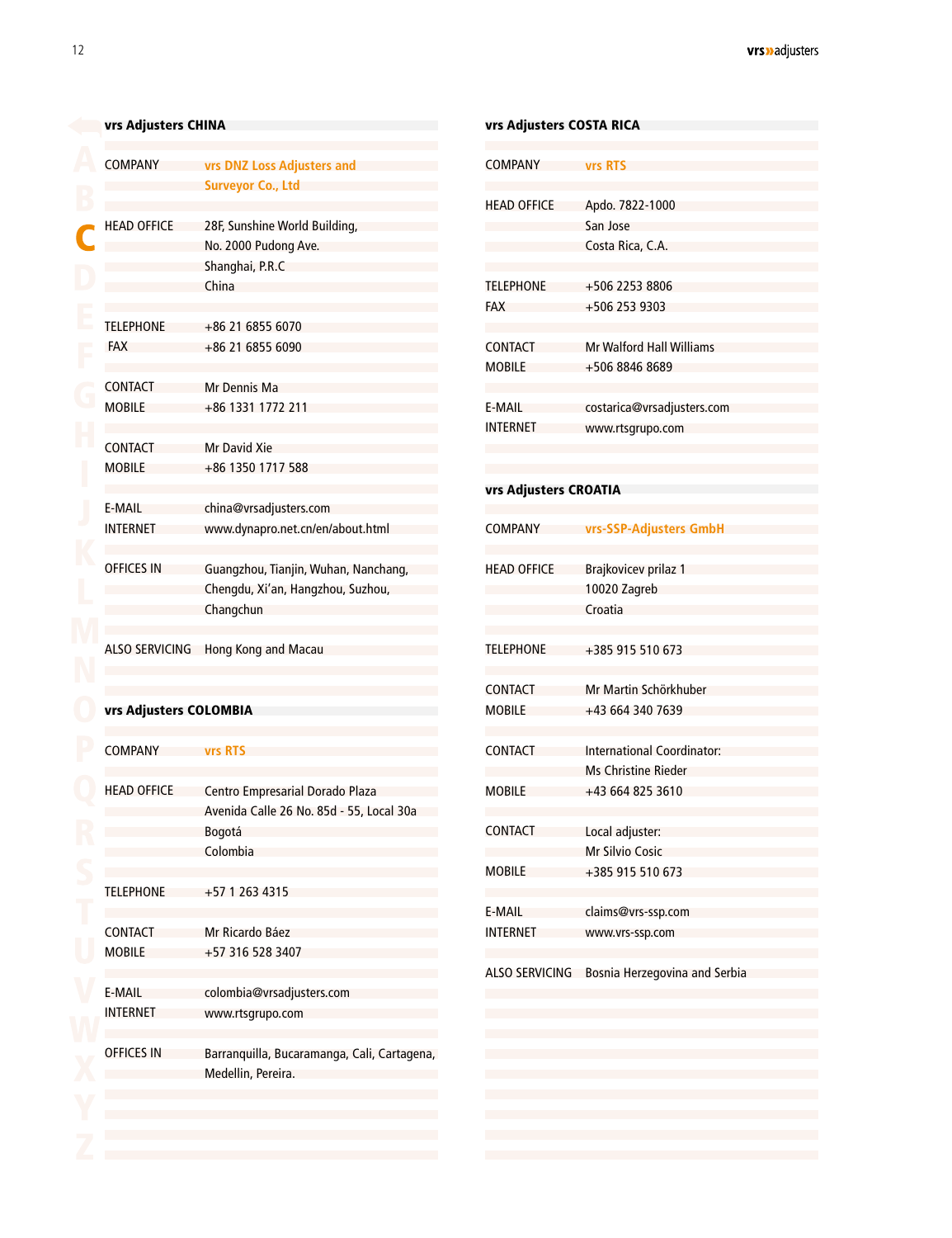#### <span id="page-11-0"></span>vrs Adjusters CYPRUS variation of the Public Control of the Public Control of the Public Control of the Public Co

| <b>COMPANY</b>                     | vrs Eurogal Surveys Ltd.                                                        |
|------------------------------------|---------------------------------------------------------------------------------|
| <b>HEAD OFFICE</b>                 | P.O. Box 54189<br>Suite 102, 118 Anexartisias Street<br>3040 Limassol<br>Cyprus |
| <b>TELEPHONE</b><br><b>FAX</b>     | +357 2576 3340<br>+357 2576 3360                                                |
| <b>CONTACT</b><br><b>TELEPHONE</b> | Ms Maria Yakoupidou<br>+357 9940 6120                                           |
| <b>CONTACT</b><br><b>MOBILE</b>    | cyprus@vrsadjusters.com<br>www.eurogal-surveys.com                              |
|                                    |                                                                                 |

|                    | vrs Adjusters CZECH REPUBLIC |   |
|--------------------|------------------------------|---|
| COMPANY            | vrs SSP-adjusters s.r.o.     |   |
|                    |                              |   |
| <b>HEAD OFFICE</b> | Vetrná 861                   |   |
|                    | 38301 Prachatice             | C |
|                    | <b>Czech Republic</b>        |   |
| <b>TELEPHONE</b>   | +420 3 883 235 94            |   |
| CONTACT            | Mr Radek Hudeck              |   |
| <b>MOBILE</b>      | +420 7255 14664              |   |
|                    |                              |   |
| CONTACT            | International Coordinator:   |   |
|                    | <b>Ms Christine Rieder</b>   |   |
| <b>MOBILE</b>      | +43 664 825 3610             |   |
| E-MAIL             | claims@ssp-adjusters.com     |   |
| INTERNET           | www.ssp-adjusters.com        |   |
|                    |                              |   |
|                    |                              |   |
|                    |                              |   |
|                    |                              |   |
|                    |                              |   |
|                    |                              |   |
|                    |                              |   |
|                    |                              |   |
|                    |                              |   |
|                    |                              |   |
|                    |                              |   |
|                    |                              |   |
|                    |                              |   |
|                    |                              |   |
|                    |                              |   |
|                    |                              |   |
|                    |                              |   |
|                    |                              |   |
|                    |                              |   |
|                    |                              |   |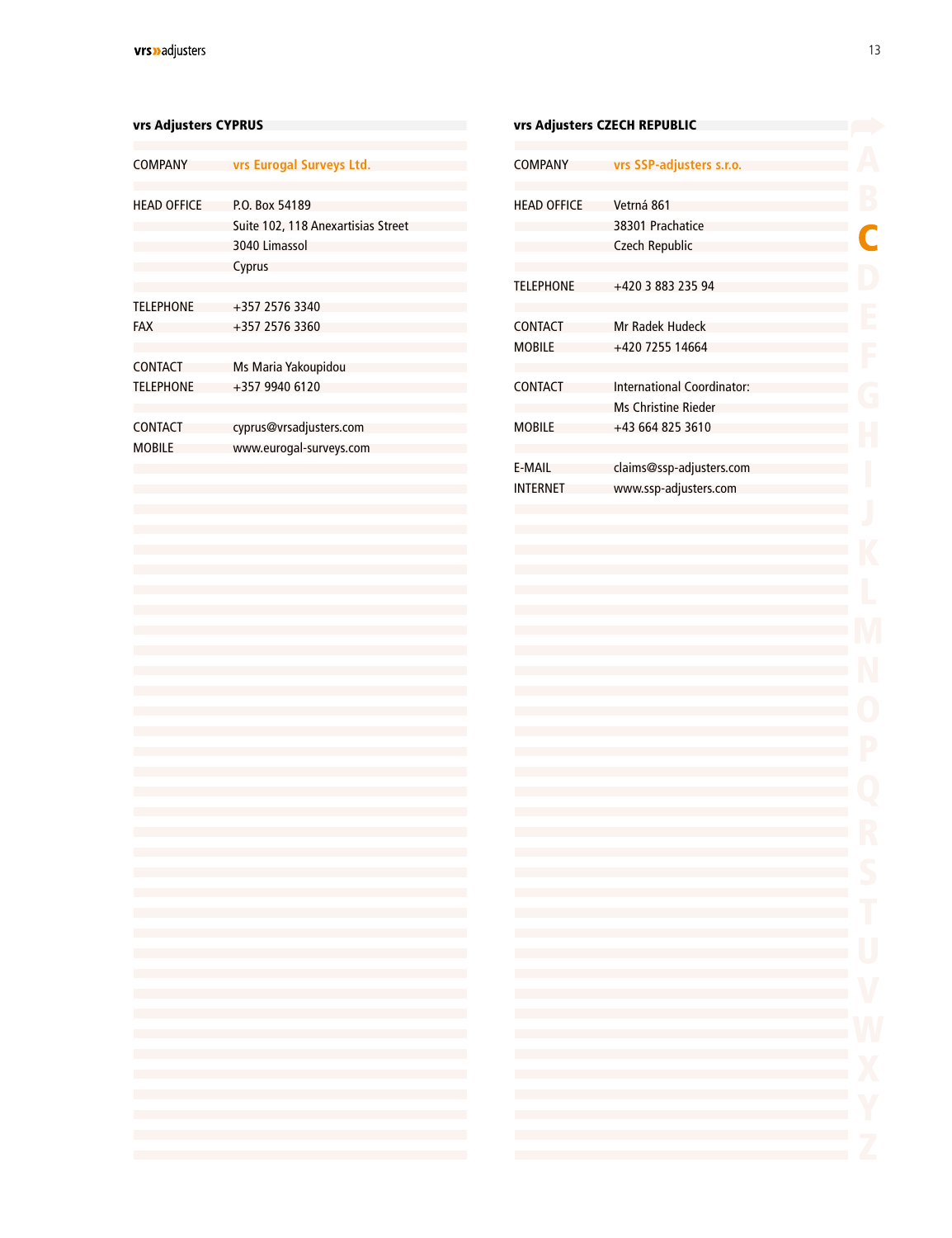<span id="page-12-0"></span>

| <b>COMPANY</b><br><b>vrs PACE</b><br><b>COMPANY</b><br><b>vrs RTS</b><br><b>HEAD OFFICE</b><br>Danas Plads 22 v/hj<br><b>HEAD OFFICE</b><br><b>Calle Mercedes Amiama</b><br>1915 Frederiksberg C.<br><b>Blandino No.70</b><br><b>Denmark</b><br>Urb. San Jerónimo<br>Santo Domingo<br><b>CONTACT</b><br><b>Mr Finn Eriksen</b><br>Dominican Republic<br><b>MOBILE</b><br>+45 4241 4746<br><b>TELEPHONE</b><br>+1 809 566 3078<br><b>CONTACT</b><br>Mrs Pia Lundberg<br><b>FAX</b><br>+1 809 368 3280<br><b>MOBILE</b><br>+46 70 661 0980<br><b>CONTACT</b><br>Mr Santiago Roedan Tavárez<br>E-MAIL<br><b>MOBILE</b><br>+1 809 481 7244<br>denmark@vrsadjusters.com<br><b>INTERNET</b><br>www.vrspace.se<br>E-MAIL<br><b>Greenland and Faro Islands</b><br><b>ALSO SERVICING</b><br><b>INTERNET</b><br>www.rtsgrupo.com<br><b>OFFICE IN</b><br><b>Barbaro</b><br><b>Cuba and Haiti</b><br><b>ALSO SERVICING</b><br>the control of the control of the control of the control of the control of the control of<br>the control of the control of the control of the control of the control of the control of<br>the control of the control of the control of the control of the control of the control of<br>the control of the control of the control of the control of the control of the control of<br>the control of the control of the control of the control of the control of the control of<br>the control of the control of the control of the control of the control of the control of<br>the control of the control of the control of the control of the control of the control of<br>and the control of the control of the control of the control of the control of the control of<br>the control of the control of the control of the control of the control of the control of<br>the control of the control of the control of the control of the control of the control of<br>the control of the control of the control of the control of the control of the control of<br>and the control of the control of the control of the control of the control of the control of the control of the<br>the control of the control of the control of the control of the control of the control of the control of the control of the control of the control of the control of the control of the control of the control of the control | vrs Adjusters DENMARK |  | <b>vrs Adjusters DOMINICAN REPUBLIC</b> |  |  |
|----------------------------------------------------------------------------------------------------------------------------------------------------------------------------------------------------------------------------------------------------------------------------------------------------------------------------------------------------------------------------------------------------------------------------------------------------------------------------------------------------------------------------------------------------------------------------------------------------------------------------------------------------------------------------------------------------------------------------------------------------------------------------------------------------------------------------------------------------------------------------------------------------------------------------------------------------------------------------------------------------------------------------------------------------------------------------------------------------------------------------------------------------------------------------------------------------------------------------------------------------------------------------------------------------------------------------------------------------------------------------------------------------------------------------------------------------------------------------------------------------------------------------------------------------------------------------------------------------------------------------------------------------------------------------------------------------------------------------------------------------------------------------------------------------------------------------------------------------------------------------------------------------------------------------------------------------------------------------------------------------------------------------------------------------------------------------------------------------------------------------------------------------------------------------------------------------------------------------------------------------------------------------------------------------------------------------------------|-----------------------|--|-----------------------------------------|--|--|
|                                                                                                                                                                                                                                                                                                                                                                                                                                                                                                                                                                                                                                                                                                                                                                                                                                                                                                                                                                                                                                                                                                                                                                                                                                                                                                                                                                                                                                                                                                                                                                                                                                                                                                                                                                                                                                                                                                                                                                                                                                                                                                                                                                                                                                                                                                                                        |                       |  |                                         |  |  |
| dominicanrepublic@vrsadjusters.com<br>the control of the control of the control of the control of the control of the control of<br>the control of the control of the control of the control of the control of the control of<br>the control of the control of the control of the control of the control of the control of<br>the control of the control of the control of the control of the control of the control of<br>the control of the control of the control of the control of the control of the control of<br>the control of the control of the control of the control of the control of the control of<br>the control of the control of the control of the control of the control of the control of<br>the control of the control of the control of the control of the control of the control of<br>the control of the control of the control of the control of the control of the control of<br>the control of the control of the control of the control of the control of the control of<br>the control of the control of the control of the control of the control of the control of<br>the control of the control of the control of the control of the control of the control of the control of the control of the control of the control of the control of the control of the control of the control of the control<br>the control of the control of the control of the control of the control of the control of                                                                                                                                                                                                                                                                                                                                                                                                                                                                                                                                                                                                                                                                                                                                                                                                                                                                                                        |                       |  |                                         |  |  |
|                                                                                                                                                                                                                                                                                                                                                                                                                                                                                                                                                                                                                                                                                                                                                                                                                                                                                                                                                                                                                                                                                                                                                                                                                                                                                                                                                                                                                                                                                                                                                                                                                                                                                                                                                                                                                                                                                                                                                                                                                                                                                                                                                                                                                                                                                                                                        |                       |  |                                         |  |  |
|                                                                                                                                                                                                                                                                                                                                                                                                                                                                                                                                                                                                                                                                                                                                                                                                                                                                                                                                                                                                                                                                                                                                                                                                                                                                                                                                                                                                                                                                                                                                                                                                                                                                                                                                                                                                                                                                                                                                                                                                                                                                                                                                                                                                                                                                                                                                        |                       |  |                                         |  |  |
|                                                                                                                                                                                                                                                                                                                                                                                                                                                                                                                                                                                                                                                                                                                                                                                                                                                                                                                                                                                                                                                                                                                                                                                                                                                                                                                                                                                                                                                                                                                                                                                                                                                                                                                                                                                                                                                                                                                                                                                                                                                                                                                                                                                                                                                                                                                                        |                       |  |                                         |  |  |
|                                                                                                                                                                                                                                                                                                                                                                                                                                                                                                                                                                                                                                                                                                                                                                                                                                                                                                                                                                                                                                                                                                                                                                                                                                                                                                                                                                                                                                                                                                                                                                                                                                                                                                                                                                                                                                                                                                                                                                                                                                                                                                                                                                                                                                                                                                                                        |                       |  |                                         |  |  |
|                                                                                                                                                                                                                                                                                                                                                                                                                                                                                                                                                                                                                                                                                                                                                                                                                                                                                                                                                                                                                                                                                                                                                                                                                                                                                                                                                                                                                                                                                                                                                                                                                                                                                                                                                                                                                                                                                                                                                                                                                                                                                                                                                                                                                                                                                                                                        |                       |  |                                         |  |  |
|                                                                                                                                                                                                                                                                                                                                                                                                                                                                                                                                                                                                                                                                                                                                                                                                                                                                                                                                                                                                                                                                                                                                                                                                                                                                                                                                                                                                                                                                                                                                                                                                                                                                                                                                                                                                                                                                                                                                                                                                                                                                                                                                                                                                                                                                                                                                        |                       |  |                                         |  |  |
|                                                                                                                                                                                                                                                                                                                                                                                                                                                                                                                                                                                                                                                                                                                                                                                                                                                                                                                                                                                                                                                                                                                                                                                                                                                                                                                                                                                                                                                                                                                                                                                                                                                                                                                                                                                                                                                                                                                                                                                                                                                                                                                                                                                                                                                                                                                                        |                       |  |                                         |  |  |
|                                                                                                                                                                                                                                                                                                                                                                                                                                                                                                                                                                                                                                                                                                                                                                                                                                                                                                                                                                                                                                                                                                                                                                                                                                                                                                                                                                                                                                                                                                                                                                                                                                                                                                                                                                                                                                                                                                                                                                                                                                                                                                                                                                                                                                                                                                                                        |                       |  |                                         |  |  |
|                                                                                                                                                                                                                                                                                                                                                                                                                                                                                                                                                                                                                                                                                                                                                                                                                                                                                                                                                                                                                                                                                                                                                                                                                                                                                                                                                                                                                                                                                                                                                                                                                                                                                                                                                                                                                                                                                                                                                                                                                                                                                                                                                                                                                                                                                                                                        |                       |  |                                         |  |  |
|                                                                                                                                                                                                                                                                                                                                                                                                                                                                                                                                                                                                                                                                                                                                                                                                                                                                                                                                                                                                                                                                                                                                                                                                                                                                                                                                                                                                                                                                                                                                                                                                                                                                                                                                                                                                                                                                                                                                                                                                                                                                                                                                                                                                                                                                                                                                        |                       |  |                                         |  |  |
|                                                                                                                                                                                                                                                                                                                                                                                                                                                                                                                                                                                                                                                                                                                                                                                                                                                                                                                                                                                                                                                                                                                                                                                                                                                                                                                                                                                                                                                                                                                                                                                                                                                                                                                                                                                                                                                                                                                                                                                                                                                                                                                                                                                                                                                                                                                                        |                       |  |                                         |  |  |
|                                                                                                                                                                                                                                                                                                                                                                                                                                                                                                                                                                                                                                                                                                                                                                                                                                                                                                                                                                                                                                                                                                                                                                                                                                                                                                                                                                                                                                                                                                                                                                                                                                                                                                                                                                                                                                                                                                                                                                                                                                                                                                                                                                                                                                                                                                                                        |                       |  |                                         |  |  |
|                                                                                                                                                                                                                                                                                                                                                                                                                                                                                                                                                                                                                                                                                                                                                                                                                                                                                                                                                                                                                                                                                                                                                                                                                                                                                                                                                                                                                                                                                                                                                                                                                                                                                                                                                                                                                                                                                                                                                                                                                                                                                                                                                                                                                                                                                                                                        |                       |  |                                         |  |  |
|                                                                                                                                                                                                                                                                                                                                                                                                                                                                                                                                                                                                                                                                                                                                                                                                                                                                                                                                                                                                                                                                                                                                                                                                                                                                                                                                                                                                                                                                                                                                                                                                                                                                                                                                                                                                                                                                                                                                                                                                                                                                                                                                                                                                                                                                                                                                        |                       |  |                                         |  |  |
|                                                                                                                                                                                                                                                                                                                                                                                                                                                                                                                                                                                                                                                                                                                                                                                                                                                                                                                                                                                                                                                                                                                                                                                                                                                                                                                                                                                                                                                                                                                                                                                                                                                                                                                                                                                                                                                                                                                                                                                                                                                                                                                                                                                                                                                                                                                                        |                       |  |                                         |  |  |
|                                                                                                                                                                                                                                                                                                                                                                                                                                                                                                                                                                                                                                                                                                                                                                                                                                                                                                                                                                                                                                                                                                                                                                                                                                                                                                                                                                                                                                                                                                                                                                                                                                                                                                                                                                                                                                                                                                                                                                                                                                                                                                                                                                                                                                                                                                                                        |                       |  |                                         |  |  |
|                                                                                                                                                                                                                                                                                                                                                                                                                                                                                                                                                                                                                                                                                                                                                                                                                                                                                                                                                                                                                                                                                                                                                                                                                                                                                                                                                                                                                                                                                                                                                                                                                                                                                                                                                                                                                                                                                                                                                                                                                                                                                                                                                                                                                                                                                                                                        |                       |  |                                         |  |  |
|                                                                                                                                                                                                                                                                                                                                                                                                                                                                                                                                                                                                                                                                                                                                                                                                                                                                                                                                                                                                                                                                                                                                                                                                                                                                                                                                                                                                                                                                                                                                                                                                                                                                                                                                                                                                                                                                                                                                                                                                                                                                                                                                                                                                                                                                                                                                        |                       |  |                                         |  |  |
|                                                                                                                                                                                                                                                                                                                                                                                                                                                                                                                                                                                                                                                                                                                                                                                                                                                                                                                                                                                                                                                                                                                                                                                                                                                                                                                                                                                                                                                                                                                                                                                                                                                                                                                                                                                                                                                                                                                                                                                                                                                                                                                                                                                                                                                                                                                                        |                       |  |                                         |  |  |
|                                                                                                                                                                                                                                                                                                                                                                                                                                                                                                                                                                                                                                                                                                                                                                                                                                                                                                                                                                                                                                                                                                                                                                                                                                                                                                                                                                                                                                                                                                                                                                                                                                                                                                                                                                                                                                                                                                                                                                                                                                                                                                                                                                                                                                                                                                                                        |                       |  |                                         |  |  |
|                                                                                                                                                                                                                                                                                                                                                                                                                                                                                                                                                                                                                                                                                                                                                                                                                                                                                                                                                                                                                                                                                                                                                                                                                                                                                                                                                                                                                                                                                                                                                                                                                                                                                                                                                                                                                                                                                                                                                                                                                                                                                                                                                                                                                                                                                                                                        |                       |  |                                         |  |  |
|                                                                                                                                                                                                                                                                                                                                                                                                                                                                                                                                                                                                                                                                                                                                                                                                                                                                                                                                                                                                                                                                                                                                                                                                                                                                                                                                                                                                                                                                                                                                                                                                                                                                                                                                                                                                                                                                                                                                                                                                                                                                                                                                                                                                                                                                                                                                        |                       |  |                                         |  |  |
|                                                                                                                                                                                                                                                                                                                                                                                                                                                                                                                                                                                                                                                                                                                                                                                                                                                                                                                                                                                                                                                                                                                                                                                                                                                                                                                                                                                                                                                                                                                                                                                                                                                                                                                                                                                                                                                                                                                                                                                                                                                                                                                                                                                                                                                                                                                                        |                       |  |                                         |  |  |
|                                                                                                                                                                                                                                                                                                                                                                                                                                                                                                                                                                                                                                                                                                                                                                                                                                                                                                                                                                                                                                                                                                                                                                                                                                                                                                                                                                                                                                                                                                                                                                                                                                                                                                                                                                                                                                                                                                                                                                                                                                                                                                                                                                                                                                                                                                                                        |                       |  |                                         |  |  |
|                                                                                                                                                                                                                                                                                                                                                                                                                                                                                                                                                                                                                                                                                                                                                                                                                                                                                                                                                                                                                                                                                                                                                                                                                                                                                                                                                                                                                                                                                                                                                                                                                                                                                                                                                                                                                                                                                                                                                                                                                                                                                                                                                                                                                                                                                                                                        |                       |  |                                         |  |  |
|                                                                                                                                                                                                                                                                                                                                                                                                                                                                                                                                                                                                                                                                                                                                                                                                                                                                                                                                                                                                                                                                                                                                                                                                                                                                                                                                                                                                                                                                                                                                                                                                                                                                                                                                                                                                                                                                                                                                                                                                                                                                                                                                                                                                                                                                                                                                        |                       |  |                                         |  |  |
|                                                                                                                                                                                                                                                                                                                                                                                                                                                                                                                                                                                                                                                                                                                                                                                                                                                                                                                                                                                                                                                                                                                                                                                                                                                                                                                                                                                                                                                                                                                                                                                                                                                                                                                                                                                                                                                                                                                                                                                                                                                                                                                                                                                                                                                                                                                                        |                       |  |                                         |  |  |
|                                                                                                                                                                                                                                                                                                                                                                                                                                                                                                                                                                                                                                                                                                                                                                                                                                                                                                                                                                                                                                                                                                                                                                                                                                                                                                                                                                                                                                                                                                                                                                                                                                                                                                                                                                                                                                                                                                                                                                                                                                                                                                                                                                                                                                                                                                                                        |                       |  |                                         |  |  |
|                                                                                                                                                                                                                                                                                                                                                                                                                                                                                                                                                                                                                                                                                                                                                                                                                                                                                                                                                                                                                                                                                                                                                                                                                                                                                                                                                                                                                                                                                                                                                                                                                                                                                                                                                                                                                                                                                                                                                                                                                                                                                                                                                                                                                                                                                                                                        |                       |  |                                         |  |  |
|                                                                                                                                                                                                                                                                                                                                                                                                                                                                                                                                                                                                                                                                                                                                                                                                                                                                                                                                                                                                                                                                                                                                                                                                                                                                                                                                                                                                                                                                                                                                                                                                                                                                                                                                                                                                                                                                                                                                                                                                                                                                                                                                                                                                                                                                                                                                        |                       |  |                                         |  |  |
|                                                                                                                                                                                                                                                                                                                                                                                                                                                                                                                                                                                                                                                                                                                                                                                                                                                                                                                                                                                                                                                                                                                                                                                                                                                                                                                                                                                                                                                                                                                                                                                                                                                                                                                                                                                                                                                                                                                                                                                                                                                                                                                                                                                                                                                                                                                                        |                       |  |                                         |  |  |
|                                                                                                                                                                                                                                                                                                                                                                                                                                                                                                                                                                                                                                                                                                                                                                                                                                                                                                                                                                                                                                                                                                                                                                                                                                                                                                                                                                                                                                                                                                                                                                                                                                                                                                                                                                                                                                                                                                                                                                                                                                                                                                                                                                                                                                                                                                                                        |                       |  |                                         |  |  |
|                                                                                                                                                                                                                                                                                                                                                                                                                                                                                                                                                                                                                                                                                                                                                                                                                                                                                                                                                                                                                                                                                                                                                                                                                                                                                                                                                                                                                                                                                                                                                                                                                                                                                                                                                                                                                                                                                                                                                                                                                                                                                                                                                                                                                                                                                                                                        |                       |  |                                         |  |  |
|                                                                                                                                                                                                                                                                                                                                                                                                                                                                                                                                                                                                                                                                                                                                                                                                                                                                                                                                                                                                                                                                                                                                                                                                                                                                                                                                                                                                                                                                                                                                                                                                                                                                                                                                                                                                                                                                                                                                                                                                                                                                                                                                                                                                                                                                                                                                        |                       |  |                                         |  |  |
|                                                                                                                                                                                                                                                                                                                                                                                                                                                                                                                                                                                                                                                                                                                                                                                                                                                                                                                                                                                                                                                                                                                                                                                                                                                                                                                                                                                                                                                                                                                                                                                                                                                                                                                                                                                                                                                                                                                                                                                                                                                                                                                                                                                                                                                                                                                                        |                       |  |                                         |  |  |
|                                                                                                                                                                                                                                                                                                                                                                                                                                                                                                                                                                                                                                                                                                                                                                                                                                                                                                                                                                                                                                                                                                                                                                                                                                                                                                                                                                                                                                                                                                                                                                                                                                                                                                                                                                                                                                                                                                                                                                                                                                                                                                                                                                                                                                                                                                                                        |                       |  |                                         |  |  |
|                                                                                                                                                                                                                                                                                                                                                                                                                                                                                                                                                                                                                                                                                                                                                                                                                                                                                                                                                                                                                                                                                                                                                                                                                                                                                                                                                                                                                                                                                                                                                                                                                                                                                                                                                                                                                                                                                                                                                                                                                                                                                                                                                                                                                                                                                                                                        |                       |  |                                         |  |  |
|                                                                                                                                                                                                                                                                                                                                                                                                                                                                                                                                                                                                                                                                                                                                                                                                                                                                                                                                                                                                                                                                                                                                                                                                                                                                                                                                                                                                                                                                                                                                                                                                                                                                                                                                                                                                                                                                                                                                                                                                                                                                                                                                                                                                                                                                                                                                        |                       |  |                                         |  |  |
|                                                                                                                                                                                                                                                                                                                                                                                                                                                                                                                                                                                                                                                                                                                                                                                                                                                                                                                                                                                                                                                                                                                                                                                                                                                                                                                                                                                                                                                                                                                                                                                                                                                                                                                                                                                                                                                                                                                                                                                                                                                                                                                                                                                                                                                                                                                                        |                       |  |                                         |  |  |
|                                                                                                                                                                                                                                                                                                                                                                                                                                                                                                                                                                                                                                                                                                                                                                                                                                                                                                                                                                                                                                                                                                                                                                                                                                                                                                                                                                                                                                                                                                                                                                                                                                                                                                                                                                                                                                                                                                                                                                                                                                                                                                                                                                                                                                                                                                                                        |                       |  |                                         |  |  |
|                                                                                                                                                                                                                                                                                                                                                                                                                                                                                                                                                                                                                                                                                                                                                                                                                                                                                                                                                                                                                                                                                                                                                                                                                                                                                                                                                                                                                                                                                                                                                                                                                                                                                                                                                                                                                                                                                                                                                                                                                                                                                                                                                                                                                                                                                                                                        |                       |  |                                         |  |  |
|                                                                                                                                                                                                                                                                                                                                                                                                                                                                                                                                                                                                                                                                                                                                                                                                                                                                                                                                                                                                                                                                                                                                                                                                                                                                                                                                                                                                                                                                                                                                                                                                                                                                                                                                                                                                                                                                                                                                                                                                                                                                                                                                                                                                                                                                                                                                        |                       |  |                                         |  |  |
|                                                                                                                                                                                                                                                                                                                                                                                                                                                                                                                                                                                                                                                                                                                                                                                                                                                                                                                                                                                                                                                                                                                                                                                                                                                                                                                                                                                                                                                                                                                                                                                                                                                                                                                                                                                                                                                                                                                                                                                                                                                                                                                                                                                                                                                                                                                                        |                       |  |                                         |  |  |
|                                                                                                                                                                                                                                                                                                                                                                                                                                                                                                                                                                                                                                                                                                                                                                                                                                                                                                                                                                                                                                                                                                                                                                                                                                                                                                                                                                                                                                                                                                                                                                                                                                                                                                                                                                                                                                                                                                                                                                                                                                                                                                                                                                                                                                                                                                                                        |                       |  |                                         |  |  |
|                                                                                                                                                                                                                                                                                                                                                                                                                                                                                                                                                                                                                                                                                                                                                                                                                                                                                                                                                                                                                                                                                                                                                                                                                                                                                                                                                                                                                                                                                                                                                                                                                                                                                                                                                                                                                                                                                                                                                                                                                                                                                                                                                                                                                                                                                                                                        |                       |  |                                         |  |  |
|                                                                                                                                                                                                                                                                                                                                                                                                                                                                                                                                                                                                                                                                                                                                                                                                                                                                                                                                                                                                                                                                                                                                                                                                                                                                                                                                                                                                                                                                                                                                                                                                                                                                                                                                                                                                                                                                                                                                                                                                                                                                                                                                                                                                                                                                                                                                        |                       |  |                                         |  |  |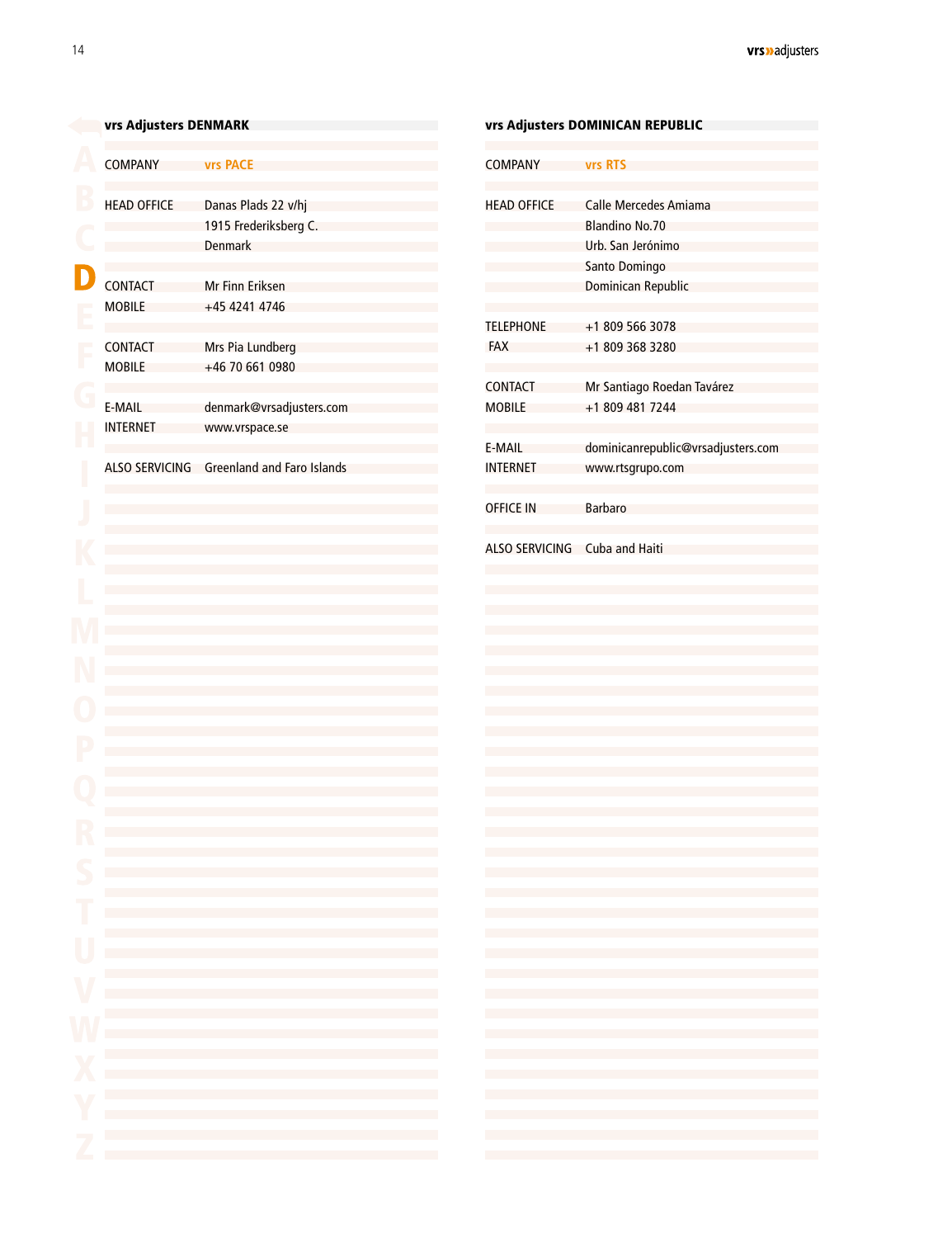#### <span id="page-13-0"></span>vrs Adjusters ECUADOR

| <b>COMPANY</b>                     | vrs RTS c/o UNILATINA S.L.A Cia. Ltda                                                        |
|------------------------------------|----------------------------------------------------------------------------------------------|
| <b>HEAD OFFICE</b>                 | Av. Eloy Alfaro N33-50 y Suiza.<br>Edificio Soho Galaxi, Piso 4, Of. 408<br>Quito<br>Fruador |
| <b>TFI FPHONF</b><br><b>MOBILE</b> | +593 (2) 475-3409 / 475-3411<br>+593 (9) 9775-6061                                           |
| CONTACT<br><b>MOBILE</b>           | Ms Luz Esther Lozano<br>+593 9775 6061                                                       |
| F-MAII<br>INTERNET                 | ecuador@vrsadjusters.com<br>www.rtsgrupo.com                                                 |
|                                    |                                                                                              |

### vrs Adjusters EL SALVADOR **COMPANY vrs RTS** HEAD OFFICE Carretera a Santa Tecla, Centro Comercial Feria Rosa, Of. 111B San Salvador El Salvador TELEPHONE +503 2243 0145 Ē **CONTACT** Ms. Gilma Sánchez F +503 7262 4978 MOBILE E-MAIL [elsalvador@vrsadjusters.com](mailto:elsalvador%40vrsadjusters.com?subject=) INTERNET [www.rtsgrupo.com](http://www.rtsgrupo.com) vrs Adjusters FINLANDCOMPANY **vrs PACE** HEAD OFFICE Kasarmikatu 8 00140 Helsinki Finland MOBILE +358 40 5244604 **CONTACT** Tomi Sundell MOBILE +358 40 5244604 Mrs Pia Lundberg CONTACT MOBILE +46 70 661 0980 E-MAIL [finland@vrsadjusters.com](mailto:finland%40vrsadjusters.com?subject=) INTERNET [www.vrspace.se](http://www.vrspace.se) ALSO SERVICING Estonia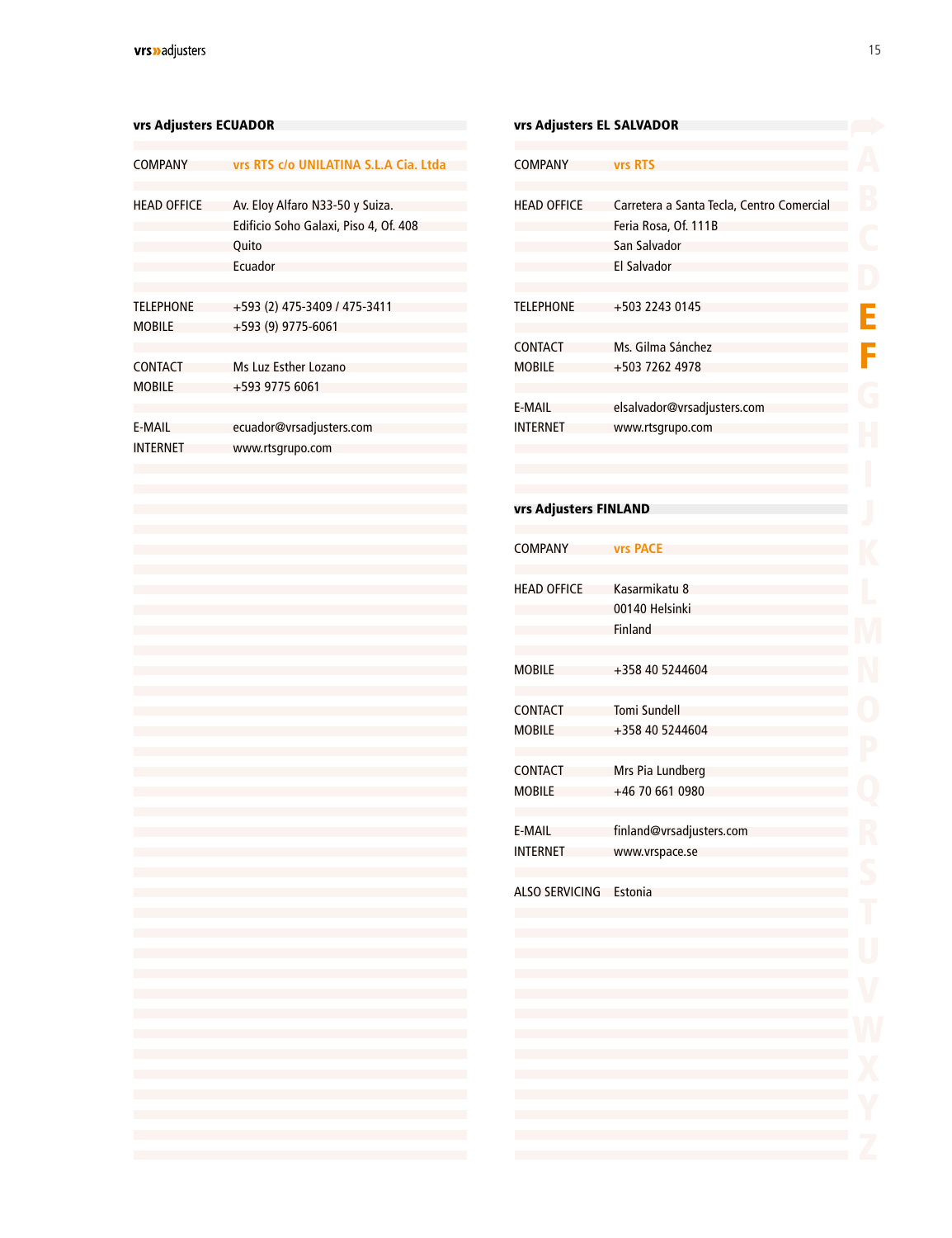#### <span id="page-14-0"></span>[v](#page-2-0)rs Adjusters FRANCE

| <b>COMPANY</b>     | <b>vrs Vering</b>                                                                                                                                                                                                                 |
|--------------------|-----------------------------------------------------------------------------------------------------------------------------------------------------------------------------------------------------------------------------------|
| <b>HEAD OFFICE</b> | 24-26 Place de la Madeleine                                                                                                                                                                                                       |
|                    | <b>75008 Paris</b>                                                                                                                                                                                                                |
|                    | France                                                                                                                                                                                                                            |
| <b>TELEPHONE</b>   | +33 1 73 78 24 05                                                                                                                                                                                                                 |
| <b>FAX</b>         | +33 1 73 78 24 13                                                                                                                                                                                                                 |
|                    |                                                                                                                                                                                                                                   |
| <b>CONTACT</b>     | Mr Tancrède Stagnara                                                                                                                                                                                                              |
| <b>MOBILE</b>      | +33 6 11 16 13 28                                                                                                                                                                                                                 |
| E-MAIL             | tstagnara@vrsadjusters.com                                                                                                                                                                                                        |
| <b>CONTACT</b>     | Ms Laurène Jeux                                                                                                                                                                                                                   |
| <b>TELEPHONE</b>   | +33 1 7378 2411                                                                                                                                                                                                                   |
| E-MAIL             |                                                                                                                                                                                                                                   |
|                    | france@vrsadjusters.com                                                                                                                                                                                                           |
| <b>CONTACT</b>     | Frédéric Laborie                                                                                                                                                                                                                  |
| <b>TELEPHONE</b>   | +33 6 76 77 34 58                                                                                                                                                                                                                 |
|                    |                                                                                                                                                                                                                                   |
| E-MAIL             | france@vrsadjusters.com                                                                                                                                                                                                           |
| <b>INTERNET</b>    | www.vering.fr                                                                                                                                                                                                                     |
| <b>OFFICES IN</b>  | Lyon, Bordeaux, Metz, Nice, Toulon, Nantes                                                                                                                                                                                        |
| <b>ASSOCIATED</b>  | Amiens, Angoulême, Annecy, Arles, Auxerre,                                                                                                                                                                                        |
| <b>OFFICES IN</b>  | Béziers, Biarritz, Blois, Bourg en Bresse,                                                                                                                                                                                        |
|                    | Carcassonne, Chambéry, Clermont-Ferrand,                                                                                                                                                                                          |
|                    | Digoin, Gap, Grenoble, La Rochelle, Le Mans,                                                                                                                                                                                      |
|                    | Lille, Limoges, Mâcon, Marseille, Metz, Mont                                                                                                                                                                                      |
|                    | de Marsan, Montpellier, Moulins, Nancy,                                                                                                                                                                                           |
|                    | Nantes, Nîmes, Orléans, Paris, Pau, Perpignan,                                                                                                                                                                                    |
|                    | Rodez, Strasbourg, St. Etienne, Tarbes, Toulon,                                                                                                                                                                                   |
|                    | Toulouse, Tours, Valence, Vannes                                                                                                                                                                                                  |
|                    |                                                                                                                                                                                                                                   |
|                    |                                                                                                                                                                                                                                   |
|                    |                                                                                                                                                                                                                                   |
|                    |                                                                                                                                                                                                                                   |
|                    | the contract of the contract of the contract of the contract of the contract of the contract of the contract of                                                                                                                   |
|                    | the control of the control of the control of the control of the control of the control of the control of the control of                                                                                                           |
|                    | a se de la construcción de la construcción de la construcción de la construcción de la construcción de la const<br>A la construcción de la construcción de la construcción de la construcción de la construcción de la construcci |
|                    |                                                                                                                                                                                                                                   |
|                    | the control of the control of the control of the control of the control of the control of                                                                                                                                         |
|                    | the contract of the contract of the contract of the contract of the contract of the contract of the contract of                                                                                                                   |
|                    | the contract of the contract of the contract of the contract of the contract of the contract of the contract of                                                                                                                   |

| vrs Adjusters GERMANY          |                                                                                                                                                            |  |
|--------------------------------|------------------------------------------------------------------------------------------------------------------------------------------------------------|--|
| COMPANY                        | vrs Gielisch                                                                                                                                               |  |
| <b>HEAD OFFICE</b>             | Neuer Zollhof 1<br>40221 Düsseldorf<br>Germany                                                                                                             |  |
| <b>TELEPHONE</b><br><b>FAX</b> | +49 211 1380 601<br>+49 211 1380 687                                                                                                                       |  |
| <b>CONTACT</b>                 | Mr Claas Peitz<br>(International coordinator)                                                                                                              |  |
| <b>DIRECT LINE</b>             | +49 211 13806-84                                                                                                                                           |  |
| <b>MOBILE</b>                  | +49 171 775 9128                                                                                                                                           |  |
| F-MAII                         | cpeitz@vrsadjusters.com                                                                                                                                    |  |
| <b>CONTACT</b>                 | Mr Markus Preußker<br>(New Assignments)                                                                                                                    |  |
| <b>MOBILE</b>                  | +49 211 1380 694                                                                                                                                           |  |
| F-MAII                         | germany@vrsadjusters.com                                                                                                                                   |  |
| <b>INTERNET</b>                | www.gielisch.com                                                                                                                                           |  |
| <b>HOTLINE</b>                 | +49 180 544 3547                                                                                                                                           |  |
| <b>OFFICES IN</b>              | Berlin, Bremen, Dresden, Frankfurt, Hamburg,<br>Hannover, Cologne, Leipzig, Magdeburg,<br>Muenster, Munich, Nuremberg, Offenburg,<br>Regensburg, Stuttgart |  |

 $\overline{\phantom{a}}$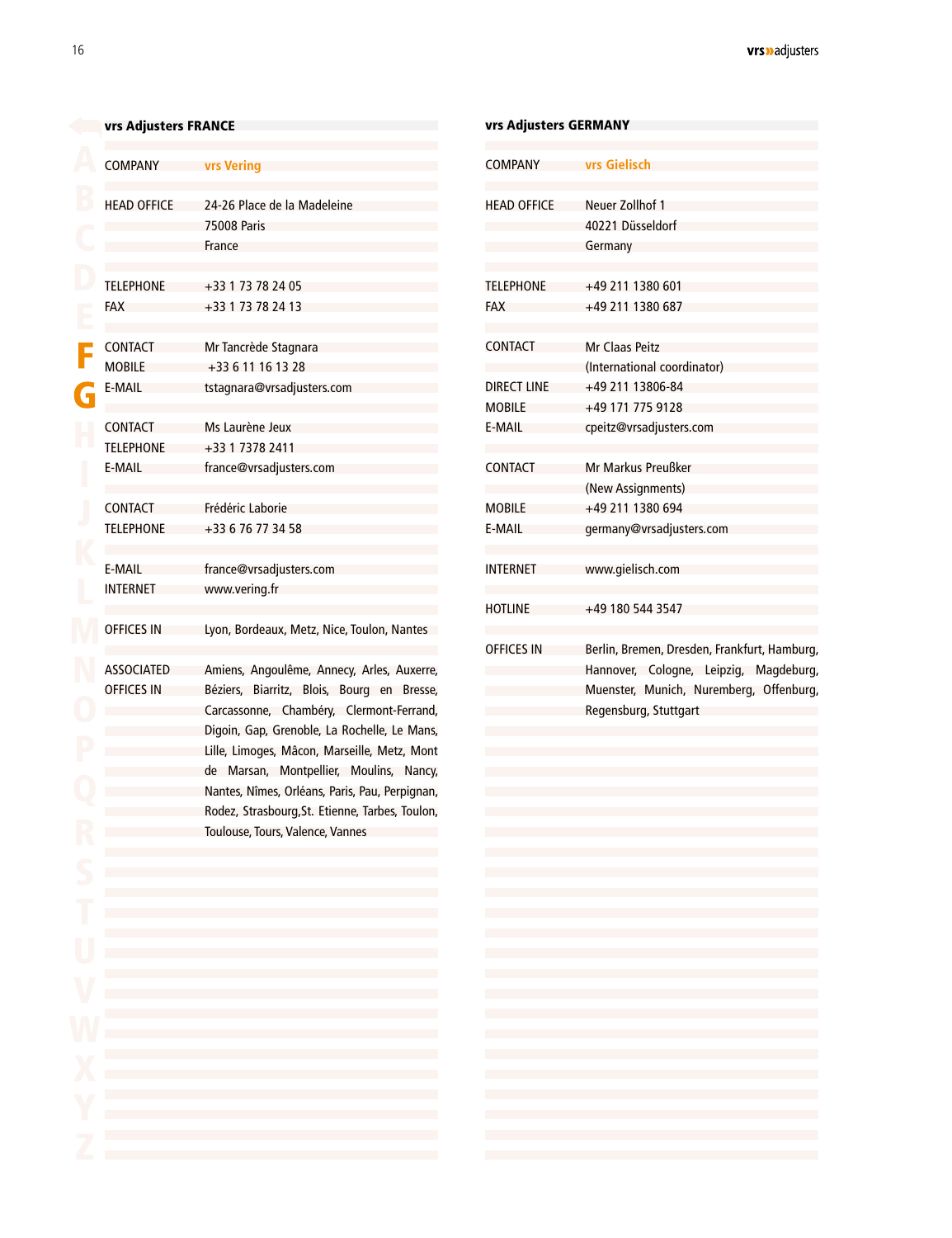### <span id="page-15-0"></span>COMPANY **vrs RTS** HEAD OFFICE TELEPHONE FAX +502 2 366 1748 CONTACT Mr Marlon F. Lira **MOBILE** E-MAIL INTERNET ALSO SERVICING Belize, Nicaragua 21 Avenida 11-43, Zona 15 Guatemala City Guatemala 01015, CA +502 2 366 1748 +502 5 709 2244 [guatemala@vrsadjusters.com](mailto:guatemala%40vrsadjusters.com?subject=) [www.rtsgrupo.com](http://www.rtsgrupo.com) vrs Adjusters GUATEMALA

| the control of the control of the control of the control of the control of the control of the control of the control of the control of the control of the control of the control of the control of the control of the control<br>the control of the control of the control of the control of the control of the control of the control of the control of the control of the control of the control of the control of the control of the control of the control                                                                                                                                                                                                                                                                                                                                                                                                                                                                   |
|----------------------------------------------------------------------------------------------------------------------------------------------------------------------------------------------------------------------------------------------------------------------------------------------------------------------------------------------------------------------------------------------------------------------------------------------------------------------------------------------------------------------------------------------------------------------------------------------------------------------------------------------------------------------------------------------------------------------------------------------------------------------------------------------------------------------------------------------------------------------------------------------------------------------------------|
| the control of the control of the control of the control of the control of the control of the control of the control of the control of the control of the control of the control of the control of the control of the control                                                                                                                                                                                                                                                                                                                                                                                                                                                                                                                                                                                                                                                                                                    |
|                                                                                                                                                                                                                                                                                                                                                                                                                                                                                                                                                                                                                                                                                                                                                                                                                                                                                                                                  |
|                                                                                                                                                                                                                                                                                                                                                                                                                                                                                                                                                                                                                                                                                                                                                                                                                                                                                                                                  |
| the control of the control of the control of the control of the control of the control of the control of the control of the control of the control of the control of the control of the control of the control of the control<br>the control of the control of the control of the control of the control of the control of the control of the control of the control of the control of the control of the control of the control of the control of the control<br>the control of the control of the control of the control of the control of the control of the control of the control of the control of the control of the control of the control of the control of the control of the control<br>the control of the control of the control of the control of the control of the control of the control of the control of the control of the control of the control of the control of the control of the control of the control |
| the control of the control of the control of the control of the control of the control of<br>the contract of the contract of the contract of the contract of the contract of the contract of the contract of                                                                                                                                                                                                                                                                                                                                                                                                                                                                                                                                                                                                                                                                                                                     |
|                                                                                                                                                                                                                                                                                                                                                                                                                                                                                                                                                                                                                                                                                                                                                                                                                                                                                                                                  |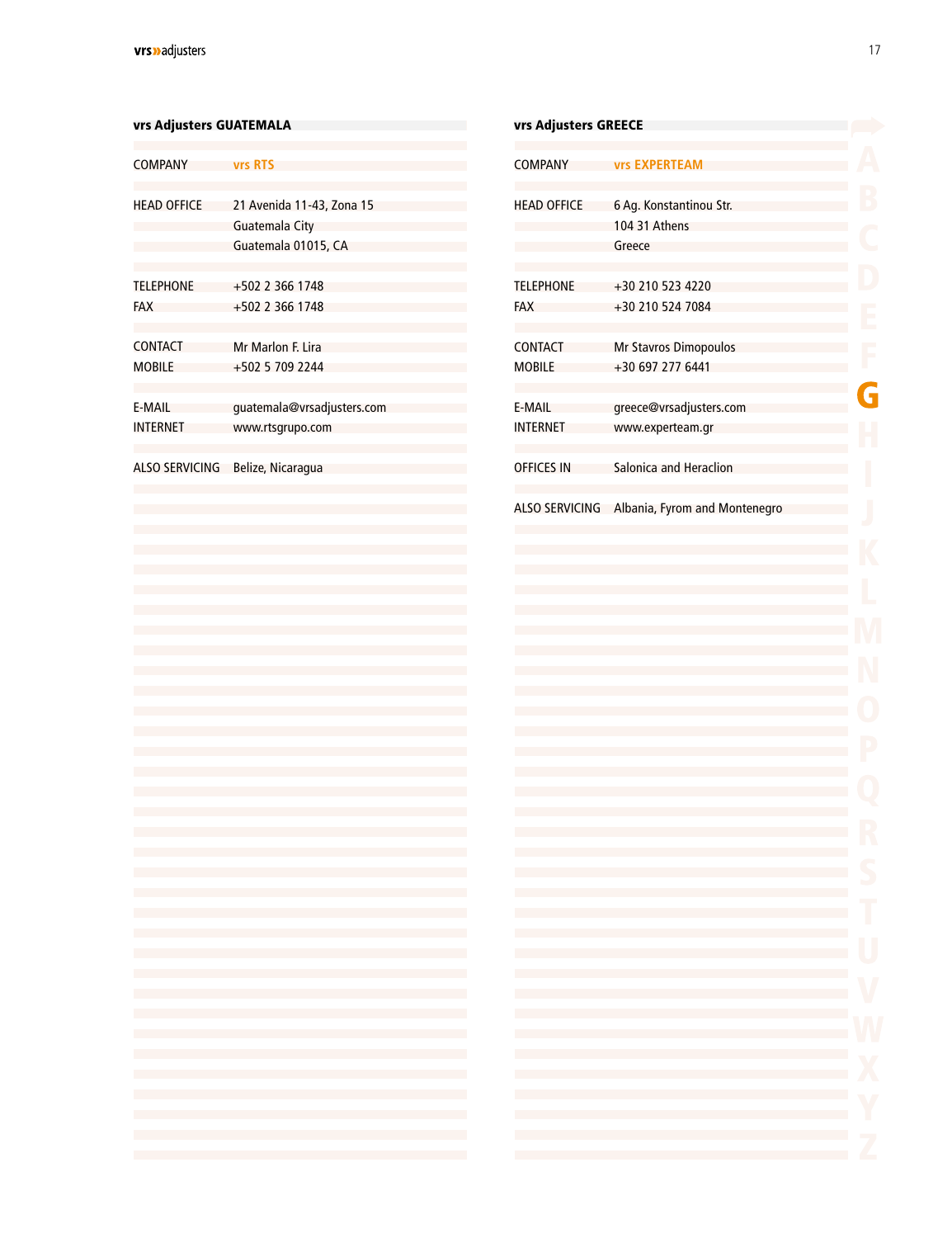<span id="page-16-0"></span>

| vrs Adjusters HONDURAS |                                                                                                                                                                                                                                                                                                                                                                                                                                                                | vrs Adjusters HUNGARY                                                               |                                |
|------------------------|----------------------------------------------------------------------------------------------------------------------------------------------------------------------------------------------------------------------------------------------------------------------------------------------------------------------------------------------------------------------------------------------------------------------------------------------------------------|-------------------------------------------------------------------------------------|--------------------------------|
| <b>COMPANY</b>         | <b>vrs RTS</b>                                                                                                                                                                                                                                                                                                                                                                                                                                                 | <b>COMPANY</b>                                                                      | <b>vrs</b> Giel                |
| <b>HEAD OFFICE</b>     | 2 Calle, 2 Avenida No 3735<br>Colonia Lara, Tegucigalpa M.D.C.<br>Honduras C.A.                                                                                                                                                                                                                                                                                                                                                                                | <b>HEAD OFFICE</b>                                                                  | Kós Káro<br>1192 Bu<br>Hungary |
| <b>TELEPHONE</b>       | +504 2221 3673                                                                                                                                                                                                                                                                                                                                                                                                                                                 | <b>TELEPHONE</b>                                                                    | $+3614$                        |
| <b>CONTACT</b>         | Mr Jorge L. Chong                                                                                                                                                                                                                                                                                                                                                                                                                                              | <b>FAX</b>                                                                          | $+3614$                        |
| <b>MOBILE</b>          | +504 9852 2733                                                                                                                                                                                                                                                                                                                                                                                                                                                 | <b>CONTACT</b><br><b>MOBILE</b>                                                     | Mr Géza<br>$+3630$             |
| E-MAIL                 | honduras@vrsadjusters.com                                                                                                                                                                                                                                                                                                                                                                                                                                      |                                                                                     |                                |
| <b>INTERNET</b>        | ww.rtsgrupo.com                                                                                                                                                                                                                                                                                                                                                                                                                                                | E-MAIL<br><b>INTERNET</b>                                                           | hungary<br>www.gi              |
|                        |                                                                                                                                                                                                                                                                                                                                                                                                                                                                |                                                                                     |                                |
|                        |                                                                                                                                                                                                                                                                                                                                                                                                                                                                |                                                                                     |                                |
|                        |                                                                                                                                                                                                                                                                                                                                                                                                                                                                |                                                                                     |                                |
|                        |                                                                                                                                                                                                                                                                                                                                                                                                                                                                |                                                                                     |                                |
|                        |                                                                                                                                                                                                                                                                                                                                                                                                                                                                |                                                                                     |                                |
|                        |                                                                                                                                                                                                                                                                                                                                                                                                                                                                |                                                                                     |                                |
|                        |                                                                                                                                                                                                                                                                                                                                                                                                                                                                |                                                                                     |                                |
|                        |                                                                                                                                                                                                                                                                                                                                                                                                                                                                |                                                                                     |                                |
|                        |                                                                                                                                                                                                                                                                                                                                                                                                                                                                |                                                                                     |                                |
|                        |                                                                                                                                                                                                                                                                                                                                                                                                                                                                |                                                                                     |                                |
|                        | the control of the control of the control of the control of the control of the control of<br>the control of the control of the control of the control of the control of the control of                                                                                                                                                                                                                                                                         | the control of the control of the control of<br>and the control of the control of   |                                |
|                        | the control of the control of the control of the control of the control of the control of the control of the control of the control of the control of the control of the control of the control of the control of the control<br>the control of the control of the control of the control of the control of the control of the control of the control of the control of the control of the control of the control of the control of the control of the control | and the control of the control of<br>and the control of the control of              |                                |
|                        | and the control of the control of the control of the control of the control of the control of                                                                                                                                                                                                                                                                                                                                                                  | and the state of the state of the                                                   |                                |
|                        | the control of the control of the control of the control of the control of the control of<br>and the control of the control of the control of the control of the control of the control of                                                                                                                                                                                                                                                                     |                                                                                     |                                |
|                        | and the state of the state of the state of the state of the state of the state of the<br>and the control of the control of the control of the control of the control of the control of the control of the                                                                                                                                                                                                                                                      |                                                                                     |                                |
|                        | the control of the control of the control of the control of the control of the control of<br>and the control of the control of the control of the control of the control of the control of the control of the                                                                                                                                                                                                                                                  | the control of the control of the control of<br>the contract of the contract of the |                                |
|                        | the control of the control of the control of the control of the control of the control of<br>and the control of the control of the control of the control of the control of the control of                                                                                                                                                                                                                                                                     |                                                                                     |                                |
|                        | the control of the control of the control of the control of the control of the control of                                                                                                                                                                                                                                                                                                                                                                      |                                                                                     |                                |
|                        |                                                                                                                                                                                                                                                                                                                                                                                                                                                                |                                                                                     |                                |

| vrs Adjusters HUNGARY     |                                                                                                                                                                                                                                                                                                                                                                                                                                                                                                                                                                                                                                                                                                                                                                                                                                                                                                                                                                                                                                                                                                                                                                                                                                                                                                                                                                                           |  |  |  |
|---------------------------|-------------------------------------------------------------------------------------------------------------------------------------------------------------------------------------------------------------------------------------------------------------------------------------------------------------------------------------------------------------------------------------------------------------------------------------------------------------------------------------------------------------------------------------------------------------------------------------------------------------------------------------------------------------------------------------------------------------------------------------------------------------------------------------------------------------------------------------------------------------------------------------------------------------------------------------------------------------------------------------------------------------------------------------------------------------------------------------------------------------------------------------------------------------------------------------------------------------------------------------------------------------------------------------------------------------------------------------------------------------------------------------------|--|--|--|
| COMPANY                   | vrs Gielisch Hungaria Kft.                                                                                                                                                                                                                                                                                                                                                                                                                                                                                                                                                                                                                                                                                                                                                                                                                                                                                                                                                                                                                                                                                                                                                                                                                                                                                                                                                                |  |  |  |
| <b>HEAD OFFICE</b>        | Kós Károly tér 1. fszt.2.<br>1192 Budapest<br>Hungary                                                                                                                                                                                                                                                                                                                                                                                                                                                                                                                                                                                                                                                                                                                                                                                                                                                                                                                                                                                                                                                                                                                                                                                                                                                                                                                                     |  |  |  |
| <b>TELEPHONE</b><br>FAX   | +36 1 4630 118<br>+36 1 4630 120                                                                                                                                                                                                                                                                                                                                                                                                                                                                                                                                                                                                                                                                                                                                                                                                                                                                                                                                                                                                                                                                                                                                                                                                                                                                                                                                                          |  |  |  |
| CONTACT<br>MOBILE         | Mr Géza Schwarczkopf<br>+36 3 09 509 209                                                                                                                                                                                                                                                                                                                                                                                                                                                                                                                                                                                                                                                                                                                                                                                                                                                                                                                                                                                                                                                                                                                                                                                                                                                                                                                                                  |  |  |  |
| E-MAIL<br><b>INTERNET</b> | hungary@vrsadjusters.com<br>www.gielisch.com                                                                                                                                                                                                                                                                                                                                                                                                                                                                                                                                                                                                                                                                                                                                                                                                                                                                                                                                                                                                                                                                                                                                                                                                                                                                                                                                              |  |  |  |
|                           |                                                                                                                                                                                                                                                                                                                                                                                                                                                                                                                                                                                                                                                                                                                                                                                                                                                                                                                                                                                                                                                                                                                                                                                                                                                                                                                                                                                           |  |  |  |
|                           |                                                                                                                                                                                                                                                                                                                                                                                                                                                                                                                                                                                                                                                                                                                                                                                                                                                                                                                                                                                                                                                                                                                                                                                                                                                                                                                                                                                           |  |  |  |
|                           |                                                                                                                                                                                                                                                                                                                                                                                                                                                                                                                                                                                                                                                                                                                                                                                                                                                                                                                                                                                                                                                                                                                                                                                                                                                                                                                                                                                           |  |  |  |
|                           |                                                                                                                                                                                                                                                                                                                                                                                                                                                                                                                                                                                                                                                                                                                                                                                                                                                                                                                                                                                                                                                                                                                                                                                                                                                                                                                                                                                           |  |  |  |
|                           |                                                                                                                                                                                                                                                                                                                                                                                                                                                                                                                                                                                                                                                                                                                                                                                                                                                                                                                                                                                                                                                                                                                                                                                                                                                                                                                                                                                           |  |  |  |
|                           |                                                                                                                                                                                                                                                                                                                                                                                                                                                                                                                                                                                                                                                                                                                                                                                                                                                                                                                                                                                                                                                                                                                                                                                                                                                                                                                                                                                           |  |  |  |
|                           |                                                                                                                                                                                                                                                                                                                                                                                                                                                                                                                                                                                                                                                                                                                                                                                                                                                                                                                                                                                                                                                                                                                                                                                                                                                                                                                                                                                           |  |  |  |
|                           | the control of the control of the control of the control of the control of the control of<br>$\mathcal{L}(\mathcal{L}(\mathcal{L}(\mathcal{L}(\mathcal{L}(\mathcal{L}(\mathcal{L}(\mathcal{L}(\mathcal{L}(\mathcal{L}(\mathcal{L}(\mathcal{L}(\mathcal{L}(\mathcal{L}(\mathcal{L}(\mathcal{L}(\mathcal{L}(\mathcal{L}(\mathcal{L}(\mathcal{L}(\mathcal{L}(\mathcal{L}(\mathcal{L}(\mathcal{L}(\mathcal{L}(\mathcal{L}(\mathcal{L}(\mathcal{L}(\mathcal{L}(\mathcal{L}(\mathcal{L}(\mathcal{L}(\mathcal{L}(\mathcal{L}(\mathcal{L}(\mathcal{L}(\mathcal{$<br>$\mathcal{L}(\mathcal{L}(\mathcal{L}(\mathcal{L}(\mathcal{L}(\mathcal{L}(\mathcal{L}(\mathcal{L}(\mathcal{L}(\mathcal{L}(\mathcal{L}(\mathcal{L}(\mathcal{L}(\mathcal{L}(\mathcal{L}(\mathcal{L}(\mathcal{L}(\mathcal{L}(\mathcal{L}(\mathcal{L}(\mathcal{L}(\mathcal{L}(\mathcal{L}(\mathcal{L}(\mathcal{L}(\mathcal{L}(\mathcal{L}(\mathcal{L}(\mathcal{L}(\mathcal{L}(\mathcal{L}(\mathcal{L}(\mathcal{L}(\mathcal{L}(\mathcal{L}(\mathcal{L}(\mathcal{$                                                                                                                                                                                                                                                                                                                                                                   |  |  |  |
|                           | $\mathcal{L}(\mathcal{L}(\mathcal{L}(\mathcal{L}(\mathcal{L}(\mathcal{L}(\mathcal{L}(\mathcal{L}(\mathcal{L}(\mathcal{L}(\mathcal{L}(\mathcal{L}(\mathcal{L}(\mathcal{L}(\mathcal{L}(\mathcal{L}(\mathcal{L}(\mathcal{L}(\mathcal{L}(\mathcal{L}(\mathcal{L}(\mathcal{L}(\mathcal{L}(\mathcal{L}(\mathcal{L}(\mathcal{L}(\mathcal{L}(\mathcal{L}(\mathcal{L}(\mathcal{L}(\mathcal{L}(\mathcal{L}(\mathcal{L}(\mathcal{L}(\mathcal{L}(\mathcal{L}(\mathcal{$<br>$\mathcal{L}(\mathcal{L}(\mathcal{L}(\mathcal{L}(\mathcal{L}(\mathcal{L}(\mathcal{L}(\mathcal{L}(\mathcal{L}(\mathcal{L}(\mathcal{L}(\mathcal{L}(\mathcal{L}(\mathcal{L}(\mathcal{L}(\mathcal{L}(\mathcal{L}(\mathcal{L}(\mathcal{L}(\mathcal{L}(\mathcal{L}(\mathcal{L}(\mathcal{L}(\mathcal{L}(\mathcal{L}(\mathcal{L}(\mathcal{L}(\mathcal{L}(\mathcal{L}(\mathcal{L}(\mathcal{L}(\mathcal{L}(\mathcal{L}(\mathcal{L}(\mathcal{L}(\mathcal{L}(\mathcal{$<br>$\mathcal{L}(\mathcal{L}(\mathcal{L}(\mathcal{L}(\mathcal{L}(\mathcal{L}(\mathcal{L}(\mathcal{L}(\mathcal{L}(\mathcal{L}(\mathcal{L}(\mathcal{L}(\mathcal{L}(\mathcal{L}(\mathcal{L}(\mathcal{L}(\mathcal{L}(\mathcal{L}(\mathcal{L}(\mathcal{L}(\mathcal{L}(\mathcal{L}(\mathcal{L}(\mathcal{L}(\mathcal{L}(\mathcal{L}(\mathcal{L}(\mathcal{L}(\mathcal{L}(\mathcal{L}(\mathcal{L}(\mathcal{L}(\mathcal{L}(\mathcal{L}(\mathcal{L}(\mathcal{L}(\mathcal{$ |  |  |  |
|                           | and the control of the control of the control of the control of the control of the control of<br>the control of the control of the control of the control of the control of the control of                                                                                                                                                                                                                                                                                                                                                                                                                                                                                                                                                                                                                                                                                                                                                                                                                                                                                                                                                                                                                                                                                                                                                                                                |  |  |  |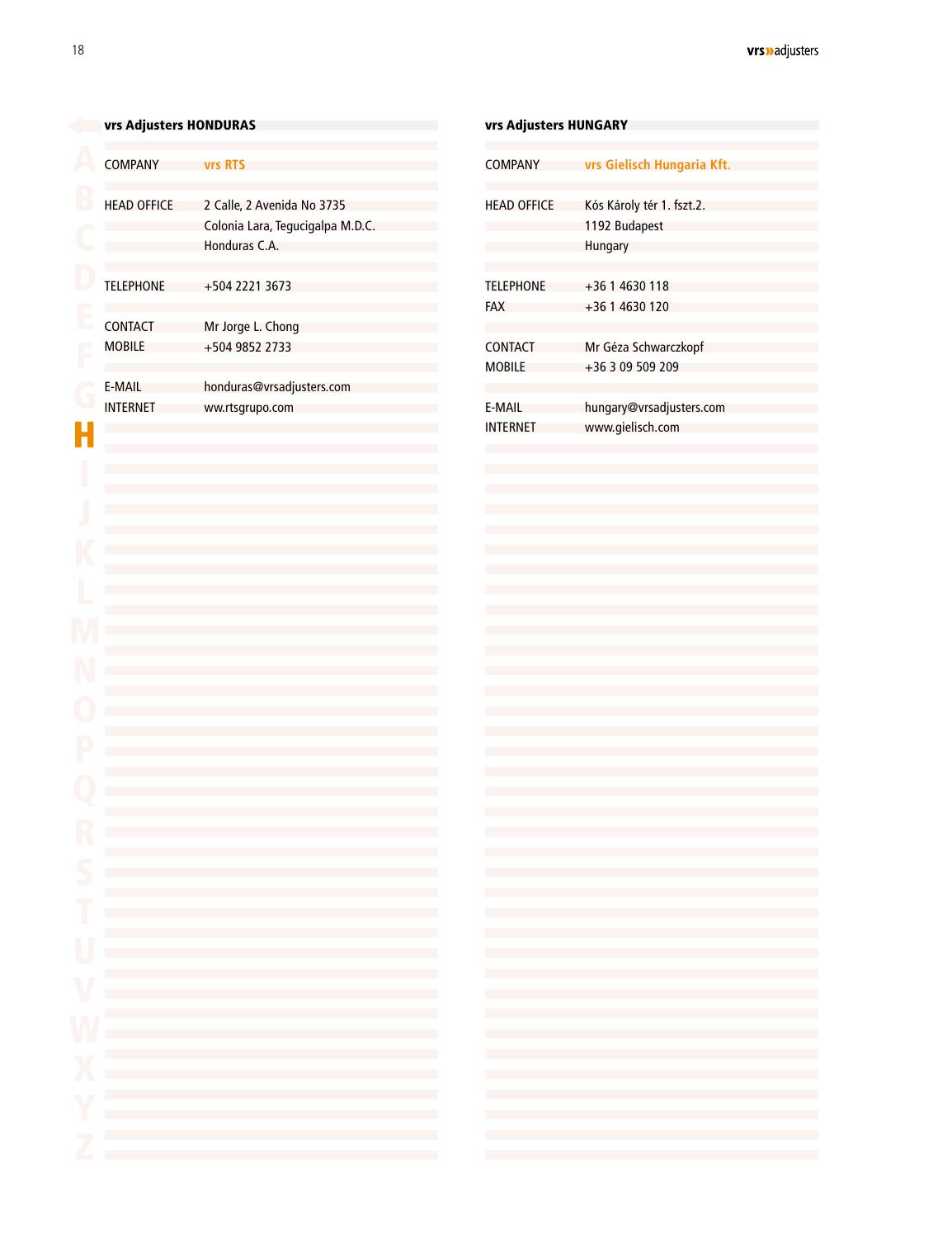#### <span id="page-17-0"></span>vrs Adjusters INDIA

| COMPANY                        | vrs Metcalfe & Hodgkinson (Pvt) Ltd.                                                                                            |
|--------------------------------|---------------------------------------------------------------------------------------------------------------------------------|
| <b>HEAD OFFICE</b>             | 412-A, Mansarovar<br>90 Nehru Place<br>11019 New Delhi<br>India                                                                 |
| <b>TELEPHONE</b><br><b>FAX</b> | +91 11 2643 3009<br>+91 11 2647 5307                                                                                            |
| CONTACT<br><b>MOBILE</b>       | Mr V.K. Mathur<br>$+91$ 11 9811 6680 88                                                                                         |
| F-MAII                         | india@vrsadjusters.com                                                                                                          |
| <b>OFFICES IN</b>              | Mumbai, Chennai, Visakhapatnam, Haldia,<br>Gandhidham (Kandla Port, Mundra Port),<br>Goa, Jamnagar, Kolkata, Hyderabad, Paradip |

| vrs Adjusters INDONESIA |                                                                                                                                                                                                                               |  |
|-------------------------|-------------------------------------------------------------------------------------------------------------------------------------------------------------------------------------------------------------------------------|--|
| <b>COMPANY</b>          | vrs P.T. Prima Adjusterindo Mandiri                                                                                                                                                                                           |  |
| <b>HEAD OFFICE</b>      | Jl. Bambu Apus Raya No. 12 B - Cipayung<br>Jakarta 13890                                                                                                                                                                      |  |
|                         | Indonesia                                                                                                                                                                                                                     |  |
| <b>TELEPHONE</b>        | +62 21 8499 6636                                                                                                                                                                                                              |  |
| <b>FAX</b>              | +62 21 8499 6627                                                                                                                                                                                                              |  |
| <b>CONTACT</b>          | Mr Rezy Rizal                                                                                                                                                                                                                 |  |
| <b>MOBILE</b>           | +62 816 900 655                                                                                                                                                                                                               |  |
| CONTACT                 | Mr Agus Cahyadi                                                                                                                                                                                                               |  |
| <b>MOBILE</b>           | +62 812 100 5842                                                                                                                                                                                                              |  |
| <b>E-MAIL</b>           | indonesia@vrsadjusters.com                                                                                                                                                                                                    |  |
| <b>INTERNET</b>         | www.insightadjusters.com                                                                                                                                                                                                      |  |
|                         |                                                                                                                                                                                                                               |  |
|                         |                                                                                                                                                                                                                               |  |
|                         |                                                                                                                                                                                                                               |  |
|                         |                                                                                                                                                                                                                               |  |
|                         |                                                                                                                                                                                                                               |  |
|                         |                                                                                                                                                                                                                               |  |
|                         |                                                                                                                                                                                                                               |  |
|                         |                                                                                                                                                                                                                               |  |
|                         |                                                                                                                                                                                                                               |  |
|                         |                                                                                                                                                                                                                               |  |
|                         |                                                                                                                                                                                                                               |  |
|                         |                                                                                                                                                                                                                               |  |
|                         | and the control of the control of the control of the control of the control of the control of                                                                                                                                 |  |
|                         | and the control of the control of the control of the control of the control of the control of                                                                                                                                 |  |
|                         | and the control of the control of the control of the control of the control of the control of the control of the<br>and the state of the state of the state of the state of the state of the state of                         |  |
|                         |                                                                                                                                                                                                                               |  |
|                         |                                                                                                                                                                                                                               |  |
|                         |                                                                                                                                                                                                                               |  |
|                         | the contract of the contract of the contract of the contract of the contract of the contract of the contract of                                                                                                               |  |
|                         | the control of the control of the control of the control of the control of the control of the control of the control of the control of the control of the control of the control of the control of the control of the control |  |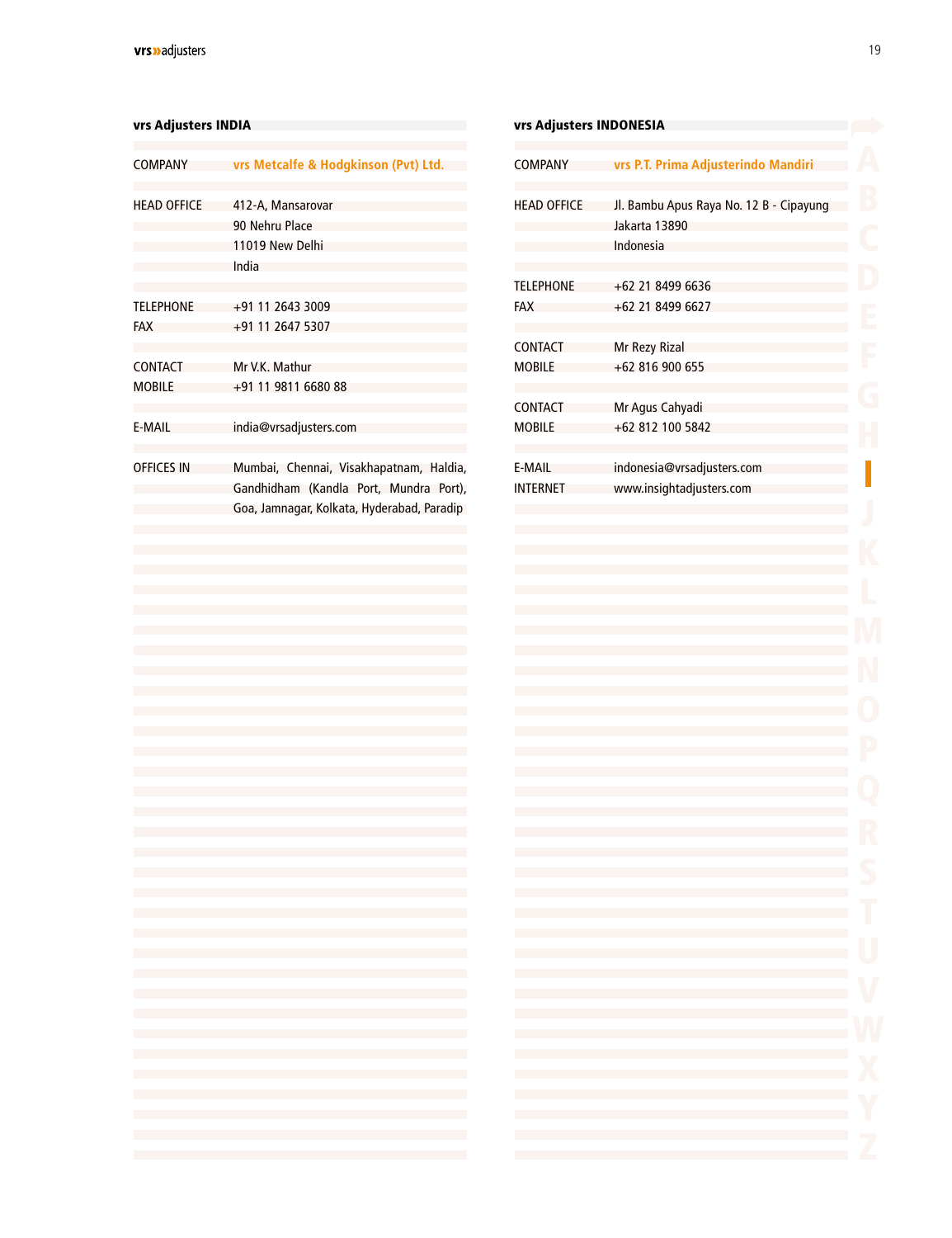<span id="page-18-0"></span>

|                        | vrs Adjusters IRELAND           |                                                                                                                                                                                                                                                                                                                                                                                                                                                                                                                                                                                                                                                                                                                                                                                                                                                                                                                                                                                                                                                                                                                                                                                                                                                                                                                                                                                                                                    | vrs Adjusters ISRAEL                                                                                                                                                                                                                                                                                                                                |              |
|------------------------|---------------------------------|------------------------------------------------------------------------------------------------------------------------------------------------------------------------------------------------------------------------------------------------------------------------------------------------------------------------------------------------------------------------------------------------------------------------------------------------------------------------------------------------------------------------------------------------------------------------------------------------------------------------------------------------------------------------------------------------------------------------------------------------------------------------------------------------------------------------------------------------------------------------------------------------------------------------------------------------------------------------------------------------------------------------------------------------------------------------------------------------------------------------------------------------------------------------------------------------------------------------------------------------------------------------------------------------------------------------------------------------------------------------------------------------------------------------------------|-----------------------------------------------------------------------------------------------------------------------------------------------------------------------------------------------------------------------------------------------------------------------------------------------------------------------------------------------------|--------------|
|                        | <b>COMPANY</b>                  | vrs Rossiter QuestGates                                                                                                                                                                                                                                                                                                                                                                                                                                                                                                                                                                                                                                                                                                                                                                                                                                                                                                                                                                                                                                                                                                                                                                                                                                                                                                                                                                                                            | <b>COMPANY</b>                                                                                                                                                                                                                                                                                                                                      | vrs (        |
|                        |                                 |                                                                                                                                                                                                                                                                                                                                                                                                                                                                                                                                                                                                                                                                                                                                                                                                                                                                                                                                                                                                                                                                                                                                                                                                                                                                                                                                                                                                                                    |                                                                                                                                                                                                                                                                                                                                                     | Surv         |
|                        | <b>HEAD OFFICE</b>              | The Crescent Building                                                                                                                                                                                                                                                                                                                                                                                                                                                                                                                                                                                                                                                                                                                                                                                                                                                                                                                                                                                                                                                                                                                                                                                                                                                                                                                                                                                                              |                                                                                                                                                                                                                                                                                                                                                     |              |
|                        |                                 | Northwood, Saintry                                                                                                                                                                                                                                                                                                                                                                                                                                                                                                                                                                                                                                                                                                                                                                                                                                                                                                                                                                                                                                                                                                                                                                                                                                                                                                                                                                                                                 | <b>HEAD OFFICE</b>                                                                                                                                                                                                                                                                                                                                  | Suite        |
|                        |                                 | BT6 8DD Dublin                                                                                                                                                                                                                                                                                                                                                                                                                                                                                                                                                                                                                                                                                                                                                                                                                                                                                                                                                                                                                                                                                                                                                                                                                                                                                                                                                                                                                     |                                                                                                                                                                                                                                                                                                                                                     | 2 Bai        |
|                        |                                 | Ireland                                                                                                                                                                                                                                                                                                                                                                                                                                                                                                                                                                                                                                                                                                                                                                                                                                                                                                                                                                                                                                                                                                                                                                                                                                                                                                                                                                                                                            |                                                                                                                                                                                                                                                                                                                                                     | P.O.<br>Asho |
|                        | <b>TELEPHONE</b>                | +44 121 411 0535                                                                                                                                                                                                                                                                                                                                                                                                                                                                                                                                                                                                                                                                                                                                                                                                                                                                                                                                                                                                                                                                                                                                                                                                                                                                                                                                                                                                                   |                                                                                                                                                                                                                                                                                                                                                     | Israe        |
|                        | <b>FAX</b>                      | +44 120 486 9813                                                                                                                                                                                                                                                                                                                                                                                                                                                                                                                                                                                                                                                                                                                                                                                                                                                                                                                                                                                                                                                                                                                                                                                                                                                                                                                                                                                                                   |                                                                                                                                                                                                                                                                                                                                                     |              |
|                        |                                 |                                                                                                                                                                                                                                                                                                                                                                                                                                                                                                                                                                                                                                                                                                                                                                                                                                                                                                                                                                                                                                                                                                                                                                                                                                                                                                                                                                                                                                    | <b>TELEPHONE</b>                                                                                                                                                                                                                                                                                                                                    | $+972$       |
|                        | <b>CONTACT</b>                  | <b>David Potts</b>                                                                                                                                                                                                                                                                                                                                                                                                                                                                                                                                                                                                                                                                                                                                                                                                                                                                                                                                                                                                                                                                                                                                                                                                                                                                                                                                                                                                                 | <b>FAX</b>                                                                                                                                                                                                                                                                                                                                          | $+972$       |
|                        | <b>MOBILE</b>                   | +44 7872 008386                                                                                                                                                                                                                                                                                                                                                                                                                                                                                                                                                                                                                                                                                                                                                                                                                                                                                                                                                                                                                                                                                                                                                                                                                                                                                                                                                                                                                    |                                                                                                                                                                                                                                                                                                                                                     |              |
|                        | <b>LAND LINE</b>                | +44 121 4110535                                                                                                                                                                                                                                                                                                                                                                                                                                                                                                                                                                                                                                                                                                                                                                                                                                                                                                                                                                                                                                                                                                                                                                                                                                                                                                                                                                                                                    | <b>CONTACT</b>                                                                                                                                                                                                                                                                                                                                      | Mr Y         |
|                        | <b>CONTACT</b>                  | <b>Glen Donaldson</b>                                                                                                                                                                                                                                                                                                                                                                                                                                                                                                                                                                                                                                                                                                                                                                                                                                                                                                                                                                                                                                                                                                                                                                                                                                                                                                                                                                                                              | <b>MOBILE</b>                                                                                                                                                                                                                                                                                                                                       | $+972$       |
|                        | <b>MOBILE</b>                   | +44 7793 916324                                                                                                                                                                                                                                                                                                                                                                                                                                                                                                                                                                                                                                                                                                                                                                                                                                                                                                                                                                                                                                                                                                                                                                                                                                                                                                                                                                                                                    | <b>CONTACT</b>                                                                                                                                                                                                                                                                                                                                      | Ms.          |
|                        |                                 |                                                                                                                                                                                                                                                                                                                                                                                                                                                                                                                                                                                                                                                                                                                                                                                                                                                                                                                                                                                                                                                                                                                                                                                                                                                                                                                                                                                                                                    | <b>MOBILE</b>                                                                                                                                                                                                                                                                                                                                       | $+972$       |
|                        | E-MAIL                          | ireland@vrsadjusters.com                                                                                                                                                                                                                                                                                                                                                                                                                                                                                                                                                                                                                                                                                                                                                                                                                                                                                                                                                                                                                                                                                                                                                                                                                                                                                                                                                                                                           |                                                                                                                                                                                                                                                                                                                                                     |              |
|                        | E-MAIL                          | vrs@questgates.co.uk                                                                                                                                                                                                                                                                                                                                                                                                                                                                                                                                                                                                                                                                                                                                                                                                                                                                                                                                                                                                                                                                                                                                                                                                                                                                                                                                                                                                               | E-MAIL                                                                                                                                                                                                                                                                                                                                              | israe        |
|                        | <b>INTERNET</b>                 | www.questgates.co.uk                                                                                                                                                                                                                                                                                                                                                                                                                                                                                                                                                                                                                                                                                                                                                                                                                                                                                                                                                                                                                                                                                                                                                                                                                                                                                                                                                                                                               | <b>INTERNET</b>                                                                                                                                                                                                                                                                                                                                     | <b>WWW</b>   |
| T<br>U<br>$\mathbf{V}$ | <b>OFFICES IN</b>               | Belfast, Birmingham, Bolton, Bristol,<br>Dublin, Edinburgh, Glasgow, Leeds, London,<br>Maidstone, Newcastle, Northampton,<br>Portsmouth, Reading<br>the control of the control of the control of the control of the control of the control of the control of the control of the control of the control of the control of the control of the control of the control of the control<br>the control of the control of the control of the control of the control of the control of the control of the control of the control of the control of the control of the control of the control of the control of the control<br>the control of the control of the control of the control of the control of the control of the control of the control of the control of the control of the control of the control of the control of the control of the control<br>and the control of the control of the control of the control of the control of the control of the control of the<br>the control of the control of the control of the control of the control of the control of the control of the control of the control of the control of the control of the control of the control of the control of the control<br>and the control of the control of the control of the control of the control of the control of the control of the<br>and the state of the state of the state of the state of the state of the state of the state of the | the control of the control of the<br>the contract of the contract of the contract of<br>the contract of the contract of the contract of<br>the contract of the contract of the contract of<br>the contract of the contract of the contract of<br>the contract of the contract of the contract of<br>the contract of the contract of the contract of |              |
|                        |                                 | the control of the control of the control of the control of the control of the control of                                                                                                                                                                                                                                                                                                                                                                                                                                                                                                                                                                                                                                                                                                                                                                                                                                                                                                                                                                                                                                                                                                                                                                                                                                                                                                                                          | the contract of the contract of the contract of<br>the contract of the contract of the contract of                                                                                                                                                                                                                                                  |              |
|                        | the contract of the contract of | and the state of the state of the state of the state of the state of the state of                                                                                                                                                                                                                                                                                                                                                                                                                                                                                                                                                                                                                                                                                                                                                                                                                                                                                                                                                                                                                                                                                                                                                                                                                                                                                                                                                  | the contract of the contract of the contract of                                                                                                                                                                                                                                                                                                     |              |
| $\sqrt{}$              | the control of the control of   | the control of the control of the control of the control of the control of                                                                                                                                                                                                                                                                                                                                                                                                                                                                                                                                                                                                                                                                                                                                                                                                                                                                                                                                                                                                                                                                                                                                                                                                                                                                                                                                                         | the contract of the contract of the contract of                                                                                                                                                                                                                                                                                                     |              |
|                        |                                 |                                                                                                                                                                                                                                                                                                                                                                                                                                                                                                                                                                                                                                                                                                                                                                                                                                                                                                                                                                                                                                                                                                                                                                                                                                                                                                                                                                                                                                    |                                                                                                                                                                                                                                                                                                                                                     |              |

| vrs Adjusters ISRAEL            |                                                                                                     |  |  |
|---------------------------------|-----------------------------------------------------------------------------------------------------|--|--|
| <b>COMPANY</b>                  | vrs Galram<br><b>Surveyors &amp; Adjusters Ltd.</b>                                                 |  |  |
| <b>HEAD OFFICE</b>              | Suite 301, Mishorim House<br>2 Baalei Melakha St.<br>P.O. Box 4094<br><b>Ashdod 77140</b><br>Israel |  |  |
| <b>TELEPHONE</b><br>FAX         | +972 8 856 1634<br>+972 8 853 1325                                                                  |  |  |
| CONTACT<br><b>MOBILE</b>        | Mr Yoram Golan<br>+972 54 796 0044                                                                  |  |  |
| <b>CONTACT</b><br><b>MOBILE</b> | Ms. Cynthia Monat<br>+972 54 796 0042                                                               |  |  |
| E-MAIL<br><b>INTERNET</b>       | israel@vrsadjusters.com<br>www.galram.com                                                           |  |  |
|                                 |                                                                                                     |  |  |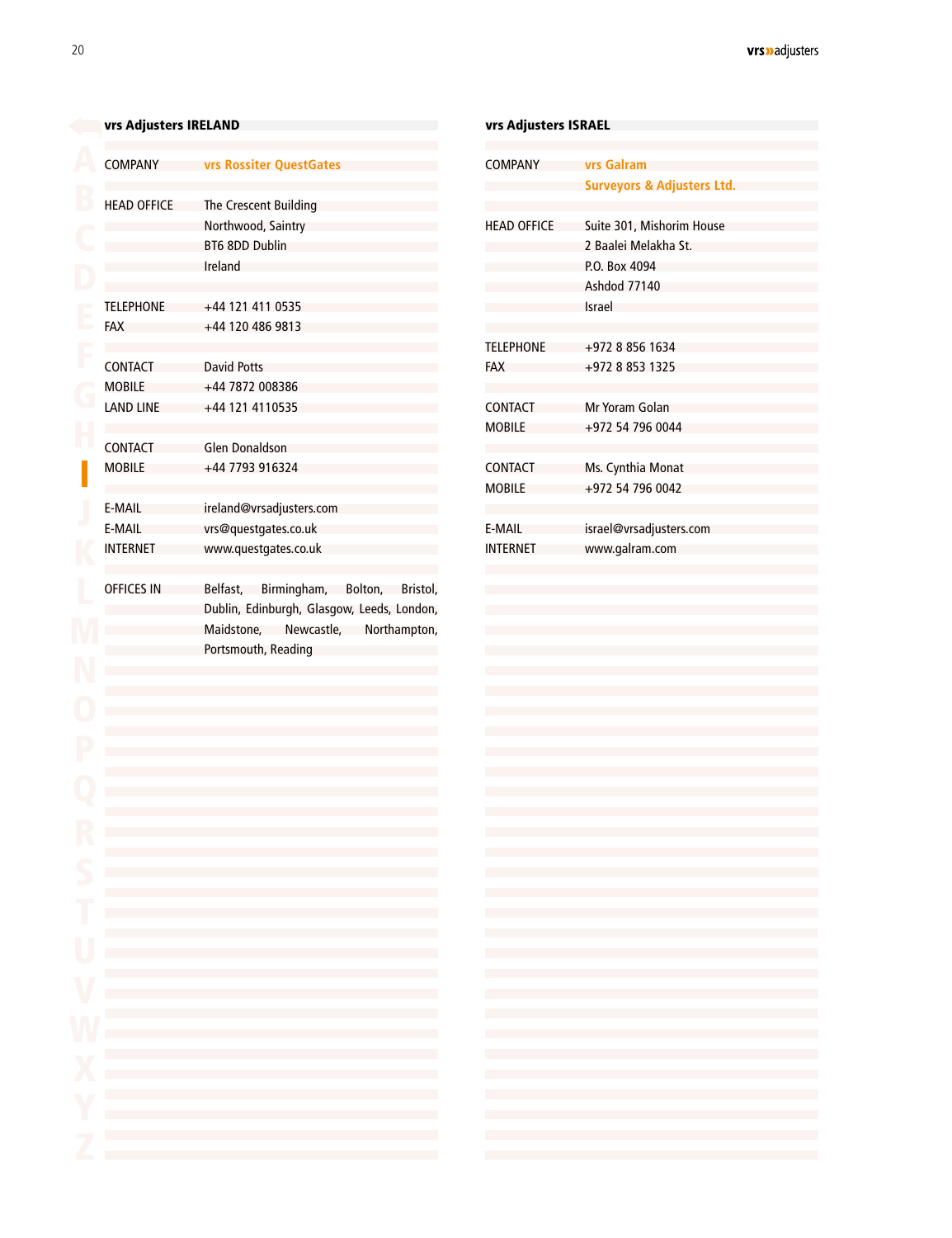#### <span id="page-19-0"></span>vrs Adjusters ITALY

| <b>COMPANY</b>                  | vrs AlfaCincotti S.p.A.                                                                                                                                                                                                                                                                                                                                                                                                                                                                                                                            |
|---------------------------------|----------------------------------------------------------------------------------------------------------------------------------------------------------------------------------------------------------------------------------------------------------------------------------------------------------------------------------------------------------------------------------------------------------------------------------------------------------------------------------------------------------------------------------------------------|
| <b>HEAD OFFICE</b>              | Via Montecuccoli 20<br>20147 Milano - Italy                                                                                                                                                                                                                                                                                                                                                                                                                                                                                                        |
| <b>TELEPHONE</b><br><b>FAX</b>  | +39 02 48 14 992<br>+39 02 48 19 3236                                                                                                                                                                                                                                                                                                                                                                                                                                                                                                              |
| <b>CONTACT</b><br><b>MOBILE</b> | <b>Mr Francesco Cincotti</b><br>+39 335 754 2319                                                                                                                                                                                                                                                                                                                                                                                                                                                                                                   |
| <b>CONTACT</b><br><b>MOBILE</b> | Ms Chiara Demino<br>+39 342 565 6474                                                                                                                                                                                                                                                                                                                                                                                                                                                                                                               |
| <b>CONTACT</b><br><b>MOBILE</b> | <b>Ms Veronica Busto</b><br>+39 349 934 8497                                                                                                                                                                                                                                                                                                                                                                                                                                                                                                       |
| E-MAIL<br><b>INTERNET</b>       | alfacincotti@vrsadjusters.com<br>www.alfacincotti.com                                                                                                                                                                                                                                                                                                                                                                                                                                                                                              |
| <b>OFFICES IN</b>               | Bologna, Genova, Marostica, Roma,<br>San Benedetto del Tronto.                                                                                                                                                                                                                                                                                                                                                                                                                                                                                     |
|                                 | ALSO SERVICING Malta, San Marino                                                                                                                                                                                                                                                                                                                                                                                                                                                                                                                   |
|                                 |                                                                                                                                                                                                                                                                                                                                                                                                                                                                                                                                                    |
|                                 |                                                                                                                                                                                                                                                                                                                                                                                                                                                                                                                                                    |
|                                 |                                                                                                                                                                                                                                                                                                                                                                                                                                                                                                                                                    |
|                                 |                                                                                                                                                                                                                                                                                                                                                                                                                                                                                                                                                    |
|                                 |                                                                                                                                                                                                                                                                                                                                                                                                                                                                                                                                                    |
|                                 |                                                                                                                                                                                                                                                                                                                                                                                                                                                                                                                                                    |
|                                 |                                                                                                                                                                                                                                                                                                                                                                                                                                                                                                                                                    |
|                                 | $\mathcal{L}^{\mathcal{L}}(\mathcal{L}^{\mathcal{L}}(\mathcal{L}^{\mathcal{L}}(\mathcal{L}^{\mathcal{L}}(\mathcal{L}^{\mathcal{L}}(\mathcal{L}^{\mathcal{L}}(\mathcal{L}^{\mathcal{L}}(\mathcal{L}^{\mathcal{L}}(\mathcal{L}^{\mathcal{L}}(\mathcal{L}^{\mathcal{L}}(\mathcal{L}^{\mathcal{L}}(\mathcal{L}^{\mathcal{L}}(\mathcal{L}^{\mathcal{L}}(\mathcal{L}^{\mathcal{L}}(\mathcal{L}^{\mathcal{L}}(\mathcal{L}^{\mathcal{L}}(\mathcal{L}^{\mathcal{L$<br>and the state of the state of the state of the state of the state of the state of the |
|                                 | and the state of the state of the state of the state of the state of the state of the<br>and the state of the state of the state of the state of the state of the state of the                                                                                                                                                                                                                                                                                                                                                                     |
|                                 | and the state of the state of the state of the state of the state of the state of the<br>and the state of the state of the state of the state of the state of the state of the                                                                                                                                                                                                                                                                                                                                                                     |
|                                 |                                                                                                                                                                                                                                                                                                                                                                                                                                                                                                                                                    |
|                                 | and the state of the state of the state of the state of the state of the state of the                                                                                                                                                                                                                                                                                                                                                                                                                                                              |
|                                 | and the state of the state of the state of the state of the state of the state of the<br>and the state of the state of the state of the state of the state of the state of the                                                                                                                                                                                                                                                                                                                                                                     |

| vrs Adjusters JAPAN |                                                                                                                                                                                                                                                                                                                                                                                                                                                                                                                                                                   |
|---------------------|-------------------------------------------------------------------------------------------------------------------------------------------------------------------------------------------------------------------------------------------------------------------------------------------------------------------------------------------------------------------------------------------------------------------------------------------------------------------------------------------------------------------------------------------------------------------|
| COMPANY             | vrs Uchiyama Loss Adjusting Co., Ltd.                                                                                                                                                                                                                                                                                                                                                                                                                                                                                                                             |
| <b>HEAD OFFICE</b>  | 2-2-17 Akasaka                                                                                                                                                                                                                                                                                                                                                                                                                                                                                                                                                    |
|                     | Minato-ku                                                                                                                                                                                                                                                                                                                                                                                                                                                                                                                                                         |
|                     | Tokyo 107-0052                                                                                                                                                                                                                                                                                                                                                                                                                                                                                                                                                    |
|                     | Japan                                                                                                                                                                                                                                                                                                                                                                                                                                                                                                                                                             |
| <b>TELEPHONE</b>    | +81 3 5545 8608                                                                                                                                                                                                                                                                                                                                                                                                                                                                                                                                                   |
| <b>FAX</b>          | +81 3 5545 8619                                                                                                                                                                                                                                                                                                                                                                                                                                                                                                                                                   |
| <b>CONTACT</b>      |                                                                                                                                                                                                                                                                                                                                                                                                                                                                                                                                                                   |
|                     | Mr Makoto Uchiyama                                                                                                                                                                                                                                                                                                                                                                                                                                                                                                                                                |
| <b>TELEPHONE</b>    | +81 3 5545 8608                                                                                                                                                                                                                                                                                                                                                                                                                                                                                                                                                   |
| <b>MOBILE</b>       | +81 80 8323 7292                                                                                                                                                                                                                                                                                                                                                                                                                                                                                                                                                  |
| <b>CONTACT</b>      | Mr Seiji Murata                                                                                                                                                                                                                                                                                                                                                                                                                                                                                                                                                   |
| <b>TELEPHONE</b>    | +81 3 5545 8608                                                                                                                                                                                                                                                                                                                                                                                                                                                                                                                                                   |
| <b>MOBILE</b>       | +81 80 8337 1604                                                                                                                                                                                                                                                                                                                                                                                                                                                                                                                                                  |
| <b>CONTACT</b>      | Mr Kazuhiro Watanabe                                                                                                                                                                                                                                                                                                                                                                                                                                                                                                                                              |
| <b>TELEPHONE</b>    | +81 3 5545 8608                                                                                                                                                                                                                                                                                                                                                                                                                                                                                                                                                   |
| <b>MOBILE</b>       | +81 80 2515 2811                                                                                                                                                                                                                                                                                                                                                                                                                                                                                                                                                  |
|                     |                                                                                                                                                                                                                                                                                                                                                                                                                                                                                                                                                                   |
|                     | <b>International Coordinator:</b>                                                                                                                                                                                                                                                                                                                                                                                                                                                                                                                                 |
| <b>CONTACT</b>      | Ms Tomoko Genda                                                                                                                                                                                                                                                                                                                                                                                                                                                                                                                                                   |
| <b>TELEPHONE</b>    | +81 3 5545 8608                                                                                                                                                                                                                                                                                                                                                                                                                                                                                                                                                   |
| E-MAIL              | japan@vrsadjusters.com                                                                                                                                                                                                                                                                                                                                                                                                                                                                                                                                            |
| <b>INTERNET</b>     | www.uchiyama.co.jp                                                                                                                                                                                                                                                                                                                                                                                                                                                                                                                                                |
| <b>OFFICES IN</b>   | Tokyo, Sapporo, Saitama, Yokohama,                                                                                                                                                                                                                                                                                                                                                                                                                                                                                                                                |
|                     | Shizuoka, Nagoya, Kyoto, Osaka, Kobe,                                                                                                                                                                                                                                                                                                                                                                                                                                                                                                                             |
|                     | Hiroshima and Takamatsu                                                                                                                                                                                                                                                                                                                                                                                                                                                                                                                                           |
|                     |                                                                                                                                                                                                                                                                                                                                                                                                                                                                                                                                                                   |
|                     |                                                                                                                                                                                                                                                                                                                                                                                                                                                                                                                                                                   |
|                     | and the control of the control of the control of the control of the control of the control of the control of the                                                                                                                                                                                                                                                                                                                                                                                                                                                  |
|                     | the contract of the contract of the contract of the contract of the contract of the contract of the contract of                                                                                                                                                                                                                                                                                                                                                                                                                                                   |
|                     | and the control of the control of the control of the control of the control of the control of the control of the<br>and the state of the state of the state of the state of the state of the state of the state of                                                                                                                                                                                                                                                                                                                                                |
|                     |                                                                                                                                                                                                                                                                                                                                                                                                                                                                                                                                                                   |
|                     |                                                                                                                                                                                                                                                                                                                                                                                                                                                                                                                                                                   |
|                     | $\mathcal{L}(\mathcal{L}(\mathcal{L}(\mathcal{L}(\mathcal{L}(\mathcal{L}(\mathcal{L}(\mathcal{L}(\mathcal{L}(\mathcal{L}(\mathcal{L}(\mathcal{L}(\mathcal{L}(\mathcal{L}(\mathcal{L}(\mathcal{L}(\mathcal{L}(\mathcal{L}(\mathcal{L}(\mathcal{L}(\mathcal{L}(\mathcal{L}(\mathcal{L}(\mathcal{L}(\mathcal{L}(\mathcal{L}(\mathcal{L}(\mathcal{L}(\mathcal{L}(\mathcal{L}(\mathcal{L}(\mathcal{L}(\mathcal{L}(\mathcal{L}(\mathcal{L}(\mathcal{L}(\mathcal{$                                                                                                       |
|                     | $\mathcal{L}(\mathcal{L}(\mathcal{L}(\mathcal{L}(\mathcal{L}(\mathcal{L}(\mathcal{L}(\mathcal{L}(\mathcal{L}(\mathcal{L}(\mathcal{L}(\mathcal{L}(\mathcal{L}(\mathcal{L}(\mathcal{L}(\mathcal{L}(\mathcal{L}(\mathcal{L}(\mathcal{L}(\mathcal{L}(\mathcal{L}(\mathcal{L}(\mathcal{L}(\mathcal{L}(\mathcal{L}(\mathcal{L}(\mathcal{L}(\mathcal{L}(\mathcal{L}(\mathcal{L}(\mathcal{L}(\mathcal{L}(\mathcal{L}(\mathcal{L}(\mathcal{L}(\mathcal{L}(\mathcal{$<br>and the state of the state of the state of the state of the state of the state of the state of the |
|                     |                                                                                                                                                                                                                                                                                                                                                                                                                                                                                                                                                                   |
|                     |                                                                                                                                                                                                                                                                                                                                                                                                                                                                                                                                                                   |
|                     | and the control of the control of the control of the control of the control of the control of the control of the<br>the contract of the contract of the contract of the contract of the contract of the contract of                                                                                                                                                                                                                                                                                                                                               |
|                     |                                                                                                                                                                                                                                                                                                                                                                                                                                                                                                                                                                   |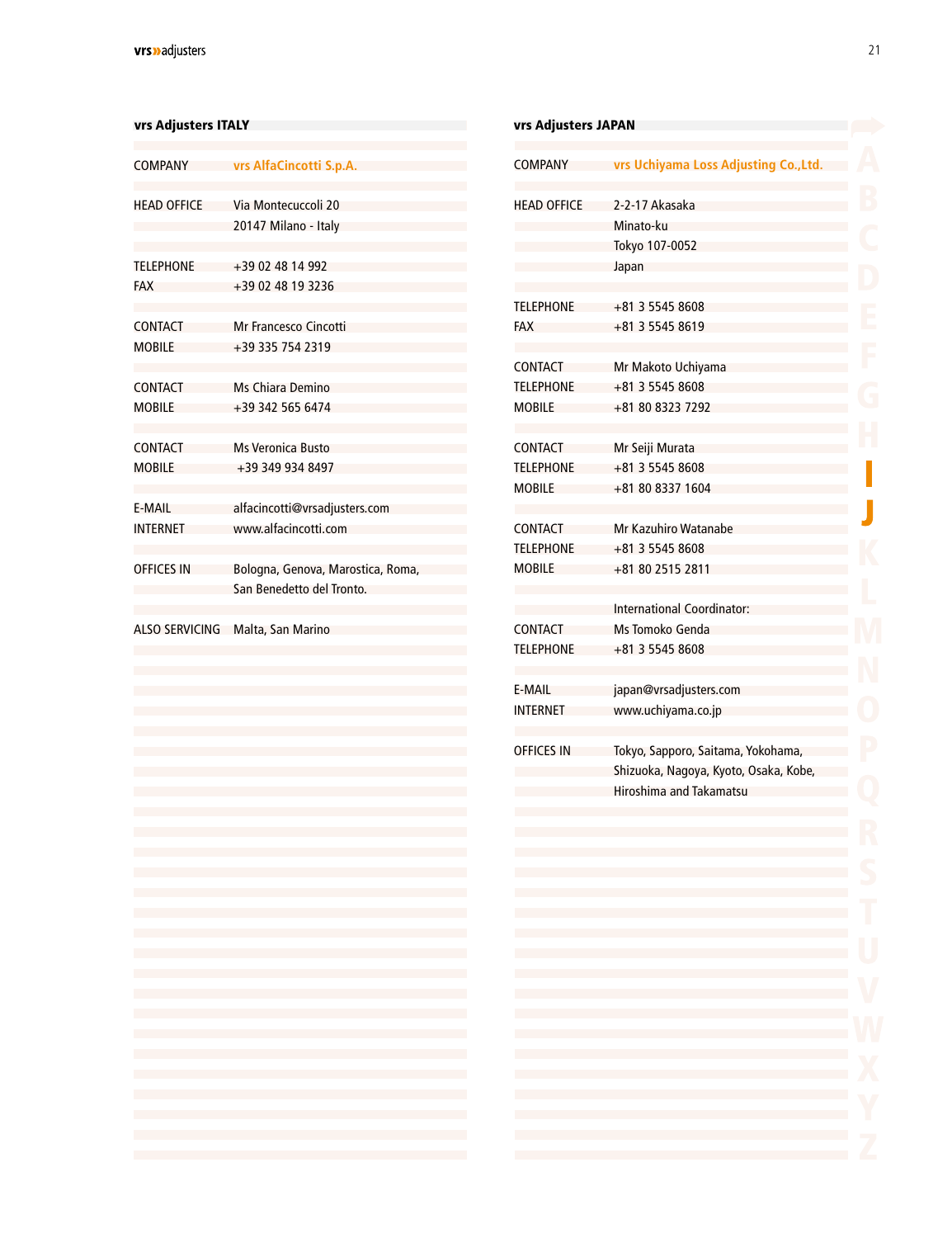### <span id="page-20-0"></span>[v](#page-2-0)rs Adjusters KAZAKHSTAN

| COMPANY                         | vrs Eurogal Surveys Ltd.                                      |
|---------------------------------|---------------------------------------------------------------|
| <b>HEAD OFFICE</b>              | 3A, Baisheva street, office 18<br>050002 Almaty<br>Kazakhstan |
| <b>TELEPHONE</b><br><b>FAX</b>  | +7 727 274 4025<br>+7 727 391 2334                            |
| <b>CONTACT</b><br><b>MOBILE</b> | Mr. Artyom Ignatyev<br>+7 701 764 0515                        |
| F-MAII<br><b>INTERNET</b>       | kazakhstan@vrsadjusters.com<br>www.eurogal-surveys.com        |
| <b>ALSO SERVICING</b>           | Turkmenistan, Kyrgyzstan, Tajikistan<br>and<br>Uzbekistan     |
|                                 |                                                               |
|                                 |                                                               |

| <b>COMPANY</b>     | vrs United Loss Adjusters and Surveyors                                                                                                                                                                                                                                                                                                                                                                                                                     |
|--------------------|-------------------------------------------------------------------------------------------------------------------------------------------------------------------------------------------------------------------------------------------------------------------------------------------------------------------------------------------------------------------------------------------------------------------------------------------------------------|
|                    | SARL                                                                                                                                                                                                                                                                                                                                                                                                                                                        |
| <b>HEAD OFFICE</b> | Monseigneur Makhlouf                                                                                                                                                                                                                                                                                                                                                                                                                                        |
|                    | Bldg. No.: 6 Ground Floor                                                                                                                                                                                                                                                                                                                                                                                                                                   |
|                    | Street No.: 64, Sector No.: 2,                                                                                                                                                                                                                                                                                                                                                                                                                              |
|                    | Dbayeh, Souk El-Khrab                                                                                                                                                                                                                                                                                                                                                                                                                                       |
|                    | Metn-Lebanon                                                                                                                                                                                                                                                                                                                                                                                                                                                |
|                    | P.O. Box No. 16-5190                                                                                                                                                                                                                                                                                                                                                                                                                                        |
|                    | Beirut                                                                                                                                                                                                                                                                                                                                                                                                                                                      |
|                    | Lebanon                                                                                                                                                                                                                                                                                                                                                                                                                                                     |
| <b>MOBILE</b>      | +961 76 610 109 (24 hrs)                                                                                                                                                                                                                                                                                                                                                                                                                                    |
| <b>TEL/FAX</b>     | $+961$ 1 567 062                                                                                                                                                                                                                                                                                                                                                                                                                                            |
| <b>HOTLINE</b>     | +961 03 482631                                                                                                                                                                                                                                                                                                                                                                                                                                              |
|                    |                                                                                                                                                                                                                                                                                                                                                                                                                                                             |
| CONTACT            | Mr Pierre A. Zaarour                                                                                                                                                                                                                                                                                                                                                                                                                                        |
| MOBILE             | +961 3610 109 (24 hrs)                                                                                                                                                                                                                                                                                                                                                                                                                                      |
| <b>CONTACT</b>     |                                                                                                                                                                                                                                                                                                                                                                                                                                                             |
| <b>TELEPHONE</b>   | Mrs Arpine Khachadourian<br>+961 3482 631 (24 hrs)                                                                                                                                                                                                                                                                                                                                                                                                          |
|                    |                                                                                                                                                                                                                                                                                                                                                                                                                                                             |
| E-MAIL             | lebanon@vrsadjusters.com                                                                                                                                                                                                                                                                                                                                                                                                                                    |
| <b>INTERNET</b>    | www.ula-lb.com                                                                                                                                                                                                                                                                                                                                                                                                                                              |
|                    |                                                                                                                                                                                                                                                                                                                                                                                                                                                             |
|                    |                                                                                                                                                                                                                                                                                                                                                                                                                                                             |
|                    |                                                                                                                                                                                                                                                                                                                                                                                                                                                             |
|                    |                                                                                                                                                                                                                                                                                                                                                                                                                                                             |
|                    |                                                                                                                                                                                                                                                                                                                                                                                                                                                             |
|                    |                                                                                                                                                                                                                                                                                                                                                                                                                                                             |
|                    |                                                                                                                                                                                                                                                                                                                                                                                                                                                             |
|                    |                                                                                                                                                                                                                                                                                                                                                                                                                                                             |
|                    |                                                                                                                                                                                                                                                                                                                                                                                                                                                             |
|                    |                                                                                                                                                                                                                                                                                                                                                                                                                                                             |
|                    | $\mathcal{L}(\mathcal{L}(\mathcal{L}(\mathcal{L}(\mathcal{L}(\mathcal{L}(\mathcal{L}(\mathcal{L}(\mathcal{L}(\mathcal{L}(\mathcal{L}(\mathcal{L}(\mathcal{L}(\mathcal{L}(\mathcal{L}(\mathcal{L}(\mathcal{L}(\mathcal{L}(\mathcal{L}(\mathcal{L}(\mathcal{L}(\mathcal{L}(\mathcal{L}(\mathcal{L}(\mathcal{L}(\mathcal{L}(\mathcal{L}(\mathcal{L}(\mathcal{L}(\mathcal{L}(\mathcal{L}(\mathcal{L}(\mathcal{L}(\mathcal{L}(\mathcal{L}(\mathcal{L}(\mathcal{$ |
|                    | $\mathcal{L}(\mathcal{L}(\mathcal{L}(\mathcal{L}(\mathcal{L}(\mathcal{L}(\mathcal{L}(\mathcal{L}(\mathcal{L}(\mathcal{L}(\mathcal{L}(\mathcal{L}(\mathcal{L}(\mathcal{L}(\mathcal{L}(\mathcal{L}(\mathcal{L}(\mathcal{L}(\mathcal{L}(\mathcal{L}(\mathcal{L}(\mathcal{L}(\mathcal{L}(\mathcal{L}(\mathcal{L}(\mathcal{L}(\mathcal{L}(\mathcal{L}(\mathcal{L}(\mathcal{L}(\mathcal{L}(\mathcal{L}(\mathcal{L}(\mathcal{L}(\mathcal{L}(\mathcal{L}(\mathcal{$ |
|                    |                                                                                                                                                                                                                                                                                                                                                                                                                                                             |
|                    | and the state of the state of the state of the state of the state of the state of the state of the state of the                                                                                                                                                                                                                                                                                                                                             |
|                    | and the state of the state of the state of the state of the state of the state of the state of the state of the                                                                                                                                                                                                                                                                                                                                             |
|                    | and the state of the state of the state of the state of the state of the state of the state of the state of the                                                                                                                                                                                                                                                                                                                                             |
|                    | and the state of the state of the state of the state of the state of the state of the state of the state of the                                                                                                                                                                                                                                                                                                                                             |
|                    |                                                                                                                                                                                                                                                                                                                                                                                                                                                             |
|                    |                                                                                                                                                                                                                                                                                                                                                                                                                                                             |
|                    |                                                                                                                                                                                                                                                                                                                                                                                                                                                             |
|                    |                                                                                                                                                                                                                                                                                                                                                                                                                                                             |
|                    | $\mathcal{L}(\mathcal{L}(\mathcal{L}(\mathcal{L}(\mathcal{L}(\mathcal{L}(\mathcal{L}(\mathcal{L}(\mathcal{L}(\mathcal{L}(\mathcal{L}(\mathcal{L}(\mathcal{L}(\mathcal{L}(\mathcal{L}(\mathcal{L}(\mathcal{L}(\mathcal{L}(\mathcal{L}(\mathcal{L}(\mathcal{L}(\mathcal{L}(\mathcal{L}(\mathcal{L}(\mathcal{L}(\mathcal{L}(\mathcal{L}(\mathcal{L}(\mathcal{L}(\mathcal{L}(\mathcal{L}(\mathcal{L}(\mathcal{L}(\mathcal{L}(\mathcal{L}(\mathcal{L}(\mathcal{$ |
|                    |                                                                                                                                                                                                                                                                                                                                                                                                                                                             |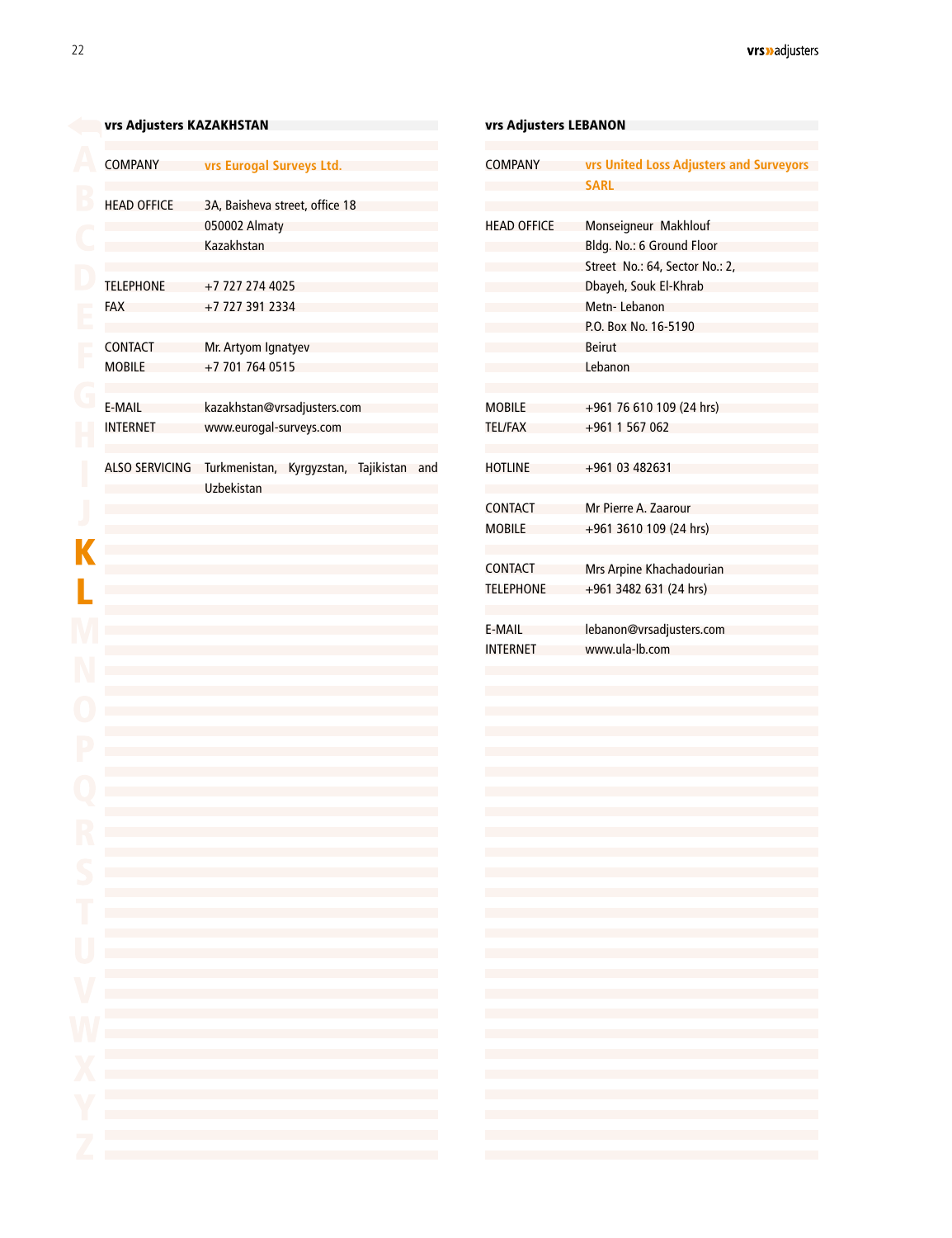<span id="page-21-0"></span>

| vrs Adjusters MALAYSIA          |                                                                                                                                                                                                                                                                                                                                                                                                                                                                                                                                           | vrs Adjusters MEXICO                                                                                                                                                                                                                                                                                                                                                                                                                                                                                                                                                                                     |                                       |
|---------------------------------|-------------------------------------------------------------------------------------------------------------------------------------------------------------------------------------------------------------------------------------------------------------------------------------------------------------------------------------------------------------------------------------------------------------------------------------------------------------------------------------------------------------------------------------------|----------------------------------------------------------------------------------------------------------------------------------------------------------------------------------------------------------------------------------------------------------------------------------------------------------------------------------------------------------------------------------------------------------------------------------------------------------------------------------------------------------------------------------------------------------------------------------------------------------|---------------------------------------|
| <b>COMPANY</b>                  | <b>vrs Mestari</b>                                                                                                                                                                                                                                                                                                                                                                                                                                                                                                                        | <b>COMPANY</b>                                                                                                                                                                                                                                                                                                                                                                                                                                                                                                                                                                                           | vrs R1                                |
| <b>HEAD OFFICE</b>              | No. 37 Jalan Kuchai Maju,<br>Kuchai Entrepreneurs' Park<br>58200 Kuala Lumpur<br>Malaysia                                                                                                                                                                                                                                                                                                                                                                                                                                                 | <b>HEAD OFFICE</b>                                                                                                                                                                                                                                                                                                                                                                                                                                                                                                                                                                                       | Av. In:<br>Col. Ir<br>Del. B<br>MEX - |
| <b>TELEPHONE</b>                | +603 79858585                                                                                                                                                                                                                                                                                                                                                                                                                                                                                                                             | <b>TELEPHONE</b><br><b>FAX</b>                                                                                                                                                                                                                                                                                                                                                                                                                                                                                                                                                                           | $+525$<br>$+525$                      |
| <b>CONTACT</b><br><b>MOBILE</b> | Mr Joash Tan<br>+60 12 738 5811                                                                                                                                                                                                                                                                                                                                                                                                                                                                                                           | <b>CONTACT</b><br><b>MOBILE</b>                                                                                                                                                                                                                                                                                                                                                                                                                                                                                                                                                                          | Mr Da<br>$+521$                       |
| <b>CONTACT</b><br><b>MOBILE</b> | Mr Chris Phen<br>+60 12 475 5892                                                                                                                                                                                                                                                                                                                                                                                                                                                                                                          | E-MAIL<br><b>INTERNET</b>                                                                                                                                                                                                                                                                                                                                                                                                                                                                                                                                                                                | mexic<br>www.                         |
| <b>E-MAIL</b>                   | malaysia@vrsadjusters.com                                                                                                                                                                                                                                                                                                                                                                                                                                                                                                                 | <b>OFFICES IN</b>                                                                                                                                                                                                                                                                                                                                                                                                                                                                                                                                                                                        | Cancu                                 |
|                                 |                                                                                                                                                                                                                                                                                                                                                                                                                                                                                                                                           |                                                                                                                                                                                                                                                                                                                                                                                                                                                                                                                                                                                                          |                                       |
|                                 |                                                                                                                                                                                                                                                                                                                                                                                                                                                                                                                                           |                                                                                                                                                                                                                                                                                                                                                                                                                                                                                                                                                                                                          |                                       |
|                                 |                                                                                                                                                                                                                                                                                                                                                                                                                                                                                                                                           |                                                                                                                                                                                                                                                                                                                                                                                                                                                                                                                                                                                                          |                                       |
|                                 |                                                                                                                                                                                                                                                                                                                                                                                                                                                                                                                                           |                                                                                                                                                                                                                                                                                                                                                                                                                                                                                                                                                                                                          |                                       |
|                                 |                                                                                                                                                                                                                                                                                                                                                                                                                                                                                                                                           |                                                                                                                                                                                                                                                                                                                                                                                                                                                                                                                                                                                                          |                                       |
|                                 |                                                                                                                                                                                                                                                                                                                                                                                                                                                                                                                                           |                                                                                                                                                                                                                                                                                                                                                                                                                                                                                                                                                                                                          |                                       |
|                                 |                                                                                                                                                                                                                                                                                                                                                                                                                                                                                                                                           |                                                                                                                                                                                                                                                                                                                                                                                                                                                                                                                                                                                                          |                                       |
|                                 |                                                                                                                                                                                                                                                                                                                                                                                                                                                                                                                                           |                                                                                                                                                                                                                                                                                                                                                                                                                                                                                                                                                                                                          |                                       |
|                                 |                                                                                                                                                                                                                                                                                                                                                                                                                                                                                                                                           |                                                                                                                                                                                                                                                                                                                                                                                                                                                                                                                                                                                                          |                                       |
|                                 | the control of the control of the control of the control of the control of                                                                                                                                                                                                                                                                                                                                                                                                                                                                | the control of the control of the                                                                                                                                                                                                                                                                                                                                                                                                                                                                                                                                                                        |                                       |
|                                 | the control of the control of the control of the control of the control of<br>the control of the control of the control of the control of the control of                                                                                                                                                                                                                                                                                                                                                                                  | the control of the control of the<br>the control of the control of the                                                                                                                                                                                                                                                                                                                                                                                                                                                                                                                                   |                                       |
|                                 | the control of the control of the control of the control of the control of<br>the control of the control of the control of the control of the control of the control of                                                                                                                                                                                                                                                                                                                                                                   | $\label{eq:2.1} \frac{1}{2} \int_{\mathbb{R}^3} \frac{1}{\sqrt{2}} \left( \frac{1}{\sqrt{2}} \int_{\mathbb{R}^3} \frac{1}{\sqrt{2}} \left( \frac{1}{\sqrt{2}} \int_{\mathbb{R}^3} \frac{1}{\sqrt{2}} \right) \frac{1}{\sqrt{2}} \right) \, d\mathcal{H}^{\frac{1}{3}}_{\frac{1}{3}}(\mathcal{H}) \, d\mathcal{H}^{\frac{1}{3}}_{\frac{1}{3}}(\mathcal{H}) \, d\mathcal{H}^{\frac{1}{3}}_{\frac{1}{3}}(\mathcal{H}) \, d$<br>$\mathcal{L}^{\mathcal{L}}(\mathcal{L}^{\mathcal{L}})$ and $\mathcal{L}^{\mathcal{L}}(\mathcal{L}^{\mathcal{L}})$ and $\mathcal{L}^{\mathcal{L}}(\mathcal{L}^{\mathcal{L}})$ |                                       |
|                                 | $\mathcal{L}(\mathcal{L}(\mathcal{L}(\mathcal{L}(\mathcal{L}(\mathcal{L}(\mathcal{L}(\mathcal{L}(\mathcal{L}(\mathcal{L}(\mathcal{L}(\mathcal{L}(\mathcal{L}(\mathcal{L}(\mathcal{L}(\mathcal{L}(\mathcal{L}(\mathcal{L}(\mathcal{L}(\mathcal{L}(\mathcal{L}(\mathcal{L}(\mathcal{L}(\mathcal{L}(\mathcal{L}(\mathcal{L}(\mathcal{L}(\mathcal{L}(\mathcal{L}(\mathcal{L}(\mathcal{L}(\mathcal{L}(\mathcal{L}(\mathcal{L}(\mathcal{L}(\mathcal{L}(\mathcal{$                                                                               | $\mathcal{L}^{\mathcal{L}}(\mathcal{L}^{\mathcal{L}})$ and $\mathcal{L}^{\mathcal{L}}(\mathcal{L}^{\mathcal{L}})$ and $\mathcal{L}^{\mathcal{L}}(\mathcal{L}^{\mathcal{L}})$                                                                                                                                                                                                                                                                                                                                                                                                                             |                                       |
|                                 | the control of the control of the control of the control of the control of<br>the control of the control of the control of the control of the control of the control of                                                                                                                                                                                                                                                                                                                                                                   | $\mathcal{L}^{\mathcal{L}}(\mathcal{L}^{\mathcal{L}})$ and $\mathcal{L}^{\mathcal{L}}(\mathcal{L}^{\mathcal{L}})$ and $\mathcal{L}^{\mathcal{L}}(\mathcal{L}^{\mathcal{L}})$<br>$\mathcal{L}^{\mathcal{L}}(\mathcal{L}^{\mathcal{L}})$ and $\mathcal{L}^{\mathcal{L}}(\mathcal{L}^{\mathcal{L}})$ and $\mathcal{L}^{\mathcal{L}}(\mathcal{L}^{\mathcal{L}})$                                                                                                                                                                                                                                             |                                       |
|                                 | the control of the control of the control of the control of the control of<br>the control of the control of the control of the control of the control of                                                                                                                                                                                                                                                                                                                                                                                  | $\mathcal{L}^{\mathcal{L}}(\mathcal{L}^{\mathcal{L}})$ and $\mathcal{L}^{\mathcal{L}}(\mathcal{L}^{\mathcal{L}})$ and $\mathcal{L}^{\mathcal{L}}(\mathcal{L}^{\mathcal{L}})$<br>$\label{eq:2.1} \frac{1}{2} \int_{\mathbb{R}^3} \frac{1}{\sqrt{2}} \left( \frac{1}{\sqrt{2}} \int_{\mathbb{R}^3} \frac{1}{\sqrt{2}} \left( \frac{1}{\sqrt{2}} \int_{\mathbb{R}^3} \frac{1}{\sqrt{2}} \right) \frac{1}{\sqrt{2}} \right) \, d\mathcal{H}^{\frac{1}{3}}_{\frac{1}{3}}(\mathcal{H}) \, d\mathcal{H}^{\frac{1}{3}}_{\frac{1}{3}}(\mathcal{H}) \, d\mathcal{H}^{\frac{1}{3}}_{\frac{1}{3}}(\mathcal{H}) \, d$ |                                       |
|                                 | the control of the control of the control of the control of the control of<br>$\mathcal{L}(\mathcal{L}(\mathcal{L}(\mathcal{L}(\mathcal{L}(\mathcal{L}(\mathcal{L}(\mathcal{L}(\mathcal{L}(\mathcal{L}(\mathcal{L}(\mathcal{L}(\mathcal{L}(\mathcal{L}(\mathcal{L}(\mathcal{L}(\mathcal{L}(\mathcal{L}(\mathcal{L}(\mathcal{L}(\mathcal{L}(\mathcal{L}(\mathcal{L}(\mathcal{L}(\mathcal{L}(\mathcal{L}(\mathcal{L}(\mathcal{L}(\mathcal{L}(\mathcal{L}(\mathcal{L}(\mathcal{L}(\mathcal{L}(\mathcal{L}(\mathcal{L}(\mathcal{L}(\mathcal{$ | $\label{eq:2.1} \frac{1}{2} \int_{\mathbb{R}^3} \frac{1}{\sqrt{2}} \left( \frac{1}{\sqrt{2}} \int_{\mathbb{R}^3} \frac{1}{\sqrt{2}} \left( \frac{1}{\sqrt{2}} \int_{\mathbb{R}^3} \frac{1}{\sqrt{2}} \right) \frac{1}{\sqrt{2}} \right) \, d\mathcal{H}^{\frac{1}{3}}_{\frac{1}{3}}(\mathcal{H}) \, d\mathcal{H}^{\frac{1}{3}}_{\frac{1}{3}}(\mathcal{H}) \, d\mathcal{H}^{\frac{1}{3}}_{\frac{1}{3}}(\mathcal{H}) \, d$                                                                                                                                                                                 |                                       |
|                                 | the control of the control of the control of the control of the control of<br>and the control of the control of the control of the control of the control of the control of the control of the                                                                                                                                                                                                                                                                                                                                            | the control of the control of the                                                                                                                                                                                                                                                                                                                                                                                                                                                                                                                                                                        |                                       |

| Adjusters MEXICO |                                                                                                                                                                                                                                                                                                            |             |
|------------------|------------------------------------------------------------------------------------------------------------------------------------------------------------------------------------------------------------------------------------------------------------------------------------------------------------|-------------|
| IPANY            | vrs RTS                                                                                                                                                                                                                                                                                                    |             |
| <b>D</b> OFFICE  | Av. Insurgentes Sur No. 1443 · Int. 7<br>Col. Insurgentes Mixcoac<br>Del. Benito Juarez<br>MEX - Mexico 03920 DF                                                                                                                                                                                           |             |
| PHONE            | +52 55 9000 3781<br>+52 55 9000 3782                                                                                                                                                                                                                                                                       |             |
| TACT<br>ILЕ      | Mr David Herranz Nevado<br>+52 155 4540 7889 / +34 627 966 759                                                                                                                                                                                                                                             |             |
| AIL<br>RNET      | mexico@vrsadjusters.com<br>www.rtsgrupo.com                                                                                                                                                                                                                                                                |             |
| <b>CES IN</b>    | Cancun, Guadalajara, Monterrey                                                                                                                                                                                                                                                                             |             |
|                  |                                                                                                                                                                                                                                                                                                            |             |
|                  |                                                                                                                                                                                                                                                                                                            |             |
|                  |                                                                                                                                                                                                                                                                                                            |             |
|                  |                                                                                                                                                                                                                                                                                                            |             |
|                  |                                                                                                                                                                                                                                                                                                            |             |
|                  |                                                                                                                                                                                                                                                                                                            | الوطن       |
|                  | and the state of the state of the state of the state of the state of the state of<br>and the state of the state of the state of the state of the state of the state of the state of the<br>and the state of the state of the state of the state of the state of the state of the state of the              | T           |
|                  | and the state of the state of the state of the state of the state of the state of the state of the<br>and the control of the control of the control of the control of the control of the control of the control of the                                                                                     | U           |
|                  |                                                                                                                                                                                                                                                                                                            |             |
|                  | the control of the control of the control of the control of the control of the control of<br>the control of the control of the control of the control of the control of the control of<br>and the control of the control of the control of the control of the control of the control of the control of the | W<br>X<br>Y |
|                  |                                                                                                                                                                                                                                                                                                            |             |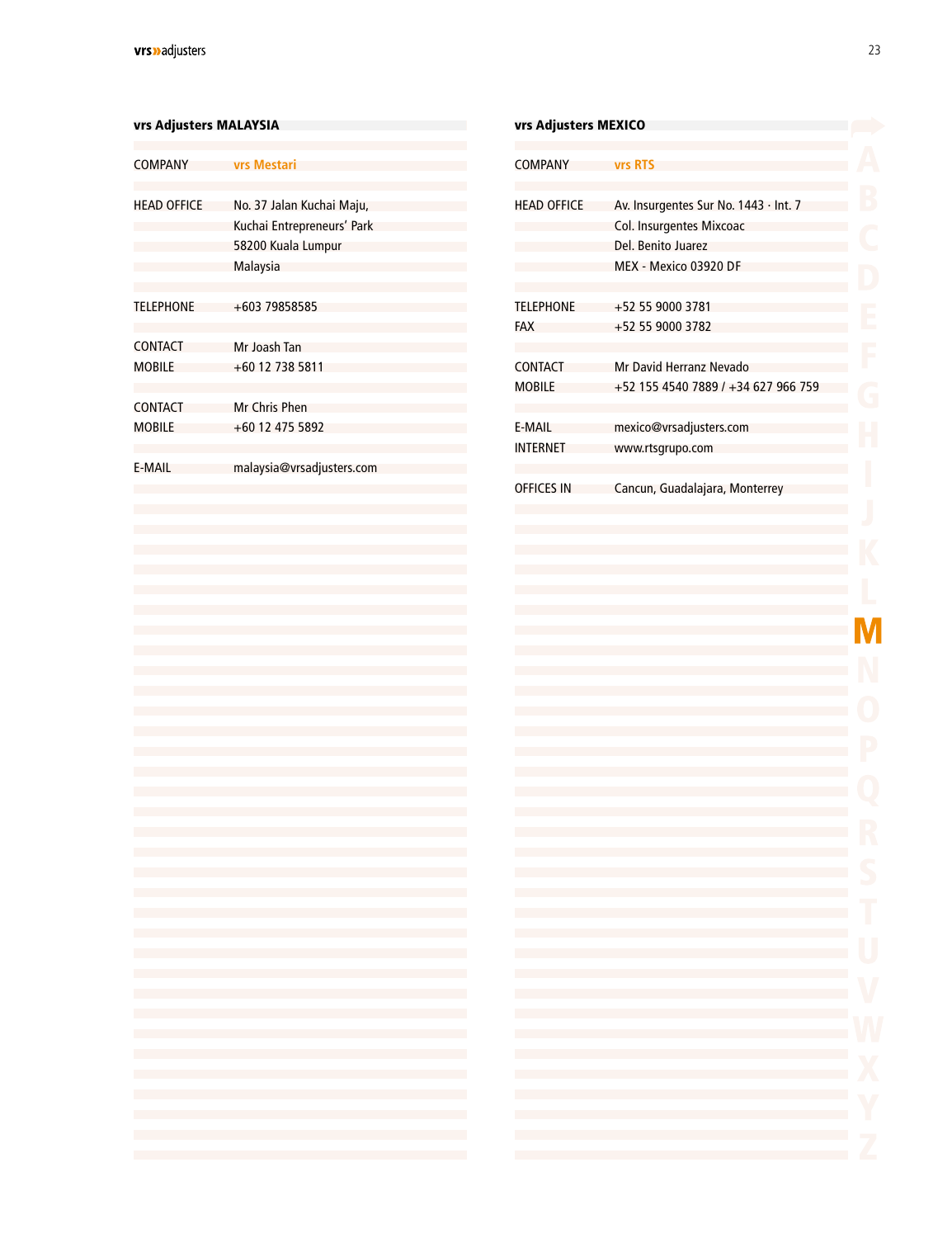<span id="page-22-0"></span>

|         | vrs Adjusters MYANMAR           |                                                                                                                                                                                                                                                                                                                                                   |                                       | vrs Adjusters NETHERLANDS                                                                                                                                                                             |  |  |
|---------|---------------------------------|---------------------------------------------------------------------------------------------------------------------------------------------------------------------------------------------------------------------------------------------------------------------------------------------------------------------------------------------------|---------------------------------------|-------------------------------------------------------------------------------------------------------------------------------------------------------------------------------------------------------|--|--|
|         | <b>COMPANY</b>                  | <b>Jpl Loss Adjusters &amp; Surveyors</b><br>(Myanmar) Co., Ltd.                                                                                                                                                                                                                                                                                  | <b>COMPANY</b>                        | <b>vrs EMN Expertise</b>                                                                                                                                                                              |  |  |
|         | <b>HEAD OFFICE</b>              | No.47, 1st floor, 52nd Street,<br>Botahtaung Township,                                                                                                                                                                                                                                                                                            | <b>HEAD OFFICE</b>                    | Rietbaan 40-42<br>Capelle aan den IJssel<br>2908 LP                                                                                                                                                   |  |  |
|         |                                 | Yangon,<br>Myanmar                                                                                                                                                                                                                                                                                                                                | <b>TELEPHONE</b>                      | Netherlands                                                                                                                                                                                           |  |  |
|         | <b>TELEPHONE</b>                | +95 9 4211 67650                                                                                                                                                                                                                                                                                                                                  | <b>FAX</b>                            | +31 10 284 3799<br>+31 10 284 3921                                                                                                                                                                    |  |  |
|         | <b>CONTACT</b><br><b>MOBILE</b> | <b>Harold Lim</b><br>+66 8 1907 1085                                                                                                                                                                                                                                                                                                              | <b>CONTACT</b><br><b>MOBILE</b>       | Rebecca Stockmann<br>+31 653800742                                                                                                                                                                    |  |  |
|         |                                 |                                                                                                                                                                                                                                                                                                                                                   |                                       |                                                                                                                                                                                                       |  |  |
|         | <b>CONTACT</b><br><b>MOBILE</b> | <b>Donald Lim</b><br>+66 8 1689 2029                                                                                                                                                                                                                                                                                                              | <b>CONTACT</b><br><b>MOBILE</b><br>H. | Marianne Korpershoek<br>+31 622625268                                                                                                                                                                 |  |  |
|         | <b>CONTACT</b><br><b>MOBILE</b> | Alan Lim<br>+95 9 4211 67650                                                                                                                                                                                                                                                                                                                      | E-MAIL<br><b>INTERNET</b>             | netherlands@vrsadjusters.com<br>www.emn.nl                                                                                                                                                            |  |  |
|         | E-MAIL                          | myanmar@vrsadjusters.com                                                                                                                                                                                                                                                                                                                          | <b>OFFICES IN</b>                     | Amsterdam, Deventer, Best                                                                                                                                                                             |  |  |
|         |                                 |                                                                                                                                                                                                                                                                                                                                                   |                                       |                                                                                                                                                                                                       |  |  |
|         |                                 |                                                                                                                                                                                                                                                                                                                                                   |                                       |                                                                                                                                                                                                       |  |  |
|         |                                 |                                                                                                                                                                                                                                                                                                                                                   |                                       |                                                                                                                                                                                                       |  |  |
|         |                                 |                                                                                                                                                                                                                                                                                                                                                   |                                       |                                                                                                                                                                                                       |  |  |
|         |                                 |                                                                                                                                                                                                                                                                                                                                                   |                                       |                                                                                                                                                                                                       |  |  |
|         |                                 |                                                                                                                                                                                                                                                                                                                                                   |                                       |                                                                                                                                                                                                       |  |  |
| D       |                                 | the control of the control of the control of the control of the control of the control of                                                                                                                                                                                                                                                         |                                       | and the state of the state of the state of the state of the state of the state of the state of the state of the                                                                                       |  |  |
| T       |                                 | and the control of the control of the control of the control of the control of the control of the control of the<br>the control of the control of the control of the control of the control of the control of the control of the control of the control of the control of the control of the control of the control of the control of the control |                                       | the contract of the contract of the contract of the contract of the contract of the contract of the<br>the control of the control of the control of the control of the control of the control of      |  |  |
| U       |                                 | and the state of the state of the state of the state of the state of the state of the state of the state of th<br>and the control of the control of the control of the control of the control of the control of the control of the                                                                                                                |                                       | the control of the control of the control of the control of the control of the control of<br>the control of the control of the control of the control of the control of the control of                |  |  |
|         |                                 | and the state of the state of the state of the state of the state of the state of the state of the state of th<br>and the control of the control of the control of the control of the control of the control of the control of the                                                                                                                |                                       | the control of the control of the control of the control of the control of the control of<br>and the state of the state of the state of the state of the state of the state of the state of the       |  |  |
|         |                                 | the control of the control of the control of the control of the control of the control of<br>and the control of the control of the control of the control of the control of the control of the control of the                                                                                                                                     |                                       | and the state of the state of the state of the state of the state of the state of the state of the<br>the contract of the contract of the contract of the contract of the contract of the contract of |  |  |
|         |                                 | and the control of the control of the control of the control of the control of the control of the control of the<br>and the control of the control of the control of the control of the control of the control of the control of the                                                                                                              |                                       | the contract of the contract of the contract of the contract of the contract of<br>the contract of the contract of the contract of the contract of the contract of                                    |  |  |
| Y<br>m, |                                 | and the control of the control of the control of the control of the control of the control of the control of the                                                                                                                                                                                                                                  |                                       | the contract of the contract of the contract of the contract of the contract of                                                                                                                       |  |  |
|         |                                 | the control of the control of the control of the control of the control of the control of                                                                                                                                                                                                                                                         |                                       | the contract of the contract of the contract of the contract of the contract of                                                                                                                       |  |  |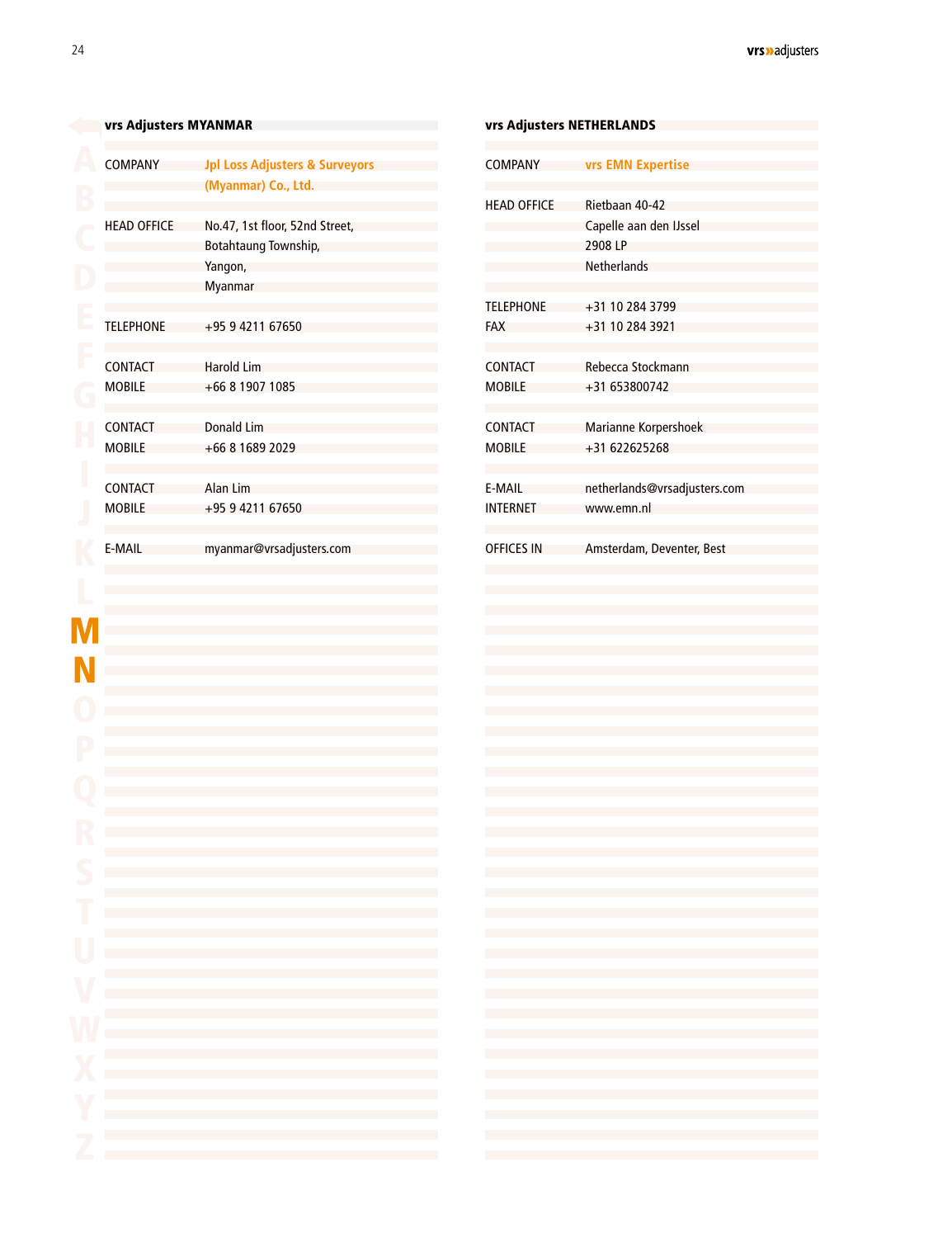<span id="page-23-0"></span>

| vrs Adjusters NORWAY  |                                                                                                                                                                                        | vrs Adjusters                                                                                                                                                                                                                                                                                                                                                                                           |
|-----------------------|----------------------------------------------------------------------------------------------------------------------------------------------------------------------------------------|---------------------------------------------------------------------------------------------------------------------------------------------------------------------------------------------------------------------------------------------------------------------------------------------------------------------------------------------------------------------------------------------------------|
| <b>COMPANY</b>        | <b>vrs PACE</b>                                                                                                                                                                        | <b>COMPANY</b>                                                                                                                                                                                                                                                                                                                                                                                          |
| <b>HEAD OFFICE</b>    | Postboks 3144 Elisenberg<br>0207 OSLO                                                                                                                                                  |                                                                                                                                                                                                                                                                                                                                                                                                         |
|                       | Norway                                                                                                                                                                                 | <b>HEAD OFFICE</b>                                                                                                                                                                                                                                                                                                                                                                                      |
| <b>TELEPHONE</b>      | $+47$ 22 121 581                                                                                                                                                                       |                                                                                                                                                                                                                                                                                                                                                                                                         |
| <b>CONTACT</b>        | Mr Greger Bengson                                                                                                                                                                      | <b>TELEPHONE</b>                                                                                                                                                                                                                                                                                                                                                                                        |
| <b>MOBILE</b>         | +47 909 875 67                                                                                                                                                                         | <b>FAX</b>                                                                                                                                                                                                                                                                                                                                                                                              |
| <b>CONTACT</b>        | Mrs Pia Lundberg                                                                                                                                                                       | <b>CONTACT</b>                                                                                                                                                                                                                                                                                                                                                                                          |
| <b>MOBILE</b>         | +46 70 661 0980                                                                                                                                                                        | <b>MOBILE</b>                                                                                                                                                                                                                                                                                                                                                                                           |
| <b>E-MAIL</b>         | norway@vrsadjusters.com                                                                                                                                                                | <b>E-MAIL</b>                                                                                                                                                                                                                                                                                                                                                                                           |
| <b>INTERNET</b>       | www.vrspace.se                                                                                                                                                                         | <b>INTERNET</b>                                                                                                                                                                                                                                                                                                                                                                                         |
| <b>ALSO SERVICING</b> | Spitzbergen                                                                                                                                                                            | <b>APARTADO</b>                                                                                                                                                                                                                                                                                                                                                                                         |
|                       |                                                                                                                                                                                        | <b>POSTAL</b>                                                                                                                                                                                                                                                                                                                                                                                           |
|                       |                                                                                                                                                                                        |                                                                                                                                                                                                                                                                                                                                                                                                         |
|                       |                                                                                                                                                                                        |                                                                                                                                                                                                                                                                                                                                                                                                         |
|                       |                                                                                                                                                                                        |                                                                                                                                                                                                                                                                                                                                                                                                         |
|                       |                                                                                                                                                                                        |                                                                                                                                                                                                                                                                                                                                                                                                         |
|                       |                                                                                                                                                                                        |                                                                                                                                                                                                                                                                                                                                                                                                         |
|                       |                                                                                                                                                                                        |                                                                                                                                                                                                                                                                                                                                                                                                         |
|                       |                                                                                                                                                                                        |                                                                                                                                                                                                                                                                                                                                                                                                         |
|                       |                                                                                                                                                                                        |                                                                                                                                                                                                                                                                                                                                                                                                         |
|                       |                                                                                                                                                                                        |                                                                                                                                                                                                                                                                                                                                                                                                         |
|                       |                                                                                                                                                                                        |                                                                                                                                                                                                                                                                                                                                                                                                         |
|                       | the control of the control of the control of the control of the control of                                                                                                             |                                                                                                                                                                                                                                                                                                                                                                                                         |
|                       | the control of the control of the control of the control of the control of the control of                                                                                              | $\label{eq:2.1} \frac{1}{2} \int_{\mathbb{R}^3} \frac{1}{\sqrt{2}} \left( \frac{1}{\sqrt{2}} \int_{\mathbb{R}^3} \frac{1}{\sqrt{2}} \left( \frac{1}{\sqrt{2}} \int_{\mathbb{R}^3} \frac{1}{\sqrt{2}} \right) \frac{1}{\sqrt{2}} \right) \, d\mathcal{H}^3 \, d\mathcal{H}^3 \, d\mathcal{H}^3 \, d\mathcal{H}^3 \, d\mathcal{H}^3 \, d\mathcal{H}^3 \, d\mathcal{H}^3 \, d\mathcal{H}^3 \, d\mathcal{H$ |
|                       | the control of the control of the control of the control of the control of                                                                                                             |                                                                                                                                                                                                                                                                                                                                                                                                         |
|                       | the control of the control of the control of the control of the control of the control of<br>the control of the control of the control of the control of the control of the control of |                                                                                                                                                                                                                                                                                                                                                                                                         |
|                       | the control of the control of the control of the control of the control of the control of                                                                                              |                                                                                                                                                                                                                                                                                                                                                                                                         |
|                       | the control of the control of the control of the control of the control of<br>the control of the control of the control of the control of the control of the control of                |                                                                                                                                                                                                                                                                                                                                                                                                         |
|                       | the control of the control of the control of the control of the control of the control of                                                                                              |                                                                                                                                                                                                                                                                                                                                                                                                         |
|                       | the control of the control of the control of the control of the control of                                                                                                             |                                                                                                                                                                                                                                                                                                                                                                                                         |
|                       | the control of the control of the control of the control of the control of                                                                                                             |                                                                                                                                                                                                                                                                                                                                                                                                         |
|                       | the control of the control of the control of the control of the control of the control of<br>the control of the control of the control of the control of the control of the control of | $\mathcal{O}(\mathcal{O}_\mathcal{O})$ . The set of $\mathcal{O}(\mathcal{O}_\mathcal{O})$                                                                                                                                                                                                                                                                                                              |
|                       |                                                                                                                                                                                        |                                                                                                                                                                                                                                                                                                                                                                                                         |

| vrs Adjusters PANAMA             |                                                                                                 |
|----------------------------------|-------------------------------------------------------------------------------------------------|
| <b>COMPANY</b>                   | <b>vrs RTS</b><br><b>Loss Adjusters and</b><br><b>Risk Consulting Services</b>                  |
| <b>HEAD OFFICE</b>               | Edif. Porto Fino, Oficina 21-A, Ave. 74<br>Panama City<br>Panama                                |
| <b>TELEPHONE</b><br>FAX          | +507 832 7848<br>+507 340 8277                                                                  |
| CONTACT<br><b>MOBILE</b>         | David E. Sanchez<br>+507 6265 2304                                                              |
| F-MAII<br><b>INTERNET</b>        | panama@vrsadjusters.com<br>www.rtsgrupo.com                                                     |
| <b>APARTADO</b><br><b>POSTAL</b> | 0832-01235 Panamá, República de Panama<br>Optima/Riesgos Tasaciones<br>Y Servicios Panama, S.a. |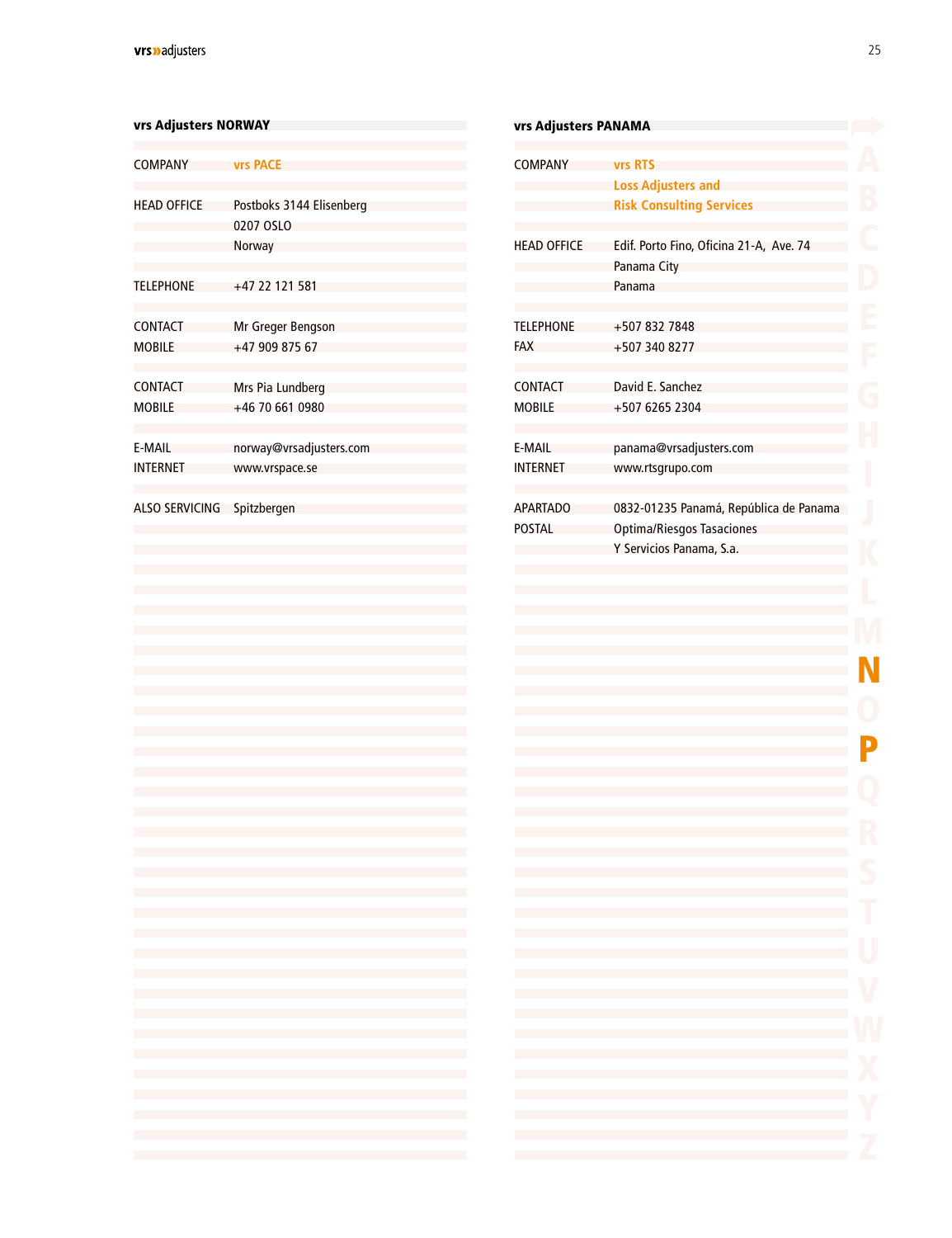# <span id="page-24-0"></span>[v](#page-2-0)rs Adjusters PERU COMPANY **vrs RTS** HEAD OFFICE Calle Andrés Reyes 360, Oficina 505, San Isidro Lima Peru TELEPHONE +511 413 9167 **CONTACT** Mr Ricardo Vasquez FAX E-MAIL [peru@vrsadjusters.com](mailto:peru%40vrsadjusters.com?subject=)  CONTACT INTERNET [www.rtsgrupo.com](http://www.rtsgrupo.com) MOBILE CONTACT MOBILE E-MAIL INTERNET OFFICES IN P

| vrs Adjusters PHILIPPINES       |                                                                                                                                                   |  |
|---------------------------------|---------------------------------------------------------------------------------------------------------------------------------------------------|--|
| <b>COMPANY</b>                  | vrs BA Insight International, Inc.                                                                                                                |  |
| <b>HEAD OFFICE</b>              | Unit 201, State Condominium 1<br>Salcedo Street<br>Legaspi Village<br>Makati City<br>Philippines                                                  |  |
| <b>TELEPHONE</b><br><b>FAX</b>  | +63 2 8818 3150 to 55<br>+63 2 8818 8588                                                                                                          |  |
| <b>CONTACT</b><br><b>MOBILE</b> | Ms Jeanette P. Malaluan<br>+63 917 525 9168                                                                                                       |  |
| CONTACT<br><b>MOBILE</b>        | Mr Rogelio Serrano<br>+63 917 795 4634                                                                                                            |  |
| E-MAIL<br><b>INTERNET</b>       | philippines@vrsadjusters.com<br>bainsight.com.ph                                                                                                  |  |
| <b>OFFICES IN</b>               | Cebu, Davao, Manila                                                                                                                               |  |
|                                 |                                                                                                                                                   |  |
|                                 |                                                                                                                                                   |  |
|                                 |                                                                                                                                                   |  |
|                                 |                                                                                                                                                   |  |
|                                 |                                                                                                                                                   |  |
|                                 |                                                                                                                                                   |  |
|                                 |                                                                                                                                                   |  |
|                                 |                                                                                                                                                   |  |
|                                 | the control of the control of the control of the control of the control of the control of<br><b>Contract Contract Contract</b>                    |  |
|                                 | and the control of the control of the control of the control of the control of the control of the control of the                                  |  |
|                                 |                                                                                                                                                   |  |
|                                 | the control of the control of the control of the control of the<br>and the control of the control of the control of the control of the control of |  |
|                                 |                                                                                                                                                   |  |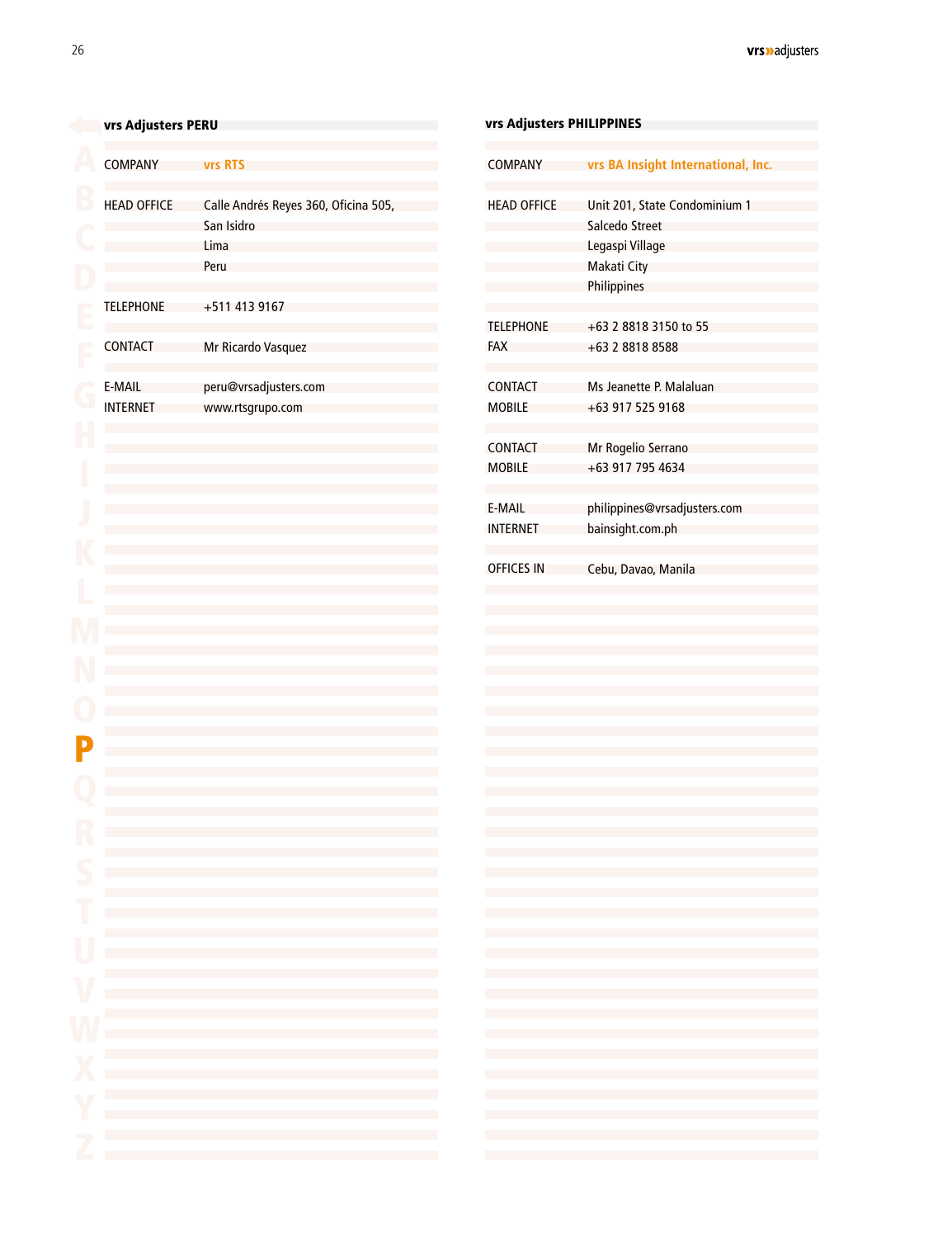#### <span id="page-25-0"></span>vrs Adjusters POLAND

| <b>COMPANY</b>     | vrs C.Gielisch (Polska) Sp.z o.o.              |
|--------------------|------------------------------------------------|
| <b>HEAD OFFICE</b> | ul. Komandorska 18<br>53-343 Wrocław<br>Poland |
| <b>TELEPHONE</b>   | $+48$ 71 346 8948                              |
| <b>FAX</b>         | +48 71 341 8026                                |
| <b>CONTACT</b>     | Mr Sebastian Juzyszyn                          |
| <b>MOBILE</b>      | +48 60 124 6363                                |
| <b>F-MAIL</b>      | poland@vrsadjusters.com                        |
| <b>INTFRNFT</b>    | www.gielisch.com                               |
|                    |                                                |

| vrs Adjusters PORTUGAL          |                                                                                                                                                                                                                                                                                     |        |
|---------------------------------|-------------------------------------------------------------------------------------------------------------------------------------------------------------------------------------------------------------------------------------------------------------------------------------|--------|
| <b>COMPANY</b>                  | <b>vrs RTS</b>                                                                                                                                                                                                                                                                      |        |
| <b>HEAD OFFICE</b>              | R. das Janelas Verdes, 3<br>piso 0 - escritório - cx correio no 1<br>1200-690 Lisboa<br>Portugal                                                                                                                                                                                    |        |
| <b>TELEPHONE</b><br><b>FAX</b>  | +351 21 724 6310<br>+351 21 724 6319                                                                                                                                                                                                                                                |        |
| <b>CONTACT</b><br><b>MOBILE</b> | Mr Sancho Azevedo<br>+351 9166 468 30                                                                                                                                                                                                                                               |        |
| E-MAIL<br><b>INTERNET</b>       | portugal@vrsadjusters.com<br>www.rtsgrupo.com                                                                                                                                                                                                                                       |        |
| <b>OFFICES IN</b>               | Porto, Faro, Algarve                                                                                                                                                                                                                                                                |        |
|                                 |                                                                                                                                                                                                                                                                                     |        |
|                                 |                                                                                                                                                                                                                                                                                     |        |
|                                 |                                                                                                                                                                                                                                                                                     |        |
|                                 |                                                                                                                                                                                                                                                                                     |        |
|                                 |                                                                                                                                                                                                                                                                                     |        |
|                                 |                                                                                                                                                                                                                                                                                     |        |
|                                 | the control of the control of the control of the control of the control of the control of the control of the control of the control of the control of the control of the control of the control of the control of the control                                                       |        |
|                                 | the control of the control of the control of the control of the control of the control of<br>the control of the control of the control of the control of the control of the control of<br>the control of the control of the control of the control of the control of                | T<br>U |
|                                 | the control of the control of the control of the control of the control of the control of<br>the control of the control of the control of the control of the control of the control of<br>the control of the control of the control of the control of the control of the control of |        |
|                                 | and the state of the state of the state of the state of the state of the state of<br>the control of the control of the control of the control of the control of the control of                                                                                                      |        |
|                                 | and the state of the state of the state of the state of the state of the state of<br>the control of the control of the control of the control of the control of the control of<br>the control of the control of the control of the control of the control of the control of         |        |
|                                 |                                                                                                                                                                                                                                                                                     |        |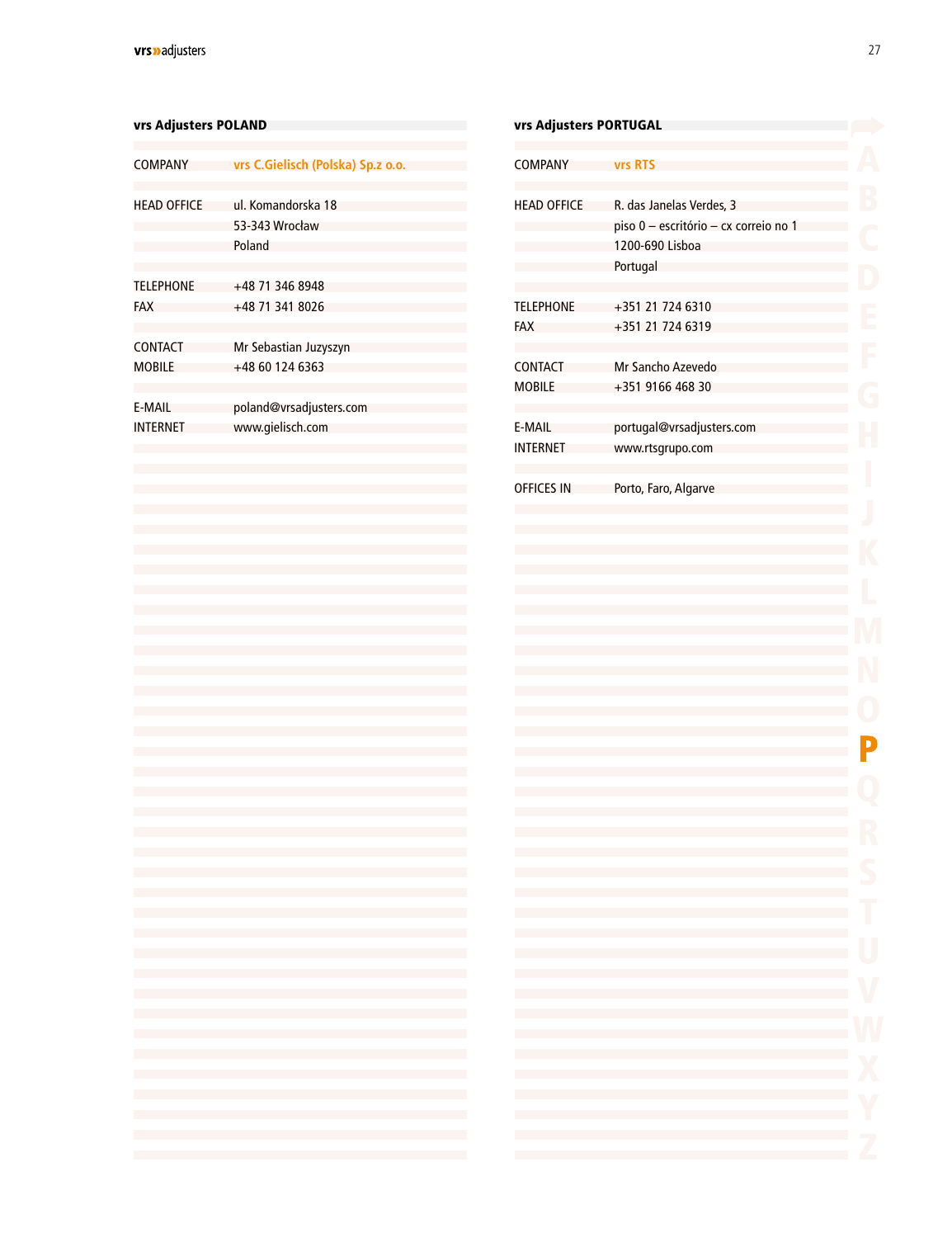<span id="page-26-0"></span>

| <b>COMPANY</b>     | vrs SSP Adjusters s.r.l.                                                                                                                                                                                                                                                                                                                                                                                                                                                                                                                  | <b>COMPANY</b>            | vrs Eurogal / GSL Surveys Ltd.                                                                                                                                                         |
|--------------------|-------------------------------------------------------------------------------------------------------------------------------------------------------------------------------------------------------------------------------------------------------------------------------------------------------------------------------------------------------------------------------------------------------------------------------------------------------------------------------------------------------------------------------------------|---------------------------|----------------------------------------------------------------------------------------------------------------------------------------------------------------------------------------|
| <b>HEAD OFFICE</b> | Ferdinand I Boulevard No. 58<br>Entrance A, 9th Floor Apt. 43, Room 3<br>Sector 2<br>Bucharest 021393                                                                                                                                                                                                                                                                                                                                                                                                                                     | <b>HEAD OFFICE</b>        | 56, Biryulyovskaya street, build. 2 Office 205-1<br><b>MOSCOW 115547</b><br><b>Russia</b>                                                                                              |
|                    | Romania                                                                                                                                                                                                                                                                                                                                                                                                                                                                                                                                   | <b>TELEPHONE</b>          | +7 499 702 50 07                                                                                                                                                                       |
| <b>CONTACT</b>     | Nicolae Nicolae<br>+40 723 565 444                                                                                                                                                                                                                                                                                                                                                                                                                                                                                                        | <b>CONTACT</b>            | Ms Anna Kotik                                                                                                                                                                          |
| <b>MOBILE</b>      |                                                                                                                                                                                                                                                                                                                                                                                                                                                                                                                                           | <b>MOBILE</b>             | +7 905 246 0550                                                                                                                                                                        |
| <b>CONTACT</b>     | International Coordinator:                                                                                                                                                                                                                                                                                                                                                                                                                                                                                                                | E-MAIL<br><b>INTERNET</b> | russia@vrsadjusters.com                                                                                                                                                                |
| <b>MOBILE</b>      | Ms Gironda Lupu<br>+40 722 677 942                                                                                                                                                                                                                                                                                                                                                                                                                                                                                                        |                           | www.eurogal-surveys.com                                                                                                                                                                |
| E-MAIL             | claims@ssp-adjusters.com                                                                                                                                                                                                                                                                                                                                                                                                                                                                                                                  | <b>OFFICES IN</b>         | St. Petersburg, Nakhodka, Novorossiysk,<br>Vladivostok                                                                                                                                 |
| <b>INTERNET</b>    | www.vrs-ssp.com                                                                                                                                                                                                                                                                                                                                                                                                                                                                                                                           |                           |                                                                                                                                                                                        |
|                    |                                                                                                                                                                                                                                                                                                                                                                                                                                                                                                                                           | <b>ALSO SERVICING</b>     | <b>Belarus</b>                                                                                                                                                                         |
|                    |                                                                                                                                                                                                                                                                                                                                                                                                                                                                                                                                           |                           |                                                                                                                                                                                        |
|                    |                                                                                                                                                                                                                                                                                                                                                                                                                                                                                                                                           |                           |                                                                                                                                                                                        |
|                    |                                                                                                                                                                                                                                                                                                                                                                                                                                                                                                                                           |                           |                                                                                                                                                                                        |
|                    |                                                                                                                                                                                                                                                                                                                                                                                                                                                                                                                                           |                           |                                                                                                                                                                                        |
|                    |                                                                                                                                                                                                                                                                                                                                                                                                                                                                                                                                           |                           |                                                                                                                                                                                        |
|                    |                                                                                                                                                                                                                                                                                                                                                                                                                                                                                                                                           |                           |                                                                                                                                                                                        |
|                    |                                                                                                                                                                                                                                                                                                                                                                                                                                                                                                                                           |                           |                                                                                                                                                                                        |
|                    |                                                                                                                                                                                                                                                                                                                                                                                                                                                                                                                                           |                           |                                                                                                                                                                                        |
|                    |                                                                                                                                                                                                                                                                                                                                                                                                                                                                                                                                           |                           |                                                                                                                                                                                        |
|                    |                                                                                                                                                                                                                                                                                                                                                                                                                                                                                                                                           |                           |                                                                                                                                                                                        |
|                    |                                                                                                                                                                                                                                                                                                                                                                                                                                                                                                                                           |                           |                                                                                                                                                                                        |
|                    |                                                                                                                                                                                                                                                                                                                                                                                                                                                                                                                                           |                           |                                                                                                                                                                                        |
|                    |                                                                                                                                                                                                                                                                                                                                                                                                                                                                                                                                           |                           |                                                                                                                                                                                        |
|                    |                                                                                                                                                                                                                                                                                                                                                                                                                                                                                                                                           |                           |                                                                                                                                                                                        |
|                    | and the state of the state of the state of the state of the state of the state of the state of                                                                                                                                                                                                                                                                                                                                                                                                                                            |                           |                                                                                                                                                                                        |
|                    | the control of the control of the control of the control of the control of the control of                                                                                                                                                                                                                                                                                                                                                                                                                                                 |                           | the control of the control of the control of the control of the control of the control of                                                                                              |
|                    | the control of the control of the control of the control of the control of the control of                                                                                                                                                                                                                                                                                                                                                                                                                                                 |                           | the control of the control of the control of the control of the control of the control of                                                                                              |
|                    | the control of the control of the control of the control of the control of the control of                                                                                                                                                                                                                                                                                                                                                                                                                                                 |                           | the control of the control of the control of the control of the control of the control of                                                                                              |
|                    | the control of the control of the control of the control of the control of the control of                                                                                                                                                                                                                                                                                                                                                                                                                                                 |                           | the control of the control of the control of the control of the control of the control of                                                                                              |
|                    | the control of the control of the control of the control of the control of                                                                                                                                                                                                                                                                                                                                                                                                                                                                |                           | the control of the control of the control of the control of the control of the control of                                                                                              |
|                    | $\mathcal{L}(\mathcal{L}(\mathcal{L}(\mathcal{L}(\mathcal{L}(\mathcal{L}(\mathcal{L}(\mathcal{L}(\mathcal{L}(\mathcal{L}(\mathcal{L}(\mathcal{L}(\mathcal{L}(\mathcal{L}(\mathcal{L}(\mathcal{L}(\mathcal{L}(\mathcal{L}(\mathcal{L}(\mathcal{L}(\mathcal{L}(\mathcal{L}(\mathcal{L}(\mathcal{L}(\mathcal{L}(\mathcal{L}(\mathcal{L}(\mathcal{L}(\mathcal{L}(\mathcal{L}(\mathcal{L}(\mathcal{L}(\mathcal{L}(\mathcal{L}(\mathcal{L}(\mathcal{L}(\mathcal{$<br>the control of the control of the control of the control of the control of |                           | the control of the control of the control of the control of the control of the control of<br>the control of the control of the control of the control of the control of the control of |
|                    | the control of the control of the control of the control of the control of the control of                                                                                                                                                                                                                                                                                                                                                                                                                                                 |                           | the control of the control of the control of the control of the control of the control of                                                                                              |
|                    | the control of the control of the control of the control of the control of                                                                                                                                                                                                                                                                                                                                                                                                                                                                |                           | the control of the control of the control of the control of the control of the control of                                                                                              |
|                    | and the state of the state of the state of the state of the state of the state of                                                                                                                                                                                                                                                                                                                                                                                                                                                         |                           | the control of the control of the control of the control of the control of                                                                                                             |
|                    | the control of the control of the control of the control of the control of                                                                                                                                                                                                                                                                                                                                                                                                                                                                |                           | the control of the control of the control of the control of the control of the control of                                                                                              |
|                    | the control of the control of the control of the control of the control of the control of                                                                                                                                                                                                                                                                                                                                                                                                                                                 |                           |                                                                                                                                                                                        |
|                    |                                                                                                                                                                                                                                                                                                                                                                                                                                                                                                                                           |                           |                                                                                                                                                                                        |

#### [v](#page-2-0)rs Adjusters ROMANIA vrs Adjusters RUSSIA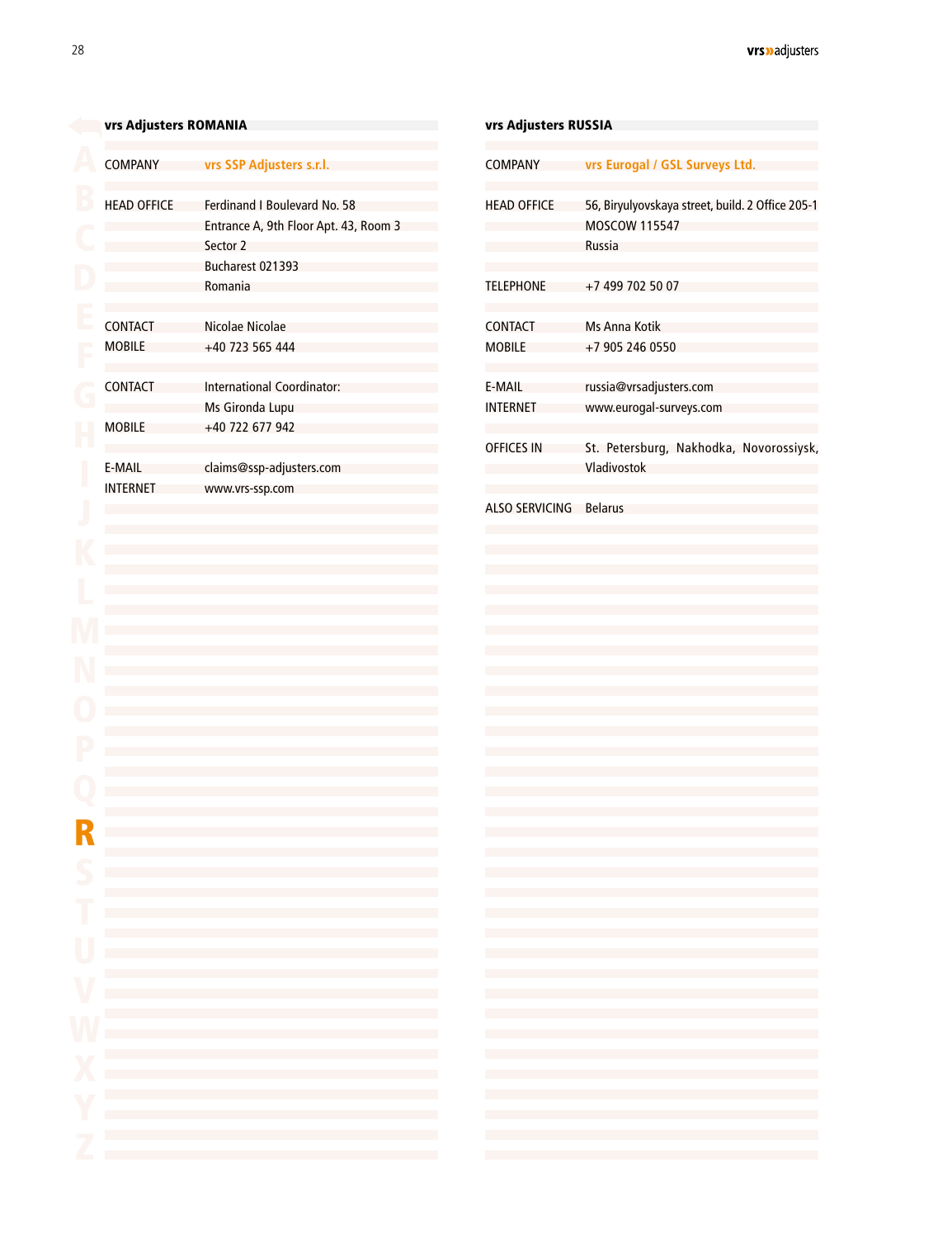<span id="page-27-0"></span>

| vrs Adjusters SINGAPORE                 |                                                                                                                                                                                                                                                                                                                                                                                           |                                    | vrs Adjusters SLOVAK REPUBLIC                                                                                                                                                                                                          |
|-----------------------------------------|-------------------------------------------------------------------------------------------------------------------------------------------------------------------------------------------------------------------------------------------------------------------------------------------------------------------------------------------------------------------------------------------|------------------------------------|----------------------------------------------------------------------------------------------------------------------------------------------------------------------------------------------------------------------------------------|
| <b>COMPANY</b>                          | <b>vrs</b> Adjusters                                                                                                                                                                                                                                                                                                                                                                      | <b>COMPANY</b>                     | vrs-SSP-Adjuster                                                                                                                                                                                                                       |
| <b>HEAD OFFICE</b>                      | 20 Collier Quay #23-01<br>Singapore 04319<br>Singapore                                                                                                                                                                                                                                                                                                                                    | <b>HEAD OFFICE</b>                 | Vietnamskà 31<br>82104 Bratislava<br>Slovak Republic                                                                                                                                                                                   |
| <b>TELEPHONE</b>                        | +61 418 922 755                                                                                                                                                                                                                                                                                                                                                                           | <b>TELEPHONE</b><br><b>FAX</b>     | +421 905 205 16<br>+421 262 801 35                                                                                                                                                                                                     |
| <b>CONTACT</b><br><b>MOBILE</b>         | Mr Jaye Kumar<br>+61 418 922 755                                                                                                                                                                                                                                                                                                                                                          | <b>CONTACT</b><br><b>TELEPHONE</b> | Mr Milan Lettrich<br>+421 905 205 16                                                                                                                                                                                                   |
| E-MAIL<br>ALSO SERVICING Cambodia, Laos | singapore@vrsadjusters.com                                                                                                                                                                                                                                                                                                                                                                | <b>CONTACT</b>                     | <b>International Coo</b><br><b>Ms Christine Ried</b>                                                                                                                                                                                   |
|                                         |                                                                                                                                                                                                                                                                                                                                                                                           | <b>MOBILE</b>                      | +43 664 825 361                                                                                                                                                                                                                        |
|                                         |                                                                                                                                                                                                                                                                                                                                                                                           | E-MAIL<br><b>INTERNET</b>          | claims@vrs-ssp.co<br>www.vrs-ssp.com                                                                                                                                                                                                   |
|                                         |                                                                                                                                                                                                                                                                                                                                                                                           |                                    |                                                                                                                                                                                                                                        |
|                                         |                                                                                                                                                                                                                                                                                                                                                                                           |                                    |                                                                                                                                                                                                                                        |
|                                         |                                                                                                                                                                                                                                                                                                                                                                                           | ria.                               |                                                                                                                                                                                                                                        |
| <b>Contract</b><br><b>College</b>       | the control of the control of the control of the control of the control of the control of<br>the control of the control of the control of the control of the control of the control of<br>the control of the control of the control of the control of the control of the control of<br>and the state of the state of the state of the state of the state of the state of the state of the |                                    | and the control of the control of the control of the control of the control of<br>the control of the control of the control of<br>the control of the control of the control of the<br>the control of the control of the control of the |
| <b>Contract</b><br><b>Contract</b>      | and the state of the state of the state of the state of the state of the state of the state of the<br>and the state of the state of the state of the state of the state of the state of the state of the<br>and the state of the state of the state of the state of the state of the state of the state of the                                                                            |                                    | the control of the control of the control of the<br>the control of the control of the control of the control of<br>the control of the control of the control of the control of                                                         |
| <b>Contract</b><br><b>College</b>       | and the state of the state of the state of the state of the state of the state of the state of the<br>the control of the control of the control of the control of the control of the control of                                                                                                                                                                                           |                                    | and the control of the control of the control of the control of the control of<br>the control of the control of the control of the control of                                                                                          |
|                                         | the control of the control of the control of the control of the control of the control of                                                                                                                                                                                                                                                                                                 |                                    | the control of the control of the control of the control of<br>the control of the control of the control of the control of                                                                                                             |

| vrs Adjusters SLOVAK REPUBLIC      |                                                      |  |  |
|------------------------------------|------------------------------------------------------|--|--|
| <b>COMPANY</b>                     | vrs-SSP-Adjusters GmbH                               |  |  |
| <b>HEAD OFFICE</b>                 | Vietnamskà 31<br>82104 Bratislava<br>Slovak Republic |  |  |
| <b>TELEPHONE</b><br><b>FAX</b>     | +421 905 205 169<br>+421 262 801 355                 |  |  |
| <b>CONTACT</b><br><b>TELEPHONE</b> | Mr Milan Lettrich<br>+421 905 205 169                |  |  |
| <b>CONTACT</b>                     | International Coordinator:<br>Ms Christine Rieder    |  |  |
| <b>MOBILE</b>                      | +43 664 825 3610                                     |  |  |
| E-MAIL<br><b>INTERNET</b>          | claims@vrs-ssp.com<br>www.vrs-ssp.com                |  |  |
|                                    |                                                      |  |  |

5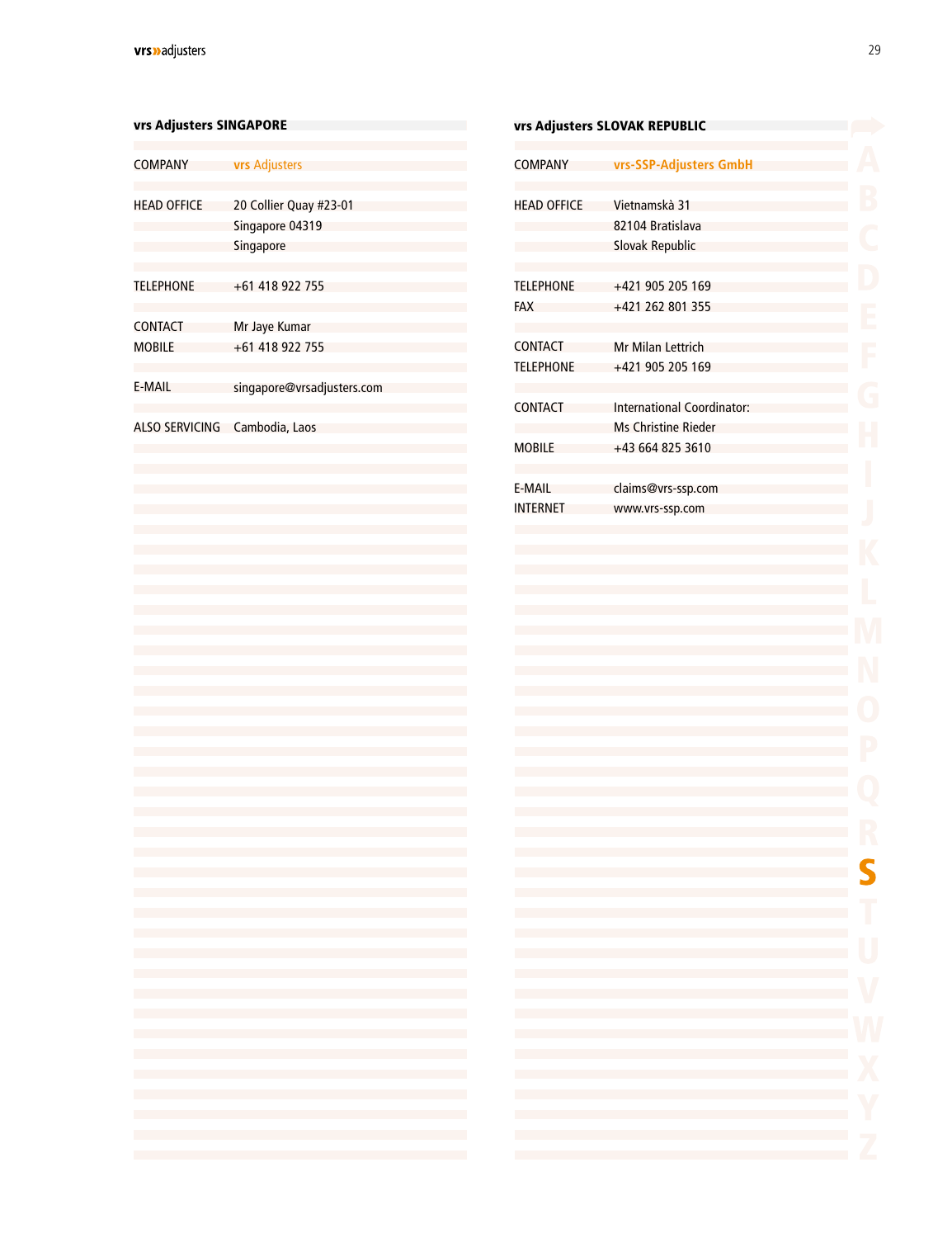<span id="page-28-0"></span>

|                       |                                                                                                                  | vrs Adjusters SOUTH KOREA |                                                                                                                                                                                                                                                                                                                                                                                                                                                             |
|-----------------------|------------------------------------------------------------------------------------------------------------------|---------------------------|-------------------------------------------------------------------------------------------------------------------------------------------------------------------------------------------------------------------------------------------------------------------------------------------------------------------------------------------------------------------------------------------------------------------------------------------------------------|
| <b>COMPANY</b>        | vrs Associated Loss Adjusters                                                                                    | <b>COMPANY</b>            | vrs Sejong Claims Adjusting &<br><b>Surveying Co., Ltd.</b>                                                                                                                                                                                                                                                                                                                                                                                                 |
| <b>HEAD OFFICE</b>    | P.O. Box 68231                                                                                                   |                           |                                                                                                                                                                                                                                                                                                                                                                                                                                                             |
|                       | <b>Bryanston</b>                                                                                                 | <b>HEAD OFFICE</b>        | No. 902 Sejong Building, 100                                                                                                                                                                                                                                                                                                                                                                                                                                |
|                       | 2021 Johannesburg                                                                                                |                           | Dangju-Dong                                                                                                                                                                                                                                                                                                                                                                                                                                                 |
|                       | <b>South Africa</b>                                                                                              |                           |                                                                                                                                                                                                                                                                                                                                                                                                                                                             |
|                       |                                                                                                                  |                           | Jongno-Gu, Seoul                                                                                                                                                                                                                                                                                                                                                                                                                                            |
|                       |                                                                                                                  |                           | South Korea                                                                                                                                                                                                                                                                                                                                                                                                                                                 |
| <b>TELEPHONE</b>      | $+27(0)$ 11 886 1030                                                                                             |                           |                                                                                                                                                                                                                                                                                                                                                                                                                                                             |
| FAX                   | +27 (0) 11 787 7809                                                                                              | <b>TELEPHONE</b>          | +822 711 3734                                                                                                                                                                                                                                                                                                                                                                                                                                               |
|                       |                                                                                                                  | FAX                       | +822 704 7015                                                                                                                                                                                                                                                                                                                                                                                                                                               |
| CONTACT               | <b>Mr Alan Blem</b>                                                                                              |                           |                                                                                                                                                                                                                                                                                                                                                                                                                                                             |
| <b>MOBILE</b>         | +27 83 629 8688                                                                                                  | <b>CONTACT</b>            | Mr K.H. Ahn                                                                                                                                                                                                                                                                                                                                                                                                                                                 |
| E-MAIL                | ablem@vrsadjusters.com                                                                                           | <b>MOBILE</b>             | +82 10 2354 8710                                                                                                                                                                                                                                                                                                                                                                                                                                            |
| E-MAIL                | alacc@vrsadjusters.com                                                                                           | E-MAIL                    | korea@vrsadjusters.com                                                                                                                                                                                                                                                                                                                                                                                                                                      |
| <b>OFFICES IN</b>     | Durban                                                                                                           | <b>OFFICES IN</b>         | Busan, Daegu, Daejon, Incheon, Kwangju                                                                                                                                                                                                                                                                                                                                                                                                                      |
| <b>ALSO SERVICING</b> | Democratic Republic of Congo, Ghana,                                                                             |                           |                                                                                                                                                                                                                                                                                                                                                                                                                                                             |
|                       | Mozambique, Namibia, Zambia                                                                                      |                           |                                                                                                                                                                                                                                                                                                                                                                                                                                                             |
|                       |                                                                                                                  |                           |                                                                                                                                                                                                                                                                                                                                                                                                                                                             |
|                       |                                                                                                                  |                           |                                                                                                                                                                                                                                                                                                                                                                                                                                                             |
|                       |                                                                                                                  |                           |                                                                                                                                                                                                                                                                                                                                                                                                                                                             |
|                       |                                                                                                                  |                           |                                                                                                                                                                                                                                                                                                                                                                                                                                                             |
|                       |                                                                                                                  |                           |                                                                                                                                                                                                                                                                                                                                                                                                                                                             |
|                       |                                                                                                                  |                           |                                                                                                                                                                                                                                                                                                                                                                                                                                                             |
|                       |                                                                                                                  |                           |                                                                                                                                                                                                                                                                                                                                                                                                                                                             |
|                       |                                                                                                                  |                           |                                                                                                                                                                                                                                                                                                                                                                                                                                                             |
|                       |                                                                                                                  |                           |                                                                                                                                                                                                                                                                                                                                                                                                                                                             |
|                       |                                                                                                                  |                           |                                                                                                                                                                                                                                                                                                                                                                                                                                                             |
|                       |                                                                                                                  |                           |                                                                                                                                                                                                                                                                                                                                                                                                                                                             |
|                       |                                                                                                                  |                           |                                                                                                                                                                                                                                                                                                                                                                                                                                                             |
|                       |                                                                                                                  |                           |                                                                                                                                                                                                                                                                                                                                                                                                                                                             |
|                       |                                                                                                                  |                           |                                                                                                                                                                                                                                                                                                                                                                                                                                                             |
|                       |                                                                                                                  |                           |                                                                                                                                                                                                                                                                                                                                                                                                                                                             |
|                       |                                                                                                                  |                           |                                                                                                                                                                                                                                                                                                                                                                                                                                                             |
|                       |                                                                                                                  |                           |                                                                                                                                                                                                                                                                                                                                                                                                                                                             |
|                       | and the control of the control of the control of the control of the control of the control of the control of the |                           |                                                                                                                                                                                                                                                                                                                                                                                                                                                             |
|                       | the control of the control of the control of the control of the control of the control of                        |                           | $\mathcal{L}(\mathcal{L}(\mathcal{L}(\mathcal{L}(\mathcal{L}(\mathcal{L}(\mathcal{L}(\mathcal{L}(\mathcal{L}(\mathcal{L}(\mathcal{L}(\mathcal{L}(\mathcal{L}(\mathcal{L}(\mathcal{L}(\mathcal{L}(\mathcal{L}(\mathcal{L}(\mathcal{L}(\mathcal{L}(\mathcal{L}(\mathcal{L}(\mathcal{L}(\mathcal{L}(\mathcal{L}(\mathcal{L}(\mathcal{L}(\mathcal{L}(\mathcal{L}(\mathcal{L}(\mathcal{L}(\mathcal{L}(\mathcal{L}(\mathcal{L}(\mathcal{L}(\mathcal{L}(\mathcal{$ |
|                       | and the state of the state of the state of the state of the state of the state of the state of                   |                           |                                                                                                                                                                                                                                                                                                                                                                                                                                                             |
|                       | and the state of the state of the state of the state of the state of the state of the state of                   |                           | $\mathcal{L}(\mathcal{L}(\mathcal{L}(\mathcal{L}(\mathcal{L}(\mathcal{L}(\mathcal{L}(\mathcal{L}(\mathcal{L}(\mathcal{L}(\mathcal{L}(\mathcal{L}(\mathcal{L}(\mathcal{L}(\mathcal{L}(\mathcal{L}(\mathcal{L}(\mathcal{L}(\mathcal{L}(\mathcal{L}(\mathcal{L}(\mathcal{L}(\mathcal{L}(\mathcal{L}(\mathcal{L}(\mathcal{L}(\mathcal{L}(\mathcal{L}(\mathcal{L}(\mathcal{L}(\mathcal{L}(\mathcal{L}(\mathcal{L}(\mathcal{L}(\mathcal{L}(\mathcal{L}(\mathcal{$ |
|                       |                                                                                                                  |                           |                                                                                                                                                                                                                                                                                                                                                                                                                                                             |
|                       |                                                                                                                  |                           |                                                                                                                                                                                                                                                                                                                                                                                                                                                             |
|                       |                                                                                                                  |                           |                                                                                                                                                                                                                                                                                                                                                                                                                                                             |
|                       |                                                                                                                  |                           |                                                                                                                                                                                                                                                                                                                                                                                                                                                             |
|                       | and the state of the state of the state of the state of the state of the state of the state of the               |                           |                                                                                                                                                                                                                                                                                                                                                                                                                                                             |
|                       |                                                                                                                  |                           |                                                                                                                                                                                                                                                                                                                                                                                                                                                             |
|                       |                                                                                                                  |                           |                                                                                                                                                                                                                                                                                                                                                                                                                                                             |
|                       |                                                                                                                  |                           |                                                                                                                                                                                                                                                                                                                                                                                                                                                             |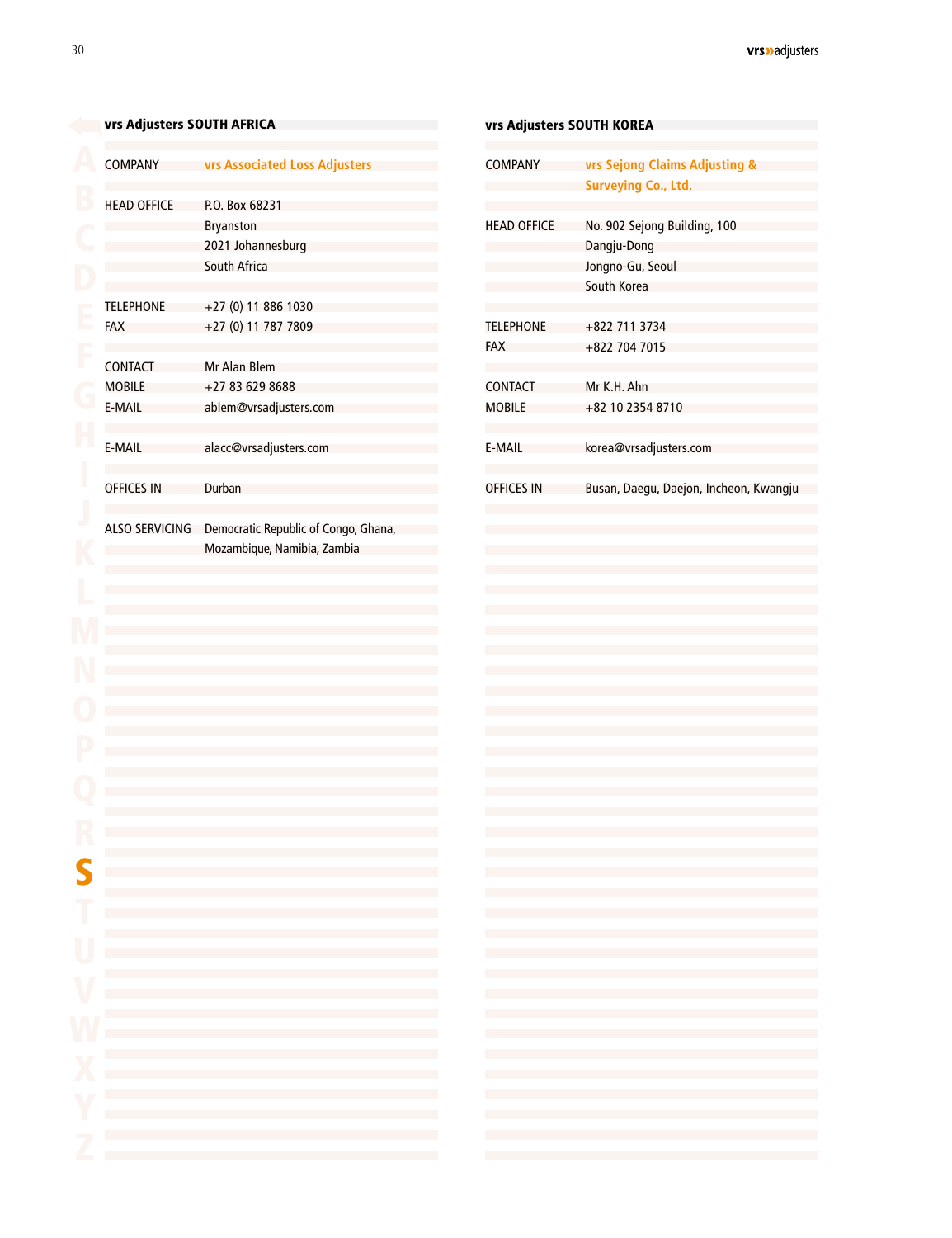#### <span id="page-29-0"></span>vrs Adjusters SPAIN

| <b>COMPANY</b>     | <b>vrs RTS</b>                                   |
|--------------------|--------------------------------------------------|
|                    |                                                  |
| <b>HFAD OFFICE</b> | C / Doctor Fleming, 3                            |
|                    | 5th Floor                                        |
|                    | 28036 Madrid                                     |
|                    | Spain                                            |
| <b>TELEPHONE</b>   | +34 91 458 46 00                                 |
| <b>FAX</b>         | $+34914584601$                                   |
| CONTACT            | Ms Mabel Lloreda Cebrián                         |
| <b>MOBILE</b>      | +34 607 517 236                                  |
| CONTACT            | Mr José Caraballo Manzanas                       |
| <b>MOBILE</b>      | $+34610564043$                                   |
| CONTACT            | Ms Kamli Chugani                                 |
| <b>TFI FPHONF</b>  | +34 661 25 01 96                                 |
| F-MAII             | spain@vrsadjusters.com                           |
| <b>INTERNET</b>    | www.rtsgrupo.com                                 |
| <b>OFFICES IN</b>  | Alicante, Barcelona, Bilbao, Cáceres, Castellón, |
|                    | Granada, La Coruña, Las Palmas de Gran           |
|                    | Canaria, Logroño, Málaga, Murcia, Oviedo,        |
|                    | Palencia, Palma de Mallorca, Pamplona, San       |
|                    | Sebastián, Santa Cruz de Tenerife, Santander,    |
|                    | Sevilla, Valencia, Valladolid, Vigo, Zaragoza    |

| vrs Adjusters SWEDEN            |                                                                         |  |
|---------------------------------|-------------------------------------------------------------------------|--|
| <b>COMPANY</b>                  | <b>vrs PACE</b>                                                         |  |
| <b>HEAD OFFICE</b>              | Hjälmarödsvägen 23<br><b>SE-27732 Kivik</b><br>Sweden                   |  |
| <b>TELEPHONE</b><br><b>FAX</b>  | +46 8 640 6525<br>+46 4 630 5596                                        |  |
| <b>CONTACT</b><br><b>MOBILE</b> | Mrs Pia Lundberg<br>+46 70 661 0980                                     |  |
| E-MAIL<br><b>INTERNET</b>       | sweden@vrsadjusters.com<br>www.vrspace.se                               |  |
| <b>OFFICE IN</b>                | Stockholm                                                               |  |
| <b>ALSO SERVICING</b>           | Iceland, Latvia and Lithuania                                           |  |
| vrs Adjusters SWITZERLAND       |                                                                         |  |
| <b>COMPANY</b>                  | vrs Gielisch                                                            |  |
| <b>HEAD OFFICE</b>              | Faehrhaus 8<br>Guetighausen<br>8478 Thalheim an der Thur<br>Switzerland |  |
| <b>TELEPHONE</b><br>FAX         | +41 52 338 1587<br>+41 52 338 1584                                      |  |
| <b>CONTACT</b><br><b>MOBILE</b> | Mr René Moergeli<br>+41 79 403 8049                                     |  |
| E-MAIL<br><b>INTERNET</b>       | switzerland@vrsadjusters.com<br>www.gielisch.de                         |  |
|                                 |                                                                         |  |
|                                 |                                                                         |  |
|                                 |                                                                         |  |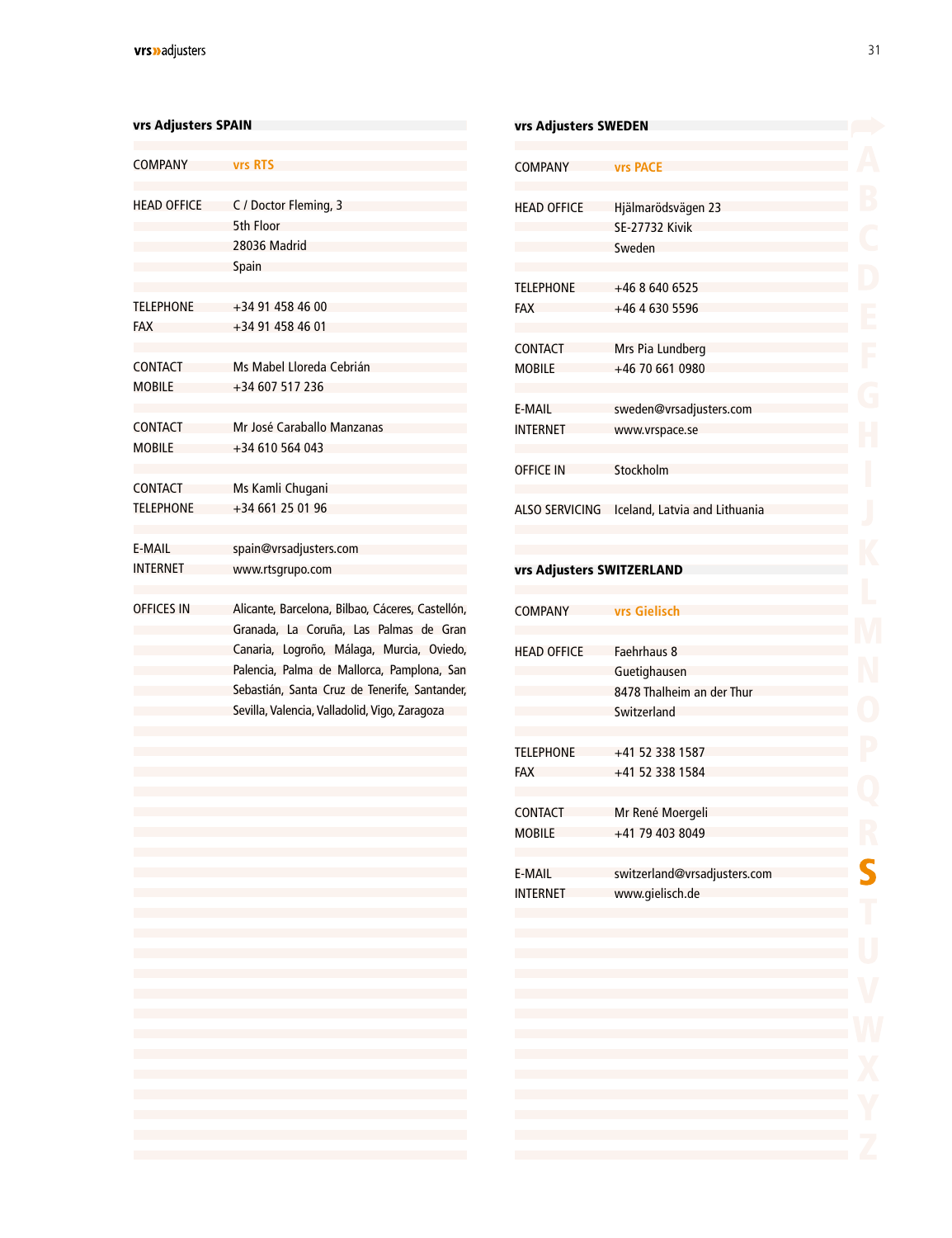<span id="page-30-0"></span>

|                          | vrs Adjusters TURKEY                                                                                                                                                                                                          |
|--------------------------|-------------------------------------------------------------------------------------------------------------------------------------------------------------------------------------------------------------------------------|
| <b>COMPANY</b>           | vrs Bilgisin AS                                                                                                                                                                                                               |
|                          |                                                                                                                                                                                                                               |
| <b>HEAD OFFICE</b>       | Findikli, Omer Avni Mah                                                                                                                                                                                                       |
|                          | Bilezik Sk. No. 4                                                                                                                                                                                                             |
|                          | 34427 Istanbul                                                                                                                                                                                                                |
|                          | <b>Turkey</b>                                                                                                                                                                                                                 |
|                          |                                                                                                                                                                                                                               |
| <b>TELEPHONE</b>         | +90 212 252 56 12                                                                                                                                                                                                             |
| <b>FAX</b>               | +90 212 252 24 99                                                                                                                                                                                                             |
|                          |                                                                                                                                                                                                                               |
| <b>CONTACT</b>           | Mr Selim Bilgisin                                                                                                                                                                                                             |
| <b>MOBILE</b>            | +90 532 211 12 48                                                                                                                                                                                                             |
|                          |                                                                                                                                                                                                                               |
| CONTACT                  | Mr Harun Kuzgun                                                                                                                                                                                                               |
| <b>MOBILE</b>            | +90 532 211 12 79                                                                                                                                                                                                             |
|                          |                                                                                                                                                                                                                               |
| CONTACT                  | Ms Eva Adamandidi                                                                                                                                                                                                             |
| <b>MOBILE</b>            | +90 532 407 33 75                                                                                                                                                                                                             |
|                          |                                                                                                                                                                                                                               |
| E-MAIL                   | turkey@vrsadjusters.com                                                                                                                                                                                                       |
| <b>INTERNET</b>          | www.bilgisin.com.tr                                                                                                                                                                                                           |
|                          |                                                                                                                                                                                                                               |
| <b>OFFICES IN</b>        | Aliaga, Izmir, Mersin, Iskenderun, Bandirma,                                                                                                                                                                                  |
|                          | Dilovasi / Gebze, Ankara                                                                                                                                                                                                      |
|                          |                                                                                                                                                                                                                               |
|                          | ALSO SERVICING Azerbaijan, Georgia and Armenia                                                                                                                                                                                |
|                          |                                                                                                                                                                                                                               |
|                          |                                                                                                                                                                                                                               |
|                          |                                                                                                                                                                                                                               |
|                          |                                                                                                                                                                                                                               |
|                          |                                                                                                                                                                                                                               |
|                          |                                                                                                                                                                                                                               |
|                          |                                                                                                                                                                                                                               |
|                          |                                                                                                                                                                                                                               |
|                          |                                                                                                                                                                                                                               |
|                          |                                                                                                                                                                                                                               |
|                          |                                                                                                                                                                                                                               |
|                          |                                                                                                                                                                                                                               |
|                          | and the control of the control of the control of the control of the control of the control of                                                                                                                                 |
|                          | the control of the control of the control of the control of the control of the control of                                                                                                                                     |
|                          |                                                                                                                                                                                                                               |
|                          | the control of the control of the control of the control of the control of the control of                                                                                                                                     |
|                          | the control of the control of the control of the control of the control of the control of the control of the control of the control of the control of the control of the control of the control of the control of the control |
|                          | the control of the control of the control of the control of the control of the control of                                                                                                                                     |
|                          | the control of the control of the control of the control of the control of the control of the control of the control of the control of the control of the control of the control of the control of the control of the control |
|                          | the control of the control of the control of the control of the control of the control of                                                                                                                                     |
|                          |                                                                                                                                                                                                                               |
|                          | the control of the control of the control of the control of the control of the control of                                                                                                                                     |
|                          | the control of the control of the control of the control of the control of the control of the control of the control of the control of the control of the control of the control of the control of the control of the control |
|                          | the control of the control of the control of the control of the control of the control of                                                                                                                                     |
|                          | the control of the control of the control of the control of the control of the control of                                                                                                                                     |
|                          | the control of the control of the control of the control of the control of the control of                                                                                                                                     |
| <b>Contract Contract</b> | the contract of the contract of the contract of the contract of the contract of                                                                                                                                               |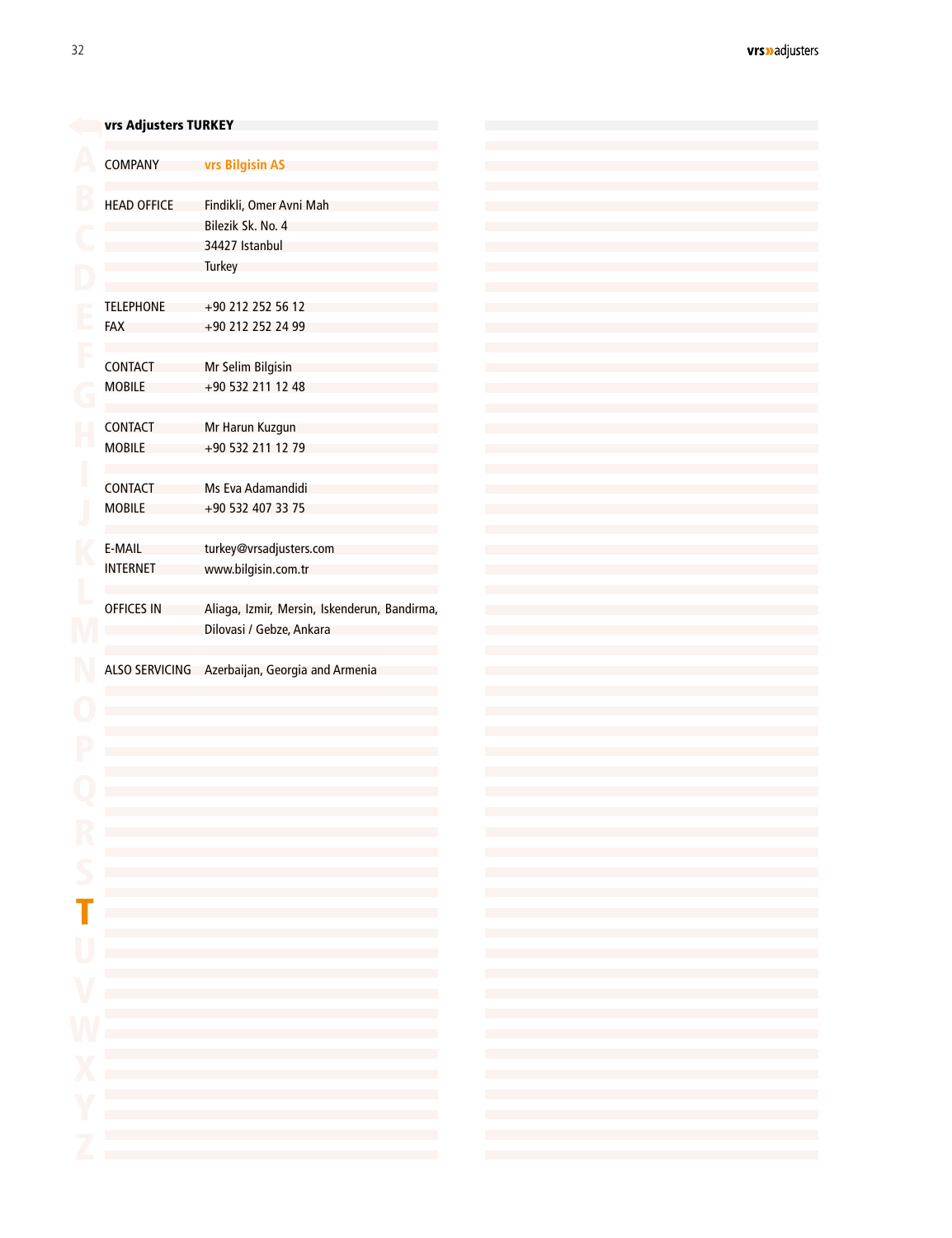#### <span id="page-31-0"></span>vrs Adjusters UKRAINE

| <b>COMPANY</b>        | vrs Eurogal Surveys Ltd. / GSL                                                          |
|-----------------------|-----------------------------------------------------------------------------------------|
| <b>HEAD OFFICE</b>    | 1, Preobrazhenskaya Street<br>Suite 2                                                   |
|                       | 65082 Odessa                                                                            |
|                       | Ukraine                                                                                 |
| <b>TELEPHONE</b>      | +380 482 348 313                                                                        |
| <b>FAX</b>            | +380 482 348 328                                                                        |
| <b>CONTACT</b>        | Mr Gennadiy Markov                                                                      |
| <b>MOBILE</b>         | +380 503 166 536                                                                        |
| E-MAIL                | ukraine@vrsadjusters.com                                                                |
| <b>INTERNET</b>       | www.eurogal-surveys.com                                                                 |
| <b>OFFICES IN</b>     | Kiev, Mariupol, Illychevsk, Yuzhny, Nikolayev,<br>Kherson, Kertch, Feodosia, Sevastopol |
| <b>ALSO SERVICING</b> | Moldova                                                                                 |
|                       |                                                                                         |
|                       |                                                                                         |
|                       |                                                                                         |
|                       |                                                                                         |
|                       |                                                                                         |
|                       |                                                                                         |
|                       |                                                                                         |
|                       |                                                                                         |
|                       |                                                                                         |
|                       |                                                                                         |
|                       |                                                                                         |
| h.                    |                                                                                         |
|                       |                                                                                         |
| L<br>L                | <b>Contract Contract</b><br><b>Contract Contract</b>                                    |
| I.                    | <b>Contract Contract</b>                                                                |
| L                     | <b>Contract Contract</b><br><b>Contract Contract</b>                                    |
|                       | <b>Contract Contract</b>                                                                |
|                       |                                                                                         |
|                       |                                                                                         |

|                    | vrs Adjusters UNITED KINGDOM                                                                                                                                                                                                                                                                                                                      |
|--------------------|---------------------------------------------------------------------------------------------------------------------------------------------------------------------------------------------------------------------------------------------------------------------------------------------------------------------------------------------------|
| <b>COMPANY</b>     | vrs QuestGates                                                                                                                                                                                                                                                                                                                                    |
| <b>HEAD OFFICE</b> | 70 Gracechurch Street                                                                                                                                                                                                                                                                                                                             |
|                    | London, EC3V OHR                                                                                                                                                                                                                                                                                                                                  |
|                    | United Kingdom                                                                                                                                                                                                                                                                                                                                    |
| <b>TELEPHONE</b>   | +44 121 411 0535                                                                                                                                                                                                                                                                                                                                  |
| FAX                | +44 120 486 9813                                                                                                                                                                                                                                                                                                                                  |
| CONTACT            | <b>David Potts</b>                                                                                                                                                                                                                                                                                                                                |
| <b>MOBILE</b>      | +44 7872 008386                                                                                                                                                                                                                                                                                                                                   |
| LAND LINE          | +44 121 4110535                                                                                                                                                                                                                                                                                                                                   |
| CONTACT            | Glen Donaldson                                                                                                                                                                                                                                                                                                                                    |
| <b>LAND LINE</b>   | +44 7793 916324                                                                                                                                                                                                                                                                                                                                   |
| E-MAIL             | unitedkingdom@vrsadjusters.com                                                                                                                                                                                                                                                                                                                    |
| E-MAIL             | vrs@questgates.co.uk                                                                                                                                                                                                                                                                                                                              |
| <b>INTERNET</b>    | www.questgates.co.uk                                                                                                                                                                                                                                                                                                                              |
| <b>OFFICES IN</b>  | Belfast, Birmingham, Bolton, Bristol,<br>Dublin, Edinburgh, Glasgow, Leeds, London,<br>Maidstone, Newcastle, Northampton,<br>Portsmouth, Reading                                                                                                                                                                                                  |
|                    |                                                                                                                                                                                                                                                                                                                                                   |
|                    |                                                                                                                                                                                                                                                                                                                                                   |
|                    |                                                                                                                                                                                                                                                                                                                                                   |
|                    |                                                                                                                                                                                                                                                                                                                                                   |
|                    |                                                                                                                                                                                                                                                                                                                                                   |
|                    |                                                                                                                                                                                                                                                                                                                                                   |
|                    |                                                                                                                                                                                                                                                                                                                                                   |
|                    | the control of the control of the control of the control of the control of the control of the control of the control of the control of the control of the control of the control of the control of the control of the control<br>and the control of the control of the control of the control of the control of the control of the control of the |
|                    | and the control of the control of the control of the control of the control of the control of the control of the                                                                                                                                                                                                                                  |
|                    | the control of the control of the control of the control of the control of the control of                                                                                                                                                                                                                                                         |
|                    |                                                                                                                                                                                                                                                                                                                                                   |
|                    | the control of the control of the control of                                                                                                                                                                                                                                                                                                      |
|                    | ٦                                                                                                                                                                                                                                                                                                                                                 |

J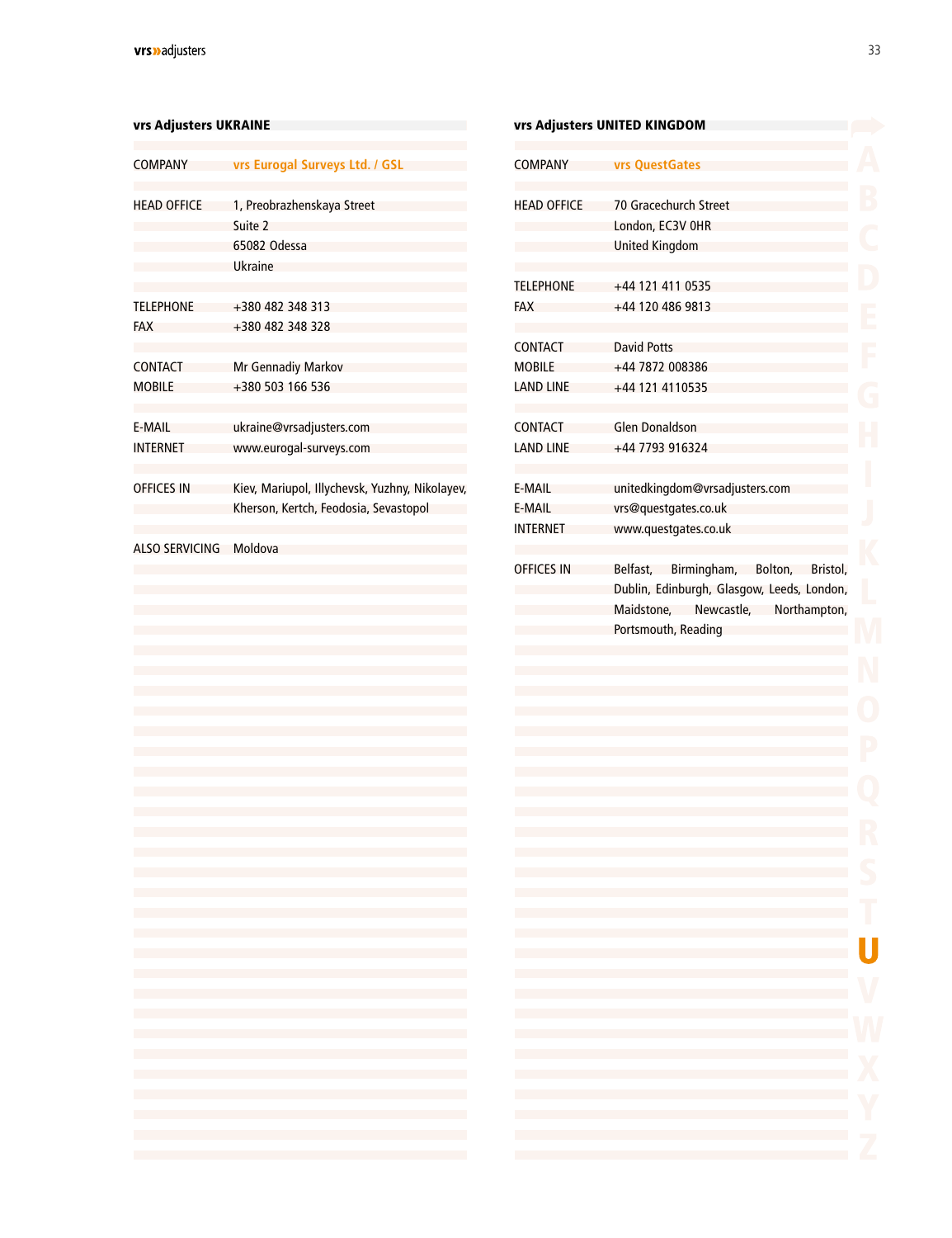<span id="page-32-0"></span>[v](#page-2-0)rs Adjusters UNITED STATES OF AMERICA

| <b>COMPANY</b>     | vrs Engle Martin & Associates                              | <b>OFFICES IN</b> | <b>Ohio: Cincinnati, Cleveland</b>                                                            |
|--------------------|------------------------------------------------------------|-------------------|-----------------------------------------------------------------------------------------------|
|                    |                                                            |                   | Oklahoma: Oklahoma City                                                                       |
| <b>HEAD OFFICE</b> | 5565 Glenridge Connector                                   |                   | Oregon: Bend, Portland                                                                        |
|                    | Suite 900                                                  |                   | Pennsylvania: Philadelphia, Pittsburgh                                                        |
|                    | Atlanta, Georgia 30342                                     |                   | <b>Rhode Island: Providence</b>                                                               |
|                    | <b>United States of America</b>                            |                   | South Carolina: Charleston, Myrtle Beach                                                      |
|                    |                                                            |                   | Tennessee: Memphis, Nashville                                                                 |
| <b>TELEPHONE</b>   | +1 800 818 5619                                            |                   | Texas: Austin, Brownsville, Corpus Christi,<br>Dallas, El Paso, Houston, Lubbock, San Antonio |
| <b>CONTACT</b>     | Dr. Andries Willemse                                       |                   | <b>Utah: Salt Lake City</b>                                                                   |
| <b>MOBILE</b>      | +1 678 553 0792                                            |                   | Virginia: Richmond, Washington DC                                                             |
|                    |                                                            |                   | <b>Washington: Seattle</b>                                                                    |
| CONTACT            | Joe Slane                                                  |                   | <b>Wisconsin: Madison</b>                                                                     |
| <b>MOBILE</b>      | +1 610 205 5007                                            |                   | <b>Wyoming: Cheyenne</b>                                                                      |
|                    |                                                            |                   |                                                                                               |
| <b>CONTACT</b>     | <b>Stephen Beene</b>                                       |                   |                                                                                               |
| <b>MOBILE</b>      | +1 225 372 6436                                            |                   |                                                                                               |
|                    |                                                            |                   |                                                                                               |
| E-MAIL             | north-america@vrsadjusters.com                             |                   |                                                                                               |
| <b>INTERNET</b>    | www.englemartin.com                                        |                   |                                                                                               |
|                    |                                                            |                   |                                                                                               |
| <b>OFFICES IN</b>  | Alabama: Birmingham, Mobile                                |                   |                                                                                               |
|                    | Arizona: Phoenix                                           |                   |                                                                                               |
|                    | Arkansas: Fayetteville, Little Rock                        |                   |                                                                                               |
|                    | California: Los Angeles, Sacramento, San                   |                   |                                                                                               |
|                    | Diego, San Francisco                                       |                   |                                                                                               |
|                    | <b>Colorado: Denver</b>                                    |                   |                                                                                               |
|                    | <b>Connecticut: Hartford</b>                               |                   |                                                                                               |
|                    | Florida: Ft. Lauderdale, Ft. Myers, Jacksonville,          |                   |                                                                                               |
|                    | Orlando, Panama City Beach, Tampa, West                    |                   |                                                                                               |
|                    | Palm Beach                                                 |                   |                                                                                               |
|                    | Georgia: Atlanta, Savannah                                 |                   |                                                                                               |
|                    | Hawaii: Honolulu                                           |                   |                                                                                               |
|                    | <b>Illinois: Chicago</b>                                   |                   |                                                                                               |
|                    | Indiana: Indianapolis                                      |                   |                                                                                               |
|                    | <b>Iowa: Des Moines</b>                                    |                   |                                                                                               |
|                    | Kentucky: Louisville                                       |                   |                                                                                               |
|                    | Louisiana: Baton Rouge, New Orleans                        |                   |                                                                                               |
|                    | <b>Maine: Portland</b>                                     |                   |                                                                                               |
|                    | <b>Maryland: Baltimore</b><br><b>Massachusetts: Boston</b> |                   |                                                                                               |
|                    | Michigan: Detroit, Grand Rapids                            |                   |                                                                                               |
|                    | Minnesota: Minneapolis                                     |                   |                                                                                               |
|                    | Mississippi: Jackson                                       |                   |                                                                                               |
|                    | Missouri: Kansas City, St. Louis                           |                   |                                                                                               |
|                    | Nevada: Las Vegas                                          |                   |                                                                                               |
|                    | New Mexico: Albuquerque                                    |                   |                                                                                               |
|                    | New York: New York, Syracuse                               |                   |                                                                                               |
|                    | North Carolina: Charlotte, Raleigh, Western                |                   |                                                                                               |
|                    | Carolina                                                   |                   |                                                                                               |
|                    |                                                            |                   |                                                                                               |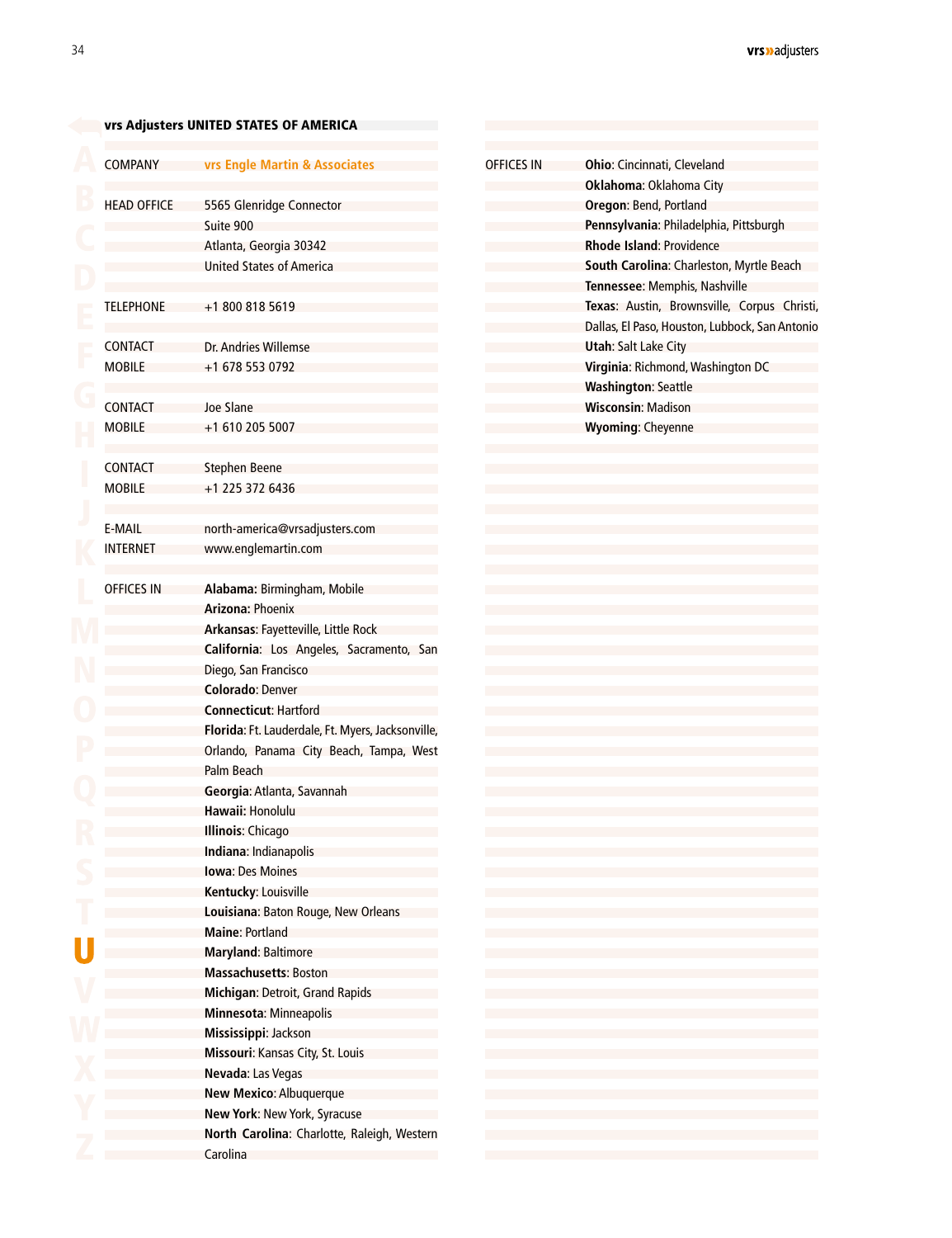### <span id="page-33-0"></span>vrs Adjusters VENEZUELA van die verskilling van die verskilling van die verskilling van die verskilling van die

| <b>COMPANY</b>                  | vrs RTS                                                                                                  |
|---------------------------------|----------------------------------------------------------------------------------------------------------|
| <b>HEAD OFFICE</b>              | Av. Libertador cruce con Av. Las Palmas,<br>Edif. Saycenter, piso 4, Oficina 4-F<br>Caracas<br>Venezuela |
| <b>TELEPHONE</b>                | +58 212 781 4320<br>+58 212 781 9259                                                                     |
| <b>CONTACT</b><br><b>MOBILE</b> | Mr. Robert Becerra<br>+58 426 516 1873                                                                   |
| E-MAIL<br><b>INTERNET</b>       | venezuela@vrsadjusters.com<br>www.rtsgrupo.com                                                           |
|                                 |                                                                                                          |

| <b>vrs Adjusters VIETNAM</b> |                                                                                                                                                                                                                    |   |
|------------------------------|--------------------------------------------------------------------------------------------------------------------------------------------------------------------------------------------------------------------|---|
| <b>COMPANY</b>               | <b>vrs VietAdjusters JSC</b>                                                                                                                                                                                       |   |
| <b>HEAD OFFICE</b>           | 10th Floor, Office Zone,                                                                                                                                                                                           |   |
|                              | <b>Central Garden Building</b><br>328 Vo Van Kiet Blvd                                                                                                                                                             |   |
|                              | Ho Chi Minh                                                                                                                                                                                                        |   |
|                              | Vietnam                                                                                                                                                                                                            |   |
|                              |                                                                                                                                                                                                                    |   |
| <b>TELEPHONE</b>             | +84 28 3 920 9986<br>+84 28 3 920 9918                                                                                                                                                                             |   |
|                              |                                                                                                                                                                                                                    |   |
| <b>CONTACT</b>               | Mr. Dominic Tran                                                                                                                                                                                                   |   |
| <b>MOBILE</b>                | +84 909 252517                                                                                                                                                                                                     |   |
| E-MAIL                       | vietnam@vrsadjusters.com                                                                                                                                                                                           |   |
| <b>INTERNET</b>              | www.vietadjusters.com                                                                                                                                                                                              |   |
|                              |                                                                                                                                                                                                                    |   |
| <b>OFFICES IN</b>            | Hanoi                                                                                                                                                                                                              |   |
|                              |                                                                                                                                                                                                                    |   |
|                              |                                                                                                                                                                                                                    |   |
|                              |                                                                                                                                                                                                                    |   |
|                              |                                                                                                                                                                                                                    |   |
|                              |                                                                                                                                                                                                                    |   |
|                              |                                                                                                                                                                                                                    |   |
|                              |                                                                                                                                                                                                                    |   |
|                              |                                                                                                                                                                                                                    |   |
|                              |                                                                                                                                                                                                                    |   |
|                              |                                                                                                                                                                                                                    |   |
|                              |                                                                                                                                                                                                                    |   |
|                              |                                                                                                                                                                                                                    |   |
|                              |                                                                                                                                                                                                                    |   |
|                              |                                                                                                                                                                                                                    |   |
|                              | the control of the control of the control of the control of the control of the control of                                                                                                                          | Г |
|                              | and the control of the control of the control of the control of the control of the control of the control of the<br>and the state of the state of the state of the state of the state of the state of the state of |   |
|                              |                                                                                                                                                                                                                    | J |
| e e                          |                                                                                                                                                                                                                    |   |
| œ                            |                                                                                                                                                                                                                    |   |
| <b>Contract</b>              | and the state of the state of the state of the state of the state of the state of the state of                                                                                                                     |   |
|                              |                                                                                                                                                                                                                    |   |
|                              |                                                                                                                                                                                                                    |   |
|                              |                                                                                                                                                                                                                    |   |
| <b>College</b>               | the control of the control of the control of the control of the control of the control of                                                                                                                          |   |
|                              |                                                                                                                                                                                                                    |   |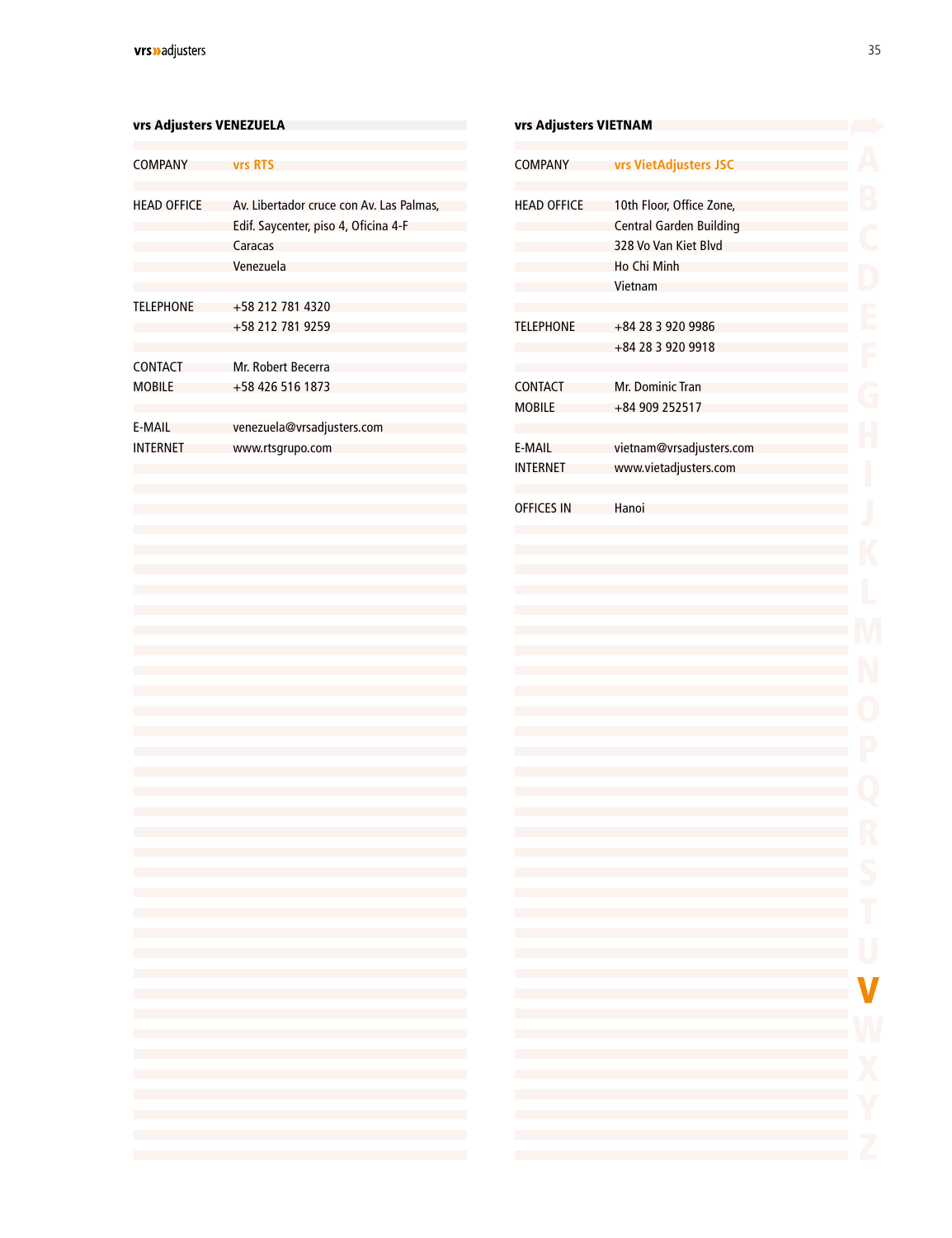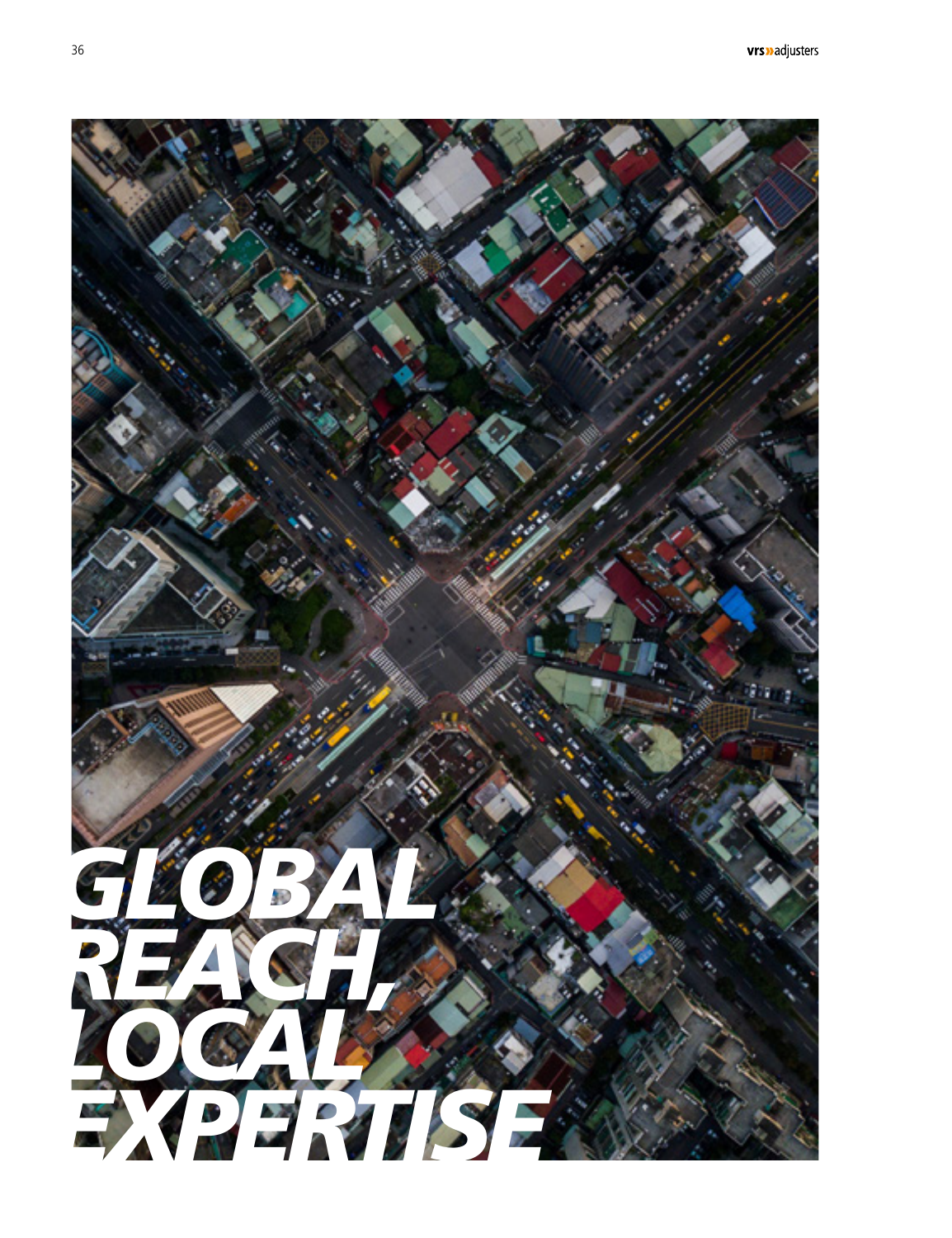### <span id="page-35-0"></span>**DIRECTORS**

The Board of Directors comprises the principals of the equity holding members of vrs Adjusters, LLC.

The Executive Committee is responsible for overseeing the organisation's business, they determine the mission, develop long-term strategy and evaluate and direct controls and procedures.

| <b>PRESIDENT</b> |                                | <b>SECRETARY</b>          |                                |
|------------------|--------------------------------|---------------------------|--------------------------------|
| CONTACT          | Mr Tancrède Stagnara           | <b>CONTACT</b>            | Sancho Alexandre Rocha Azevedo |
|                  |                                |                           |                                |
| COMPANY          | vrs Vering                     | <b>COMPANY</b>            | vrs RTS                        |
| <b>TELEPHONE</b> | +33 (0)17 378 2405             | <b>TELEPHONE</b>          | +351 21 724 6310               |
| <b>MOBILE</b>    | +33 (0)61 116 1328             | <b>MOBILE</b>             | +351 21 724 6319               |
| <b>E-MAIL</b>    | tstagnara@vrsadjusters.com     | E-MAIL                    | sazevedo@vrsadjusters.com      |
|                  |                                |                           |                                |
| <b>TREASURER</b> |                                | <b>EXECUTIVE DIRECTOR</b> |                                |
| CONTACT          | Mr Martin Schörkhuber          | CONTACT                   | <b>Mr Claus Gielisch</b>       |
|                  |                                |                           |                                |
| COMPANY          | vrs-SSP-Adjusters GmbH         | <b>COMPANY</b>            | vrs Gielisch                   |
| <b>TELEPHONE</b> | +43 732 606 627 15             | <b>TELEPHONE</b>          | +49 211 1380 601               |
| <b>MOBILE</b>    | +43 664 340 7639               | <b>MOBILE</b>             | +49 211 1380 687               |
| E-MAIL           | mschoerkhuber@vrsadjusters.com | E-MAIL                    | cgielisch@vrsadjusters.com     |
|                  |                                |                           |                                |

#### EXECUTIVE COMMITTEE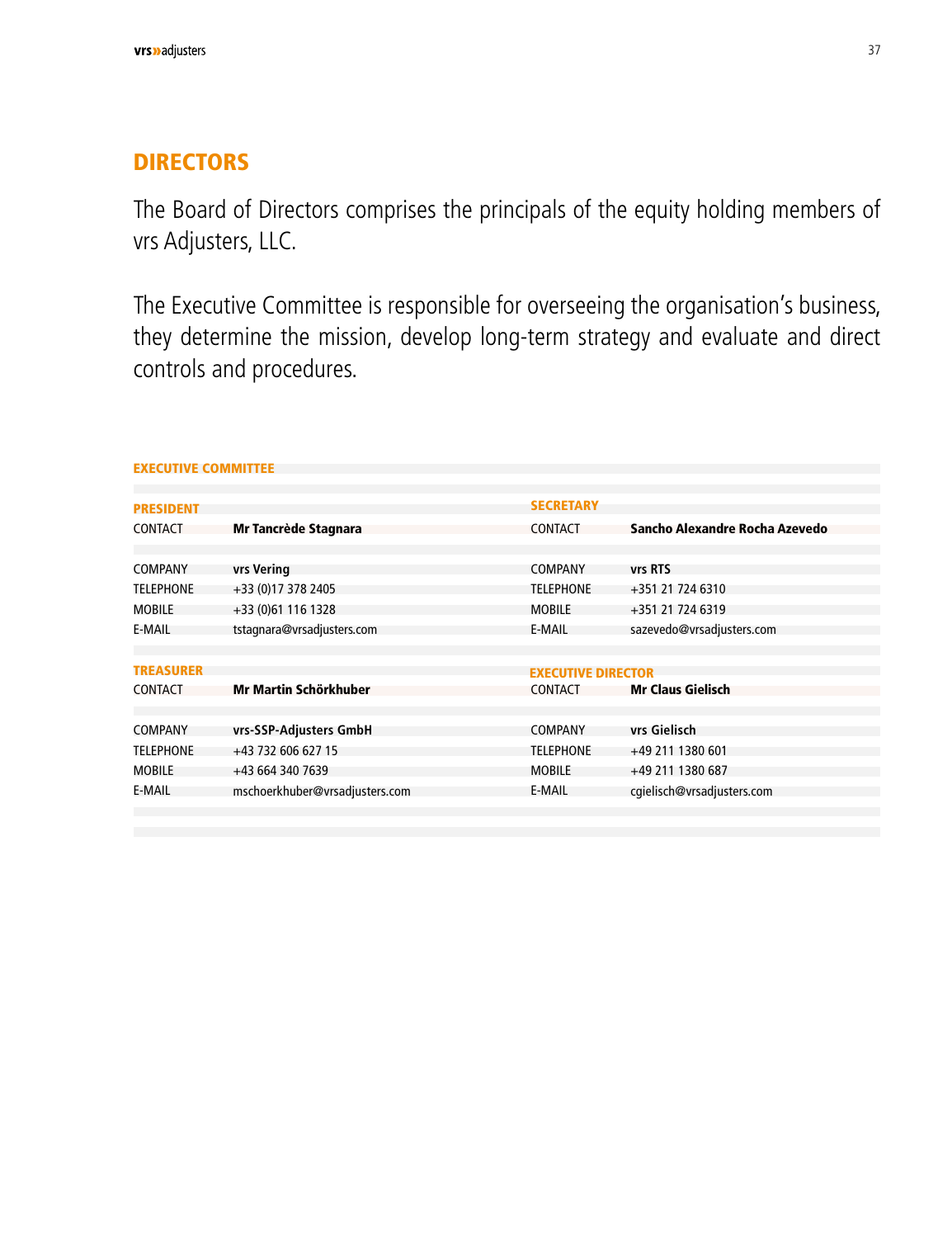### <span id="page-36-0"></span>REGIONAL DIRECTORS

Regional Directors are responsible for ensuring compliance with our stringent licensing requirements and consistency of excellence throughout the organization.

| <b>NON-EXECUTIVE DIRECTORS</b>                                                  |                               |                             |  |  |
|---------------------------------------------------------------------------------|-------------------------------|-----------------------------|--|--|
|                                                                                 |                               |                             |  |  |
| <b>REGIONAL DIRECTOR NORTH AMERICA</b><br><b>REGIONAL DIRECTOR ASIA PACIFIC</b> |                               |                             |  |  |
| <b>Mr Stephen Beene</b>                                                         | <b>CONTACT</b>                | Mr Jaye Kumar               |  |  |
|                                                                                 |                               |                             |  |  |
| vrs Engle Martin & Associates                                                   | <b>COMPANY</b>                | vrs ANA                     |  |  |
| +1 225 372 6436                                                                 | <b>TELEPHONE</b>              | $+61(08)63655653$           |  |  |
| +1 225 505 2319                                                                 | <b>MOBILE</b>                 | +61 418 922 755             |  |  |
| sbeene@englemartin.com                                                          | E-MAIL                        | jkumar@vrsadjusters.com     |  |  |
|                                                                                 |                               |                             |  |  |
| <b>REGIONAL DIRECTOR EUROPE</b>                                                 | <b>NON-EXECUTIVE DIRECTOR</b> |                             |  |  |
| <b>Mr Francesco Cincotti</b>                                                    | <b>CONTACT</b>                | <b>Mr Chris Hall</b>        |  |  |
|                                                                                 |                               |                             |  |  |
| vrs AlfaCincotti                                                                | <b>COMPANY</b>                | vrs QuestGates              |  |  |
| +39 02 4814992                                                                  | <b>TELEPHONE</b>              | +44 (0) 121 794 3130        |  |  |
| +39 335 7542319                                                                 | <b>MOBILE</b>                 | +44 (0) 7739 032097         |  |  |
| fcincotti@vrsadjusters.com                                                      | E-MAIL                        | chris.hall@questgates.co.uk |  |  |
|                                                                                 |                               |                             |  |  |

### MAIN CONTACTS

| <b>HEAD OF MARKETING AND BUSINESS DEVELOPMENT</b> |                                         |                  | <b>BOARD ADMINISTRATION &amp; SUPPORT</b> |  |
|---------------------------------------------------|-----------------------------------------|------------------|-------------------------------------------|--|
| <b>CONTACT</b>                                    | <b>Chiara Demino</b>                    | CONTACT          | <b>Christine Rieder</b>                   |  |
|                                                   |                                         |                  |                                           |  |
| <b>COMPANY</b>                                    | vrs AlfaCincotti                        | <b>COMPANY</b>   | vrs SSP-Adjusters GmbH                    |  |
| <b>TELEPHONE</b>                                  | +39 02 4814 992                         | <b>TELEPHONE</b> | +43 732 6066 2715                         |  |
| <b>MOBILE</b>                                     | +39 342 565 6474                        | <b>MOBILE</b>    | +43 664 825 3610                          |  |
| E-MAIL                                            | cdemino@vrsadjusters.com                | E-MAIL           | crieder@vrsadjusters.com                  |  |
|                                                   |                                         |                  |                                           |  |
|                                                   | <b>VRS LONDON MARKET REPRESENTATIVE</b> |                  |                                           |  |
| <b>CONTACT</b>                                    | <b>Julian Worthington</b>               |                  |                                           |  |
|                                                   |                                         |                  |                                           |  |
| COMPANY                                           | vrs Adjusters                           |                  |                                           |  |
| 100115                                            | 11.773107250                            |                  |                                           |  |

+44 7734 072 539 jworthington@vrsadjusters.com MOBILE E-MAIL